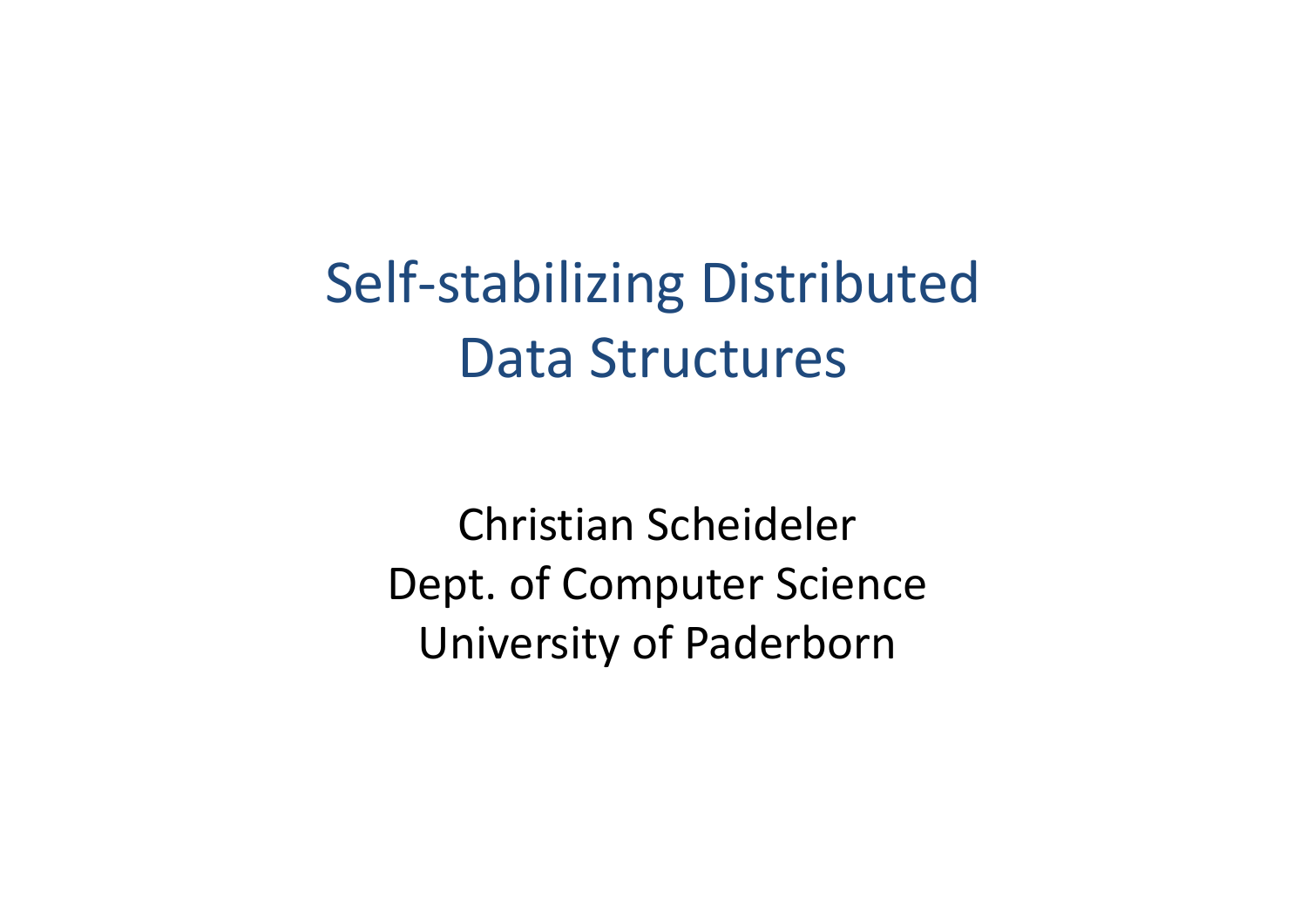#### Structure of the Talk

- Motivation
- Basic model and notation
- Self-stabilizing sorted list
- Monotonically self-stabilizing sorted list
- Conclusion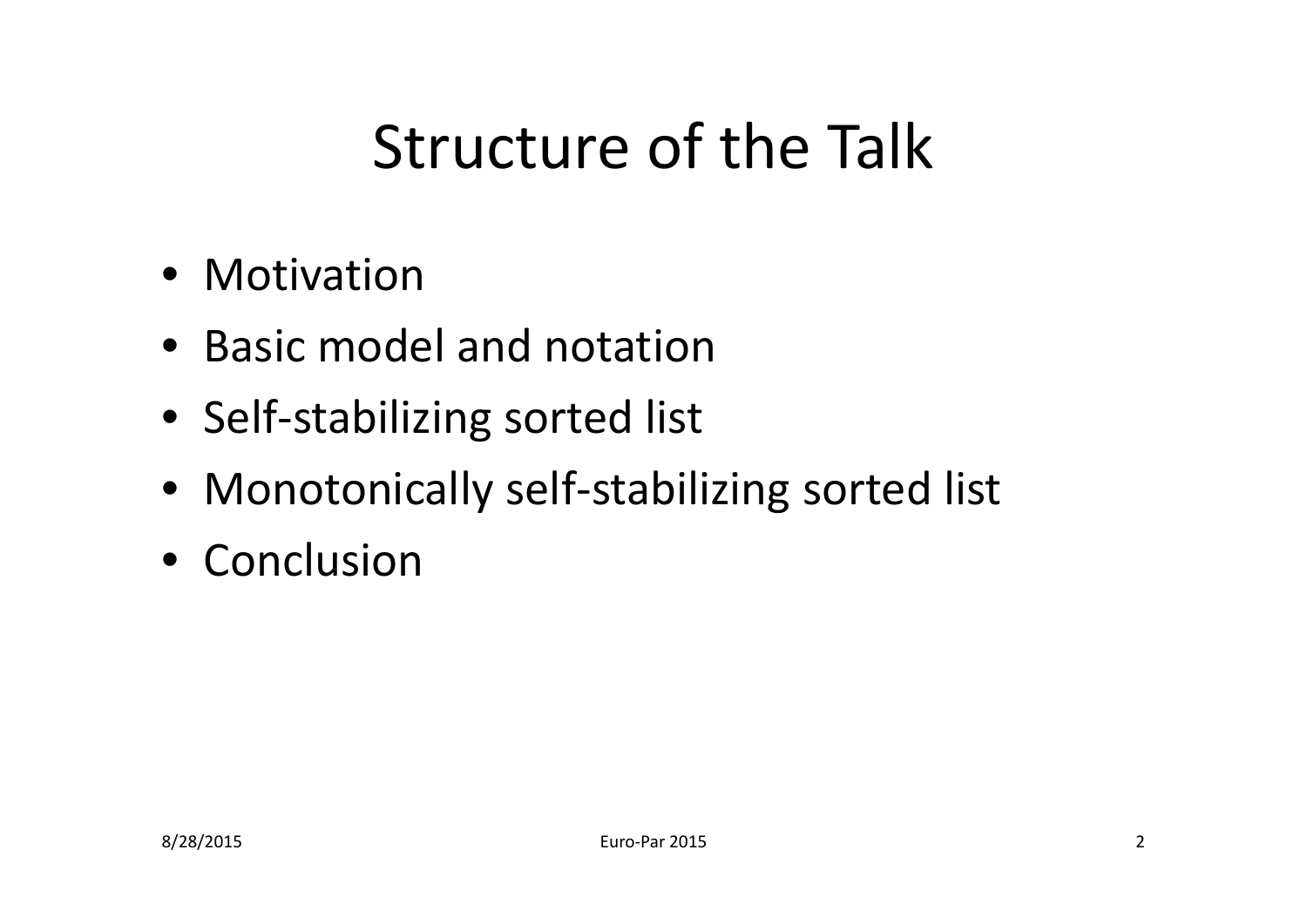- Long history of concurrent data structures
- Most of them based on shared memory

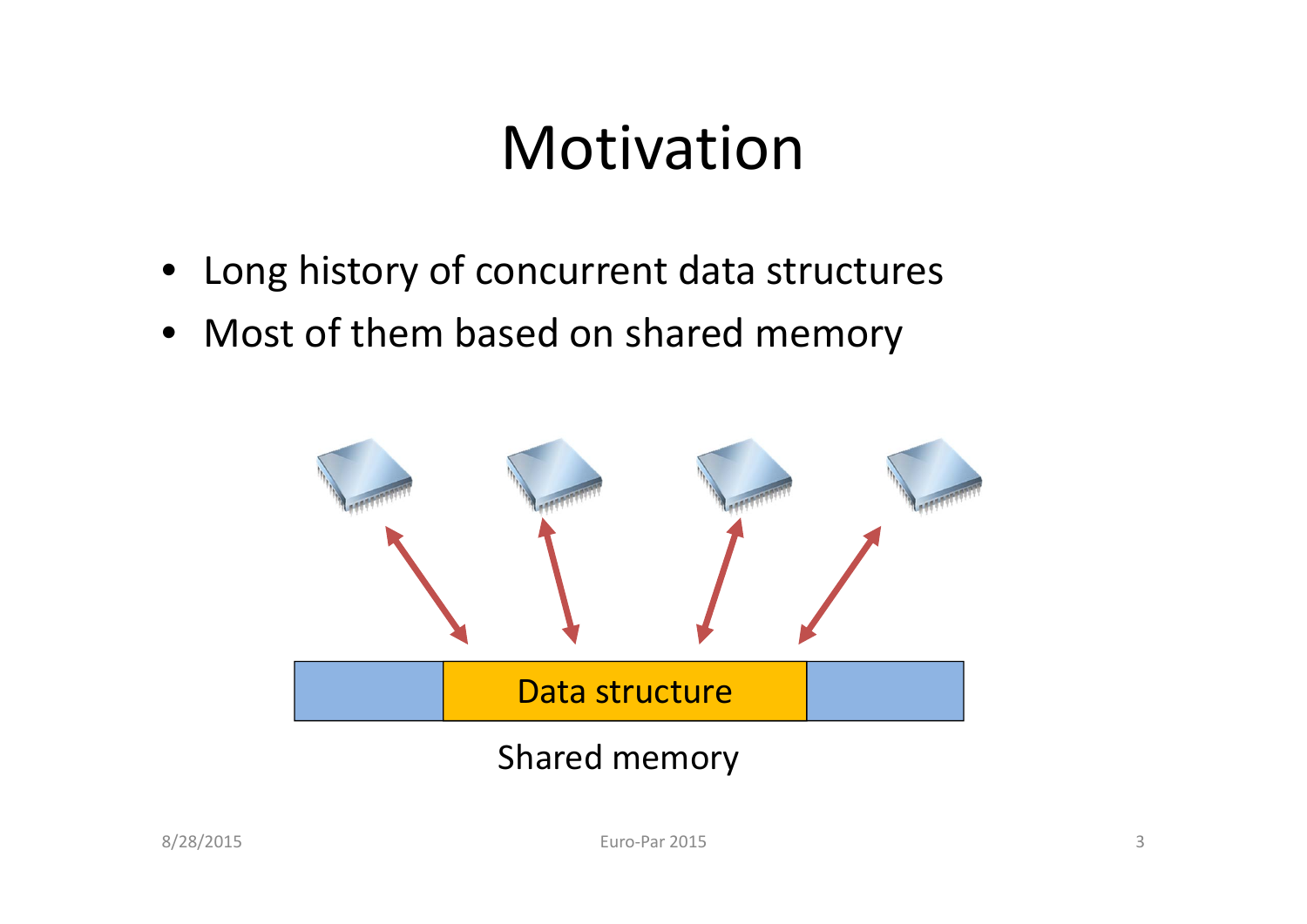• Hardware (processors and memory) is reliable, so no need for DS to be fault‐tolerant. But order in which system executes access primitives is unpredictable.

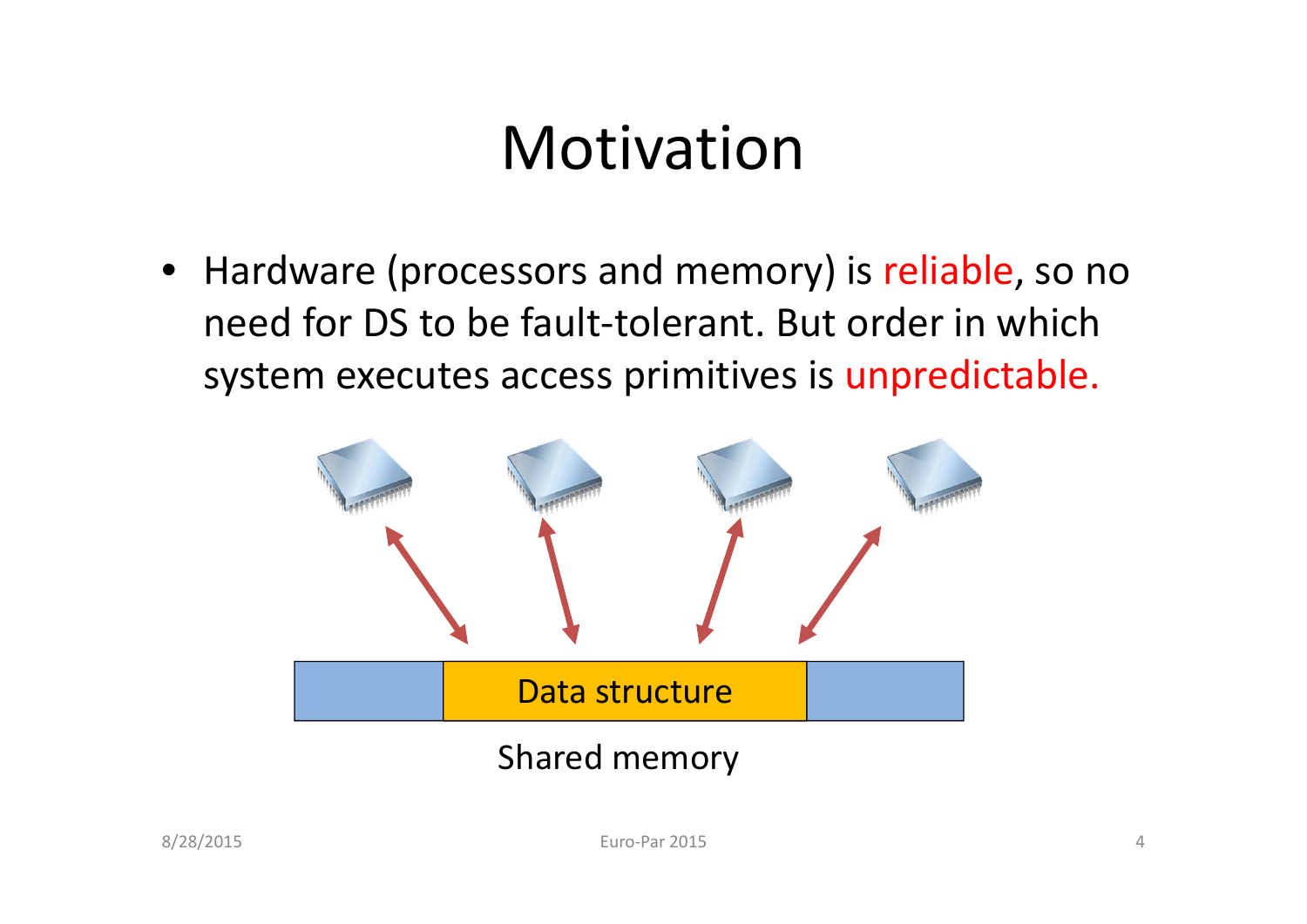#### Challenge: avoid illegal states

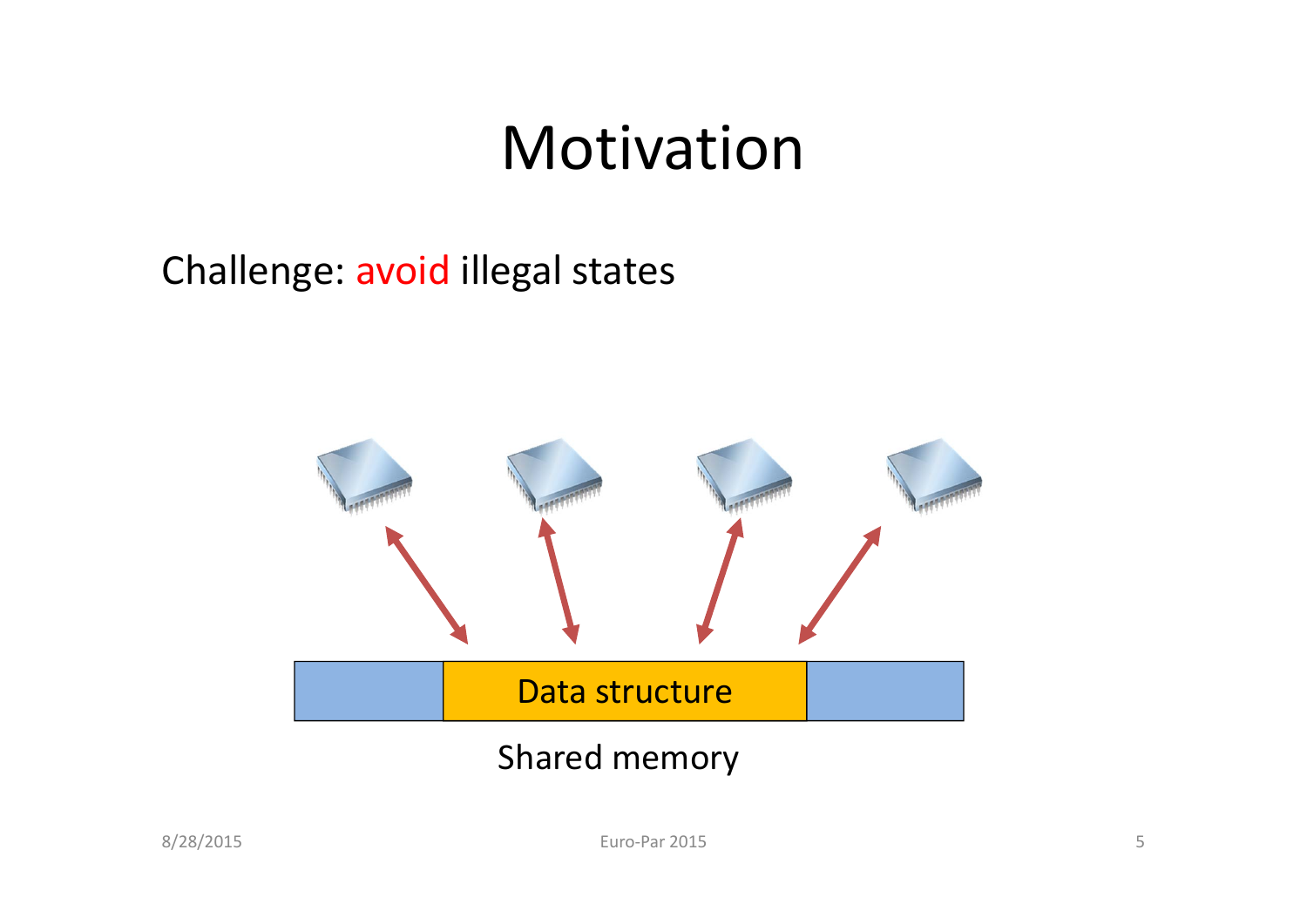#### Situation different for large distributed systems:

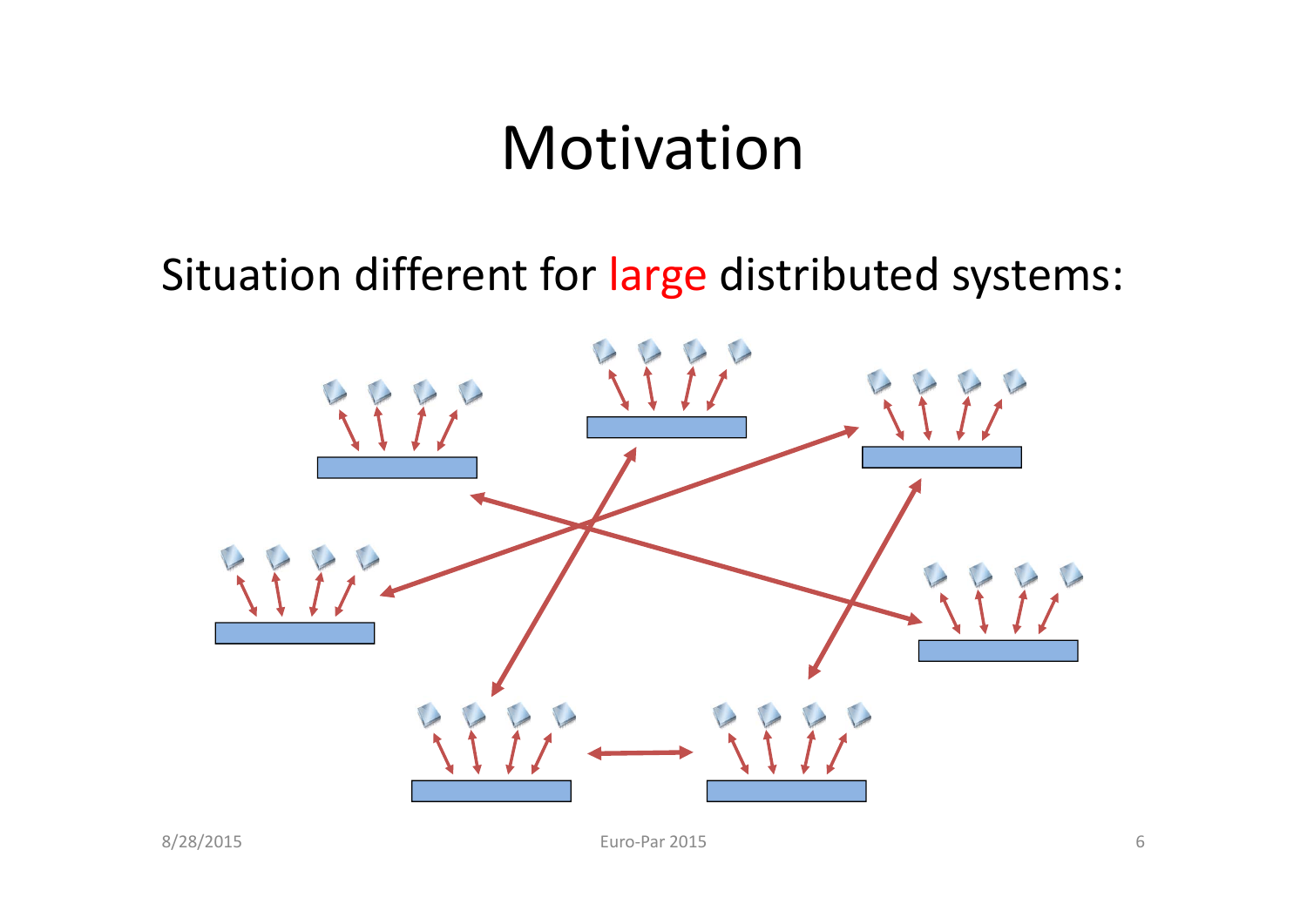#### Challenges: dynamics, bandwidth

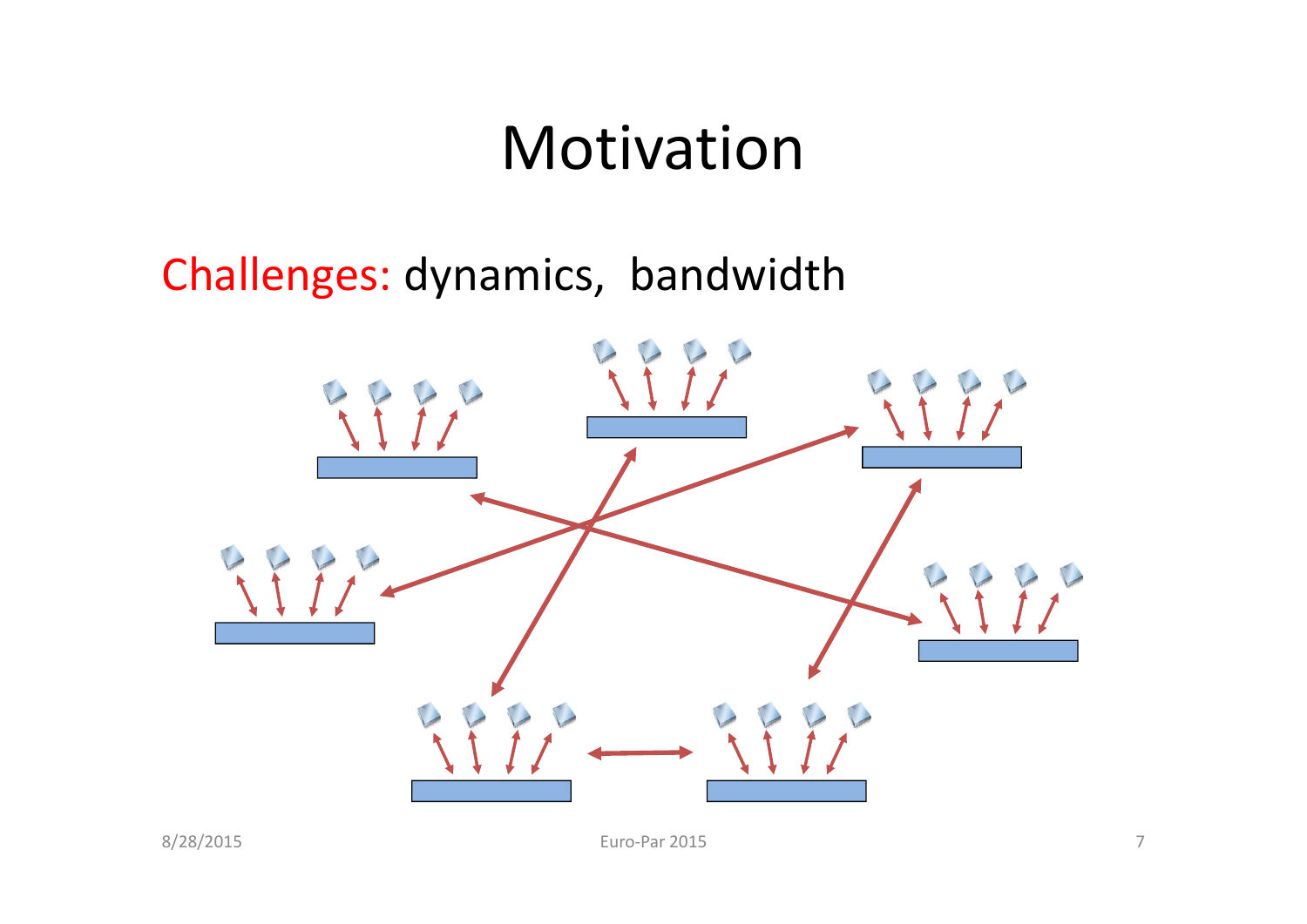#### Dynamics: cores/machines come and go

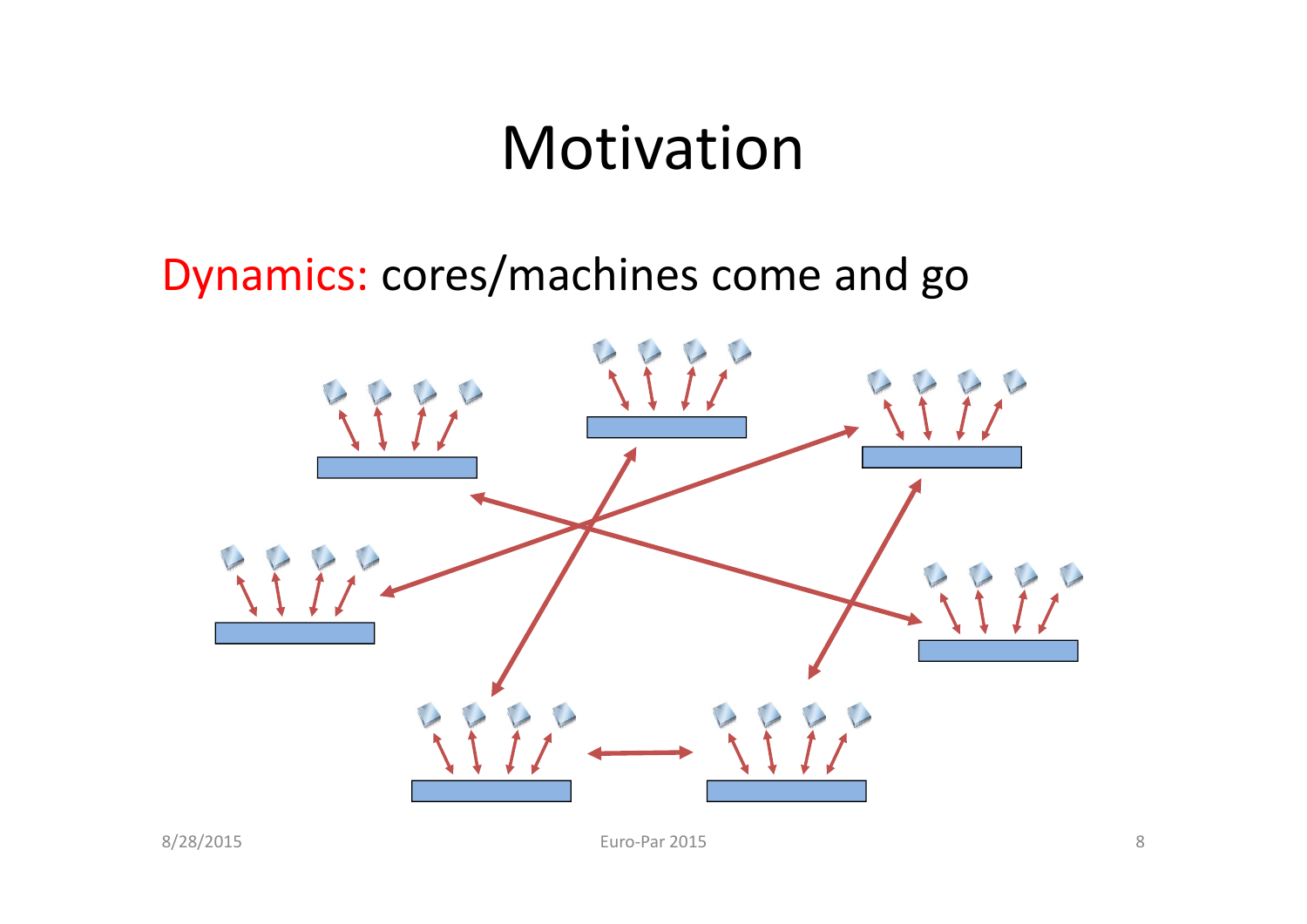Dynamics: cores, memory, machines, or links may fail **XX XXX**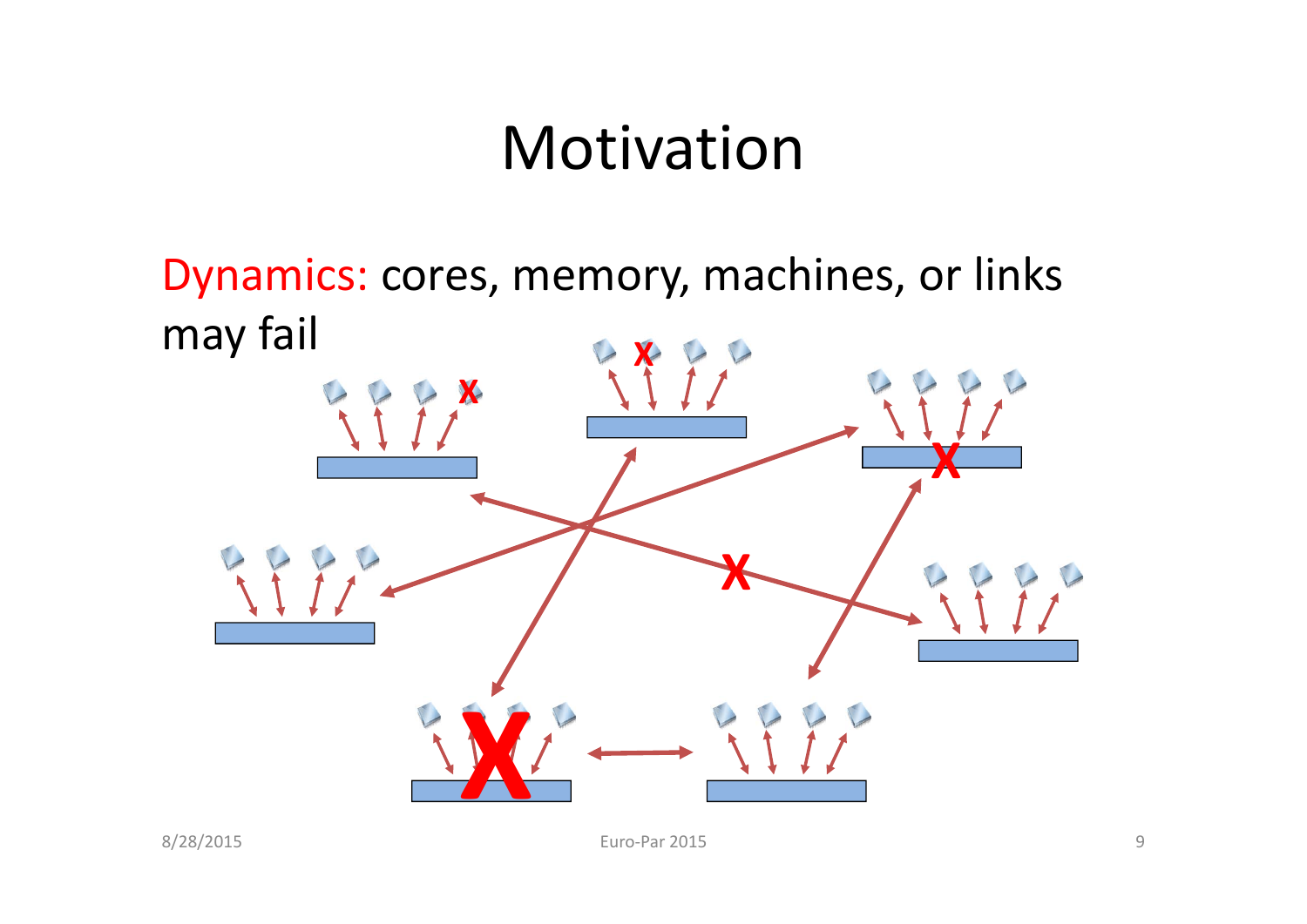#### Bandwidth: processes in different systems

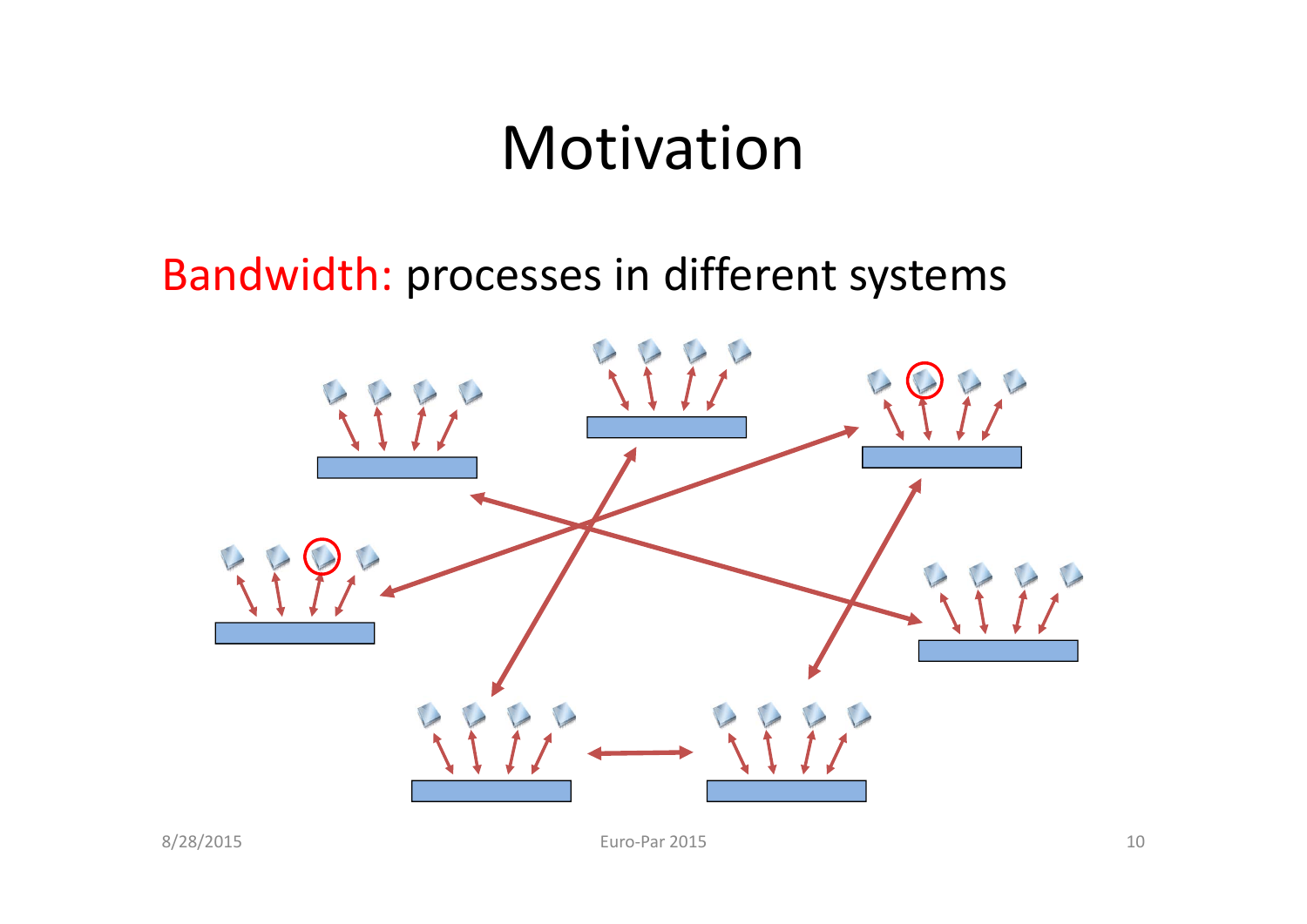#### Bandwidth: processes do not know everybody

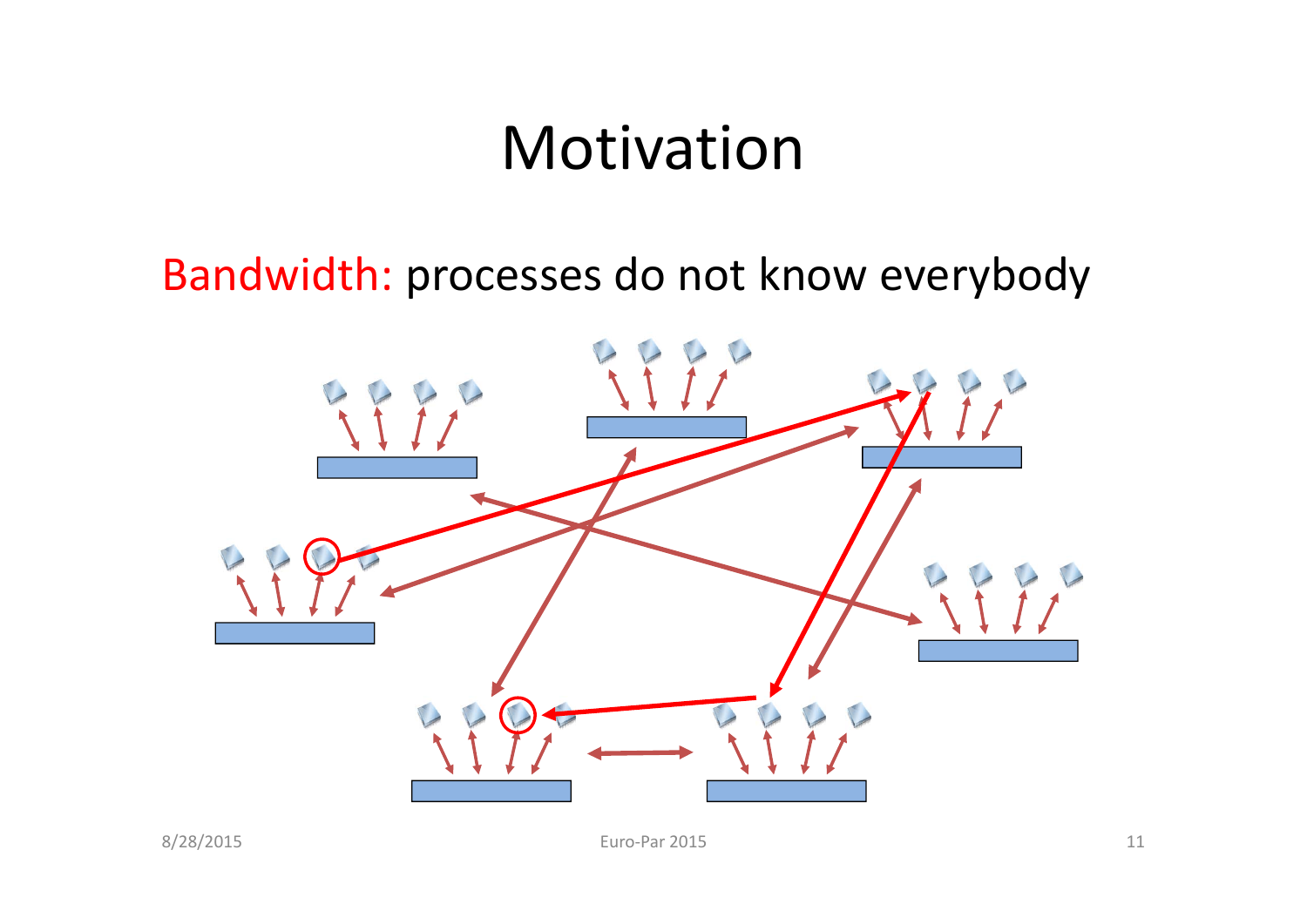#### Challenges

- •How to map processes to machines?
- $\bullet$ How to distribute/migrate data among processes?
- $\bullet$  How to interconnect processes? (Who should know whom?)
- How to recover from faults?



•

…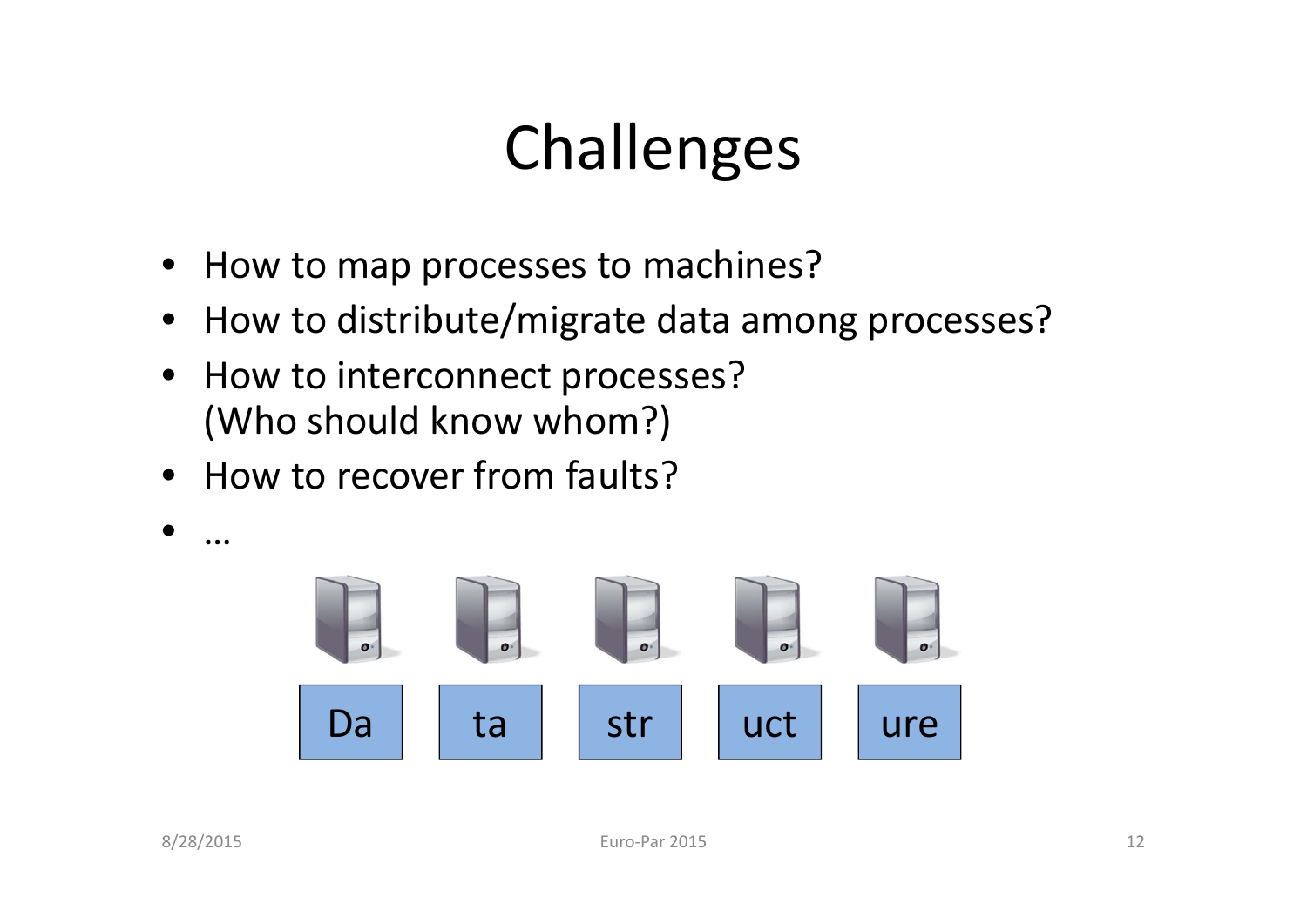Requirements for distributed data structures:

- •Correctness: all requests are served correctly
- •Availability: every request is eventually served
- $\bullet$ • Robustness: can handle any dynamics
- $\rightarrow$  However, only two of three requirements can be satisfied!

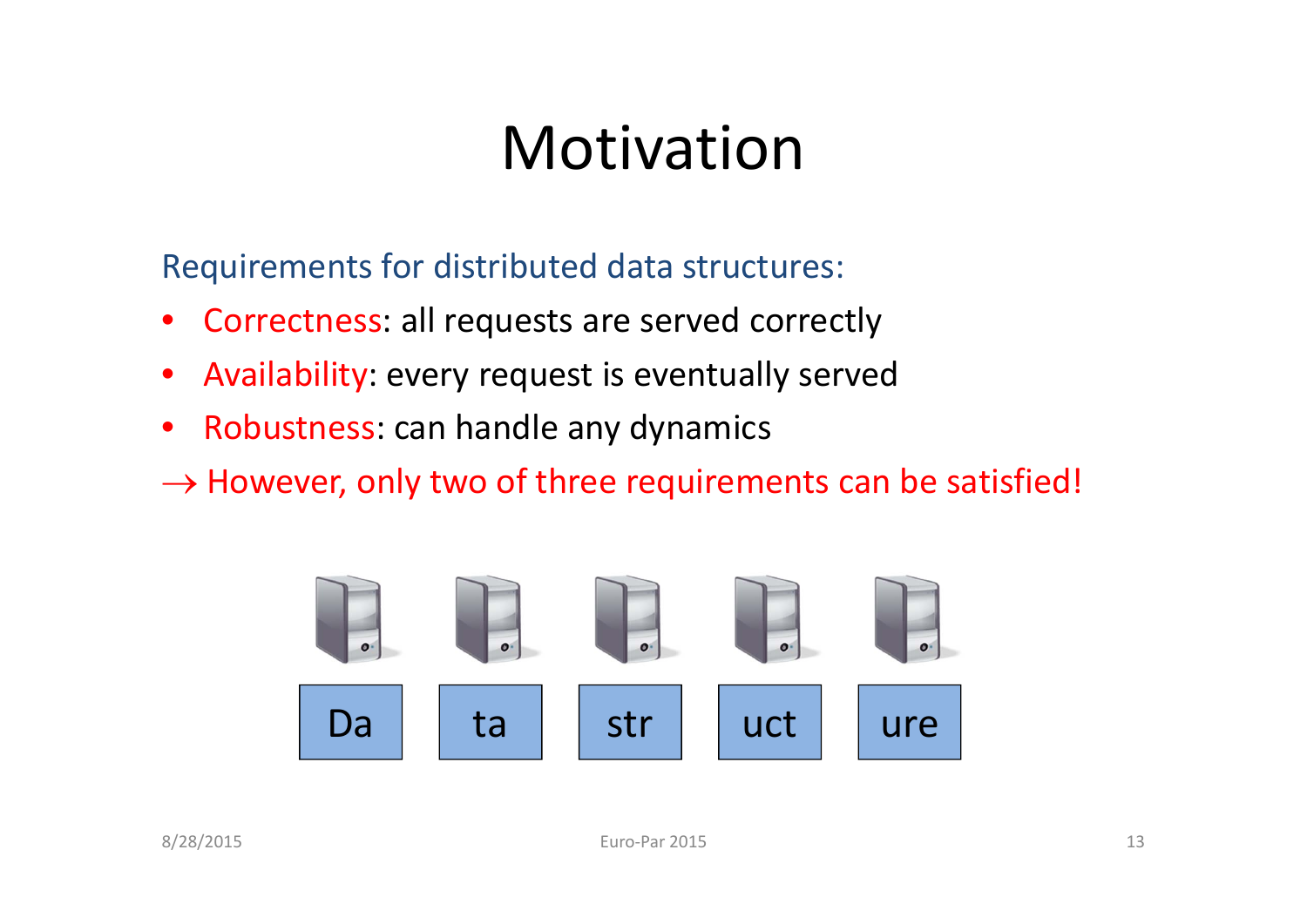Classical data base:

- •Correctness: all requests are served correctly
- •Availability: every request is eventually served
- $\bullet$ Robustness: can handle any dynamics
- $\rightarrow$  However, for many information services, availability is **everything** (Google, Ebay, …)!

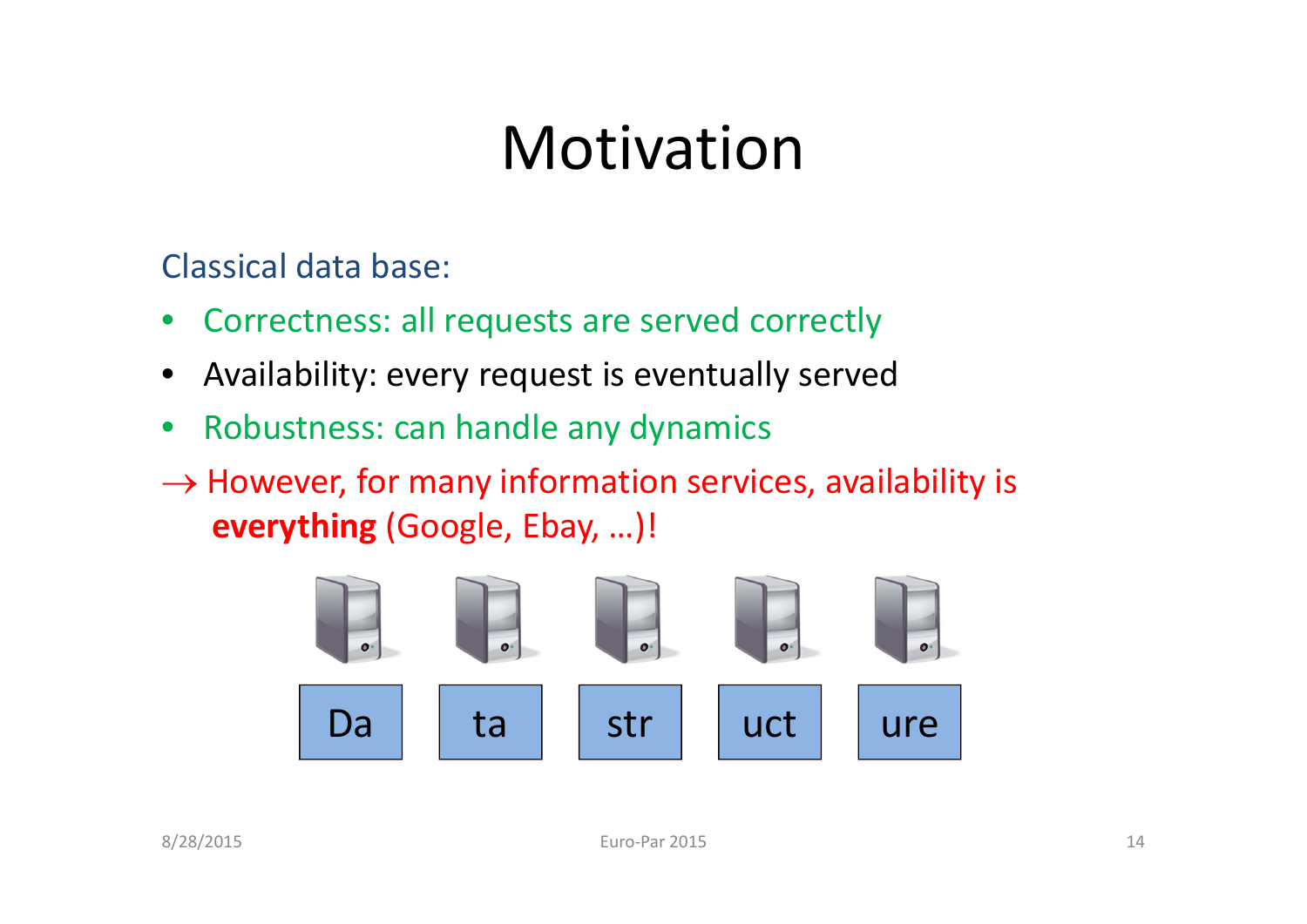Internet‐wide information services:

- $\bullet$ Correctness: all requests are served correctly
- $\bullet$ Availability: every request is eventually served
- $\bullet$ Robustness: can handle any dynamics
- $\rightarrow$  Self-stabilization!

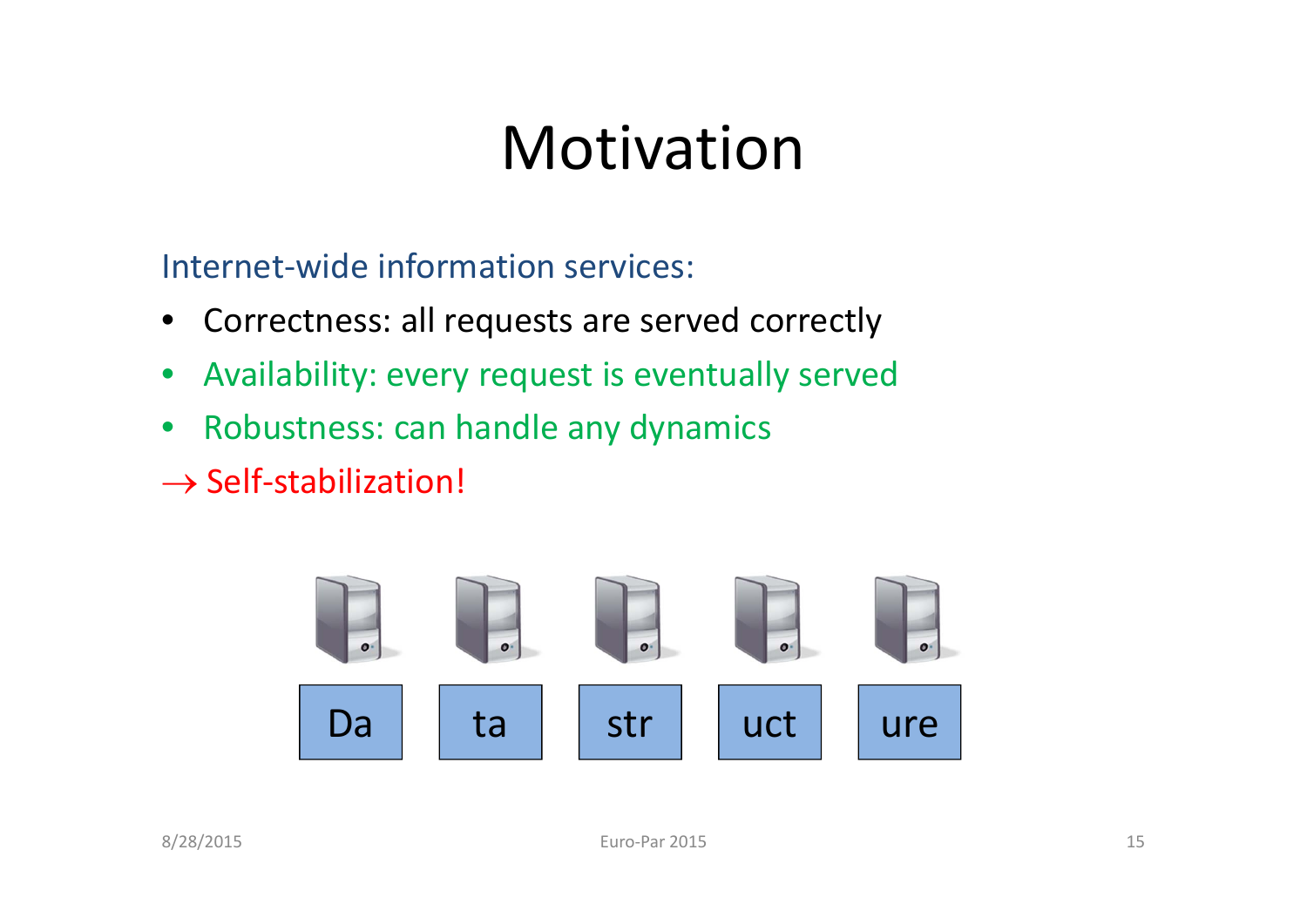Computational problem P: Given: initial system state S Goal: eventually reach legal system state  $S' \in L_P(S)$ 

- Definition: A system is self-stabilizing w.r.t. P if the following conditions hold under the assumption that the system does not undergo external changes or faults:
- 1. Convergence: For all initial system states S, eventually a legal state  $S' \in L_P(S)$  is reached.
- 2. Closure: For all legal states  $S \in L_P(S)$ , any followup state S´ is also legal.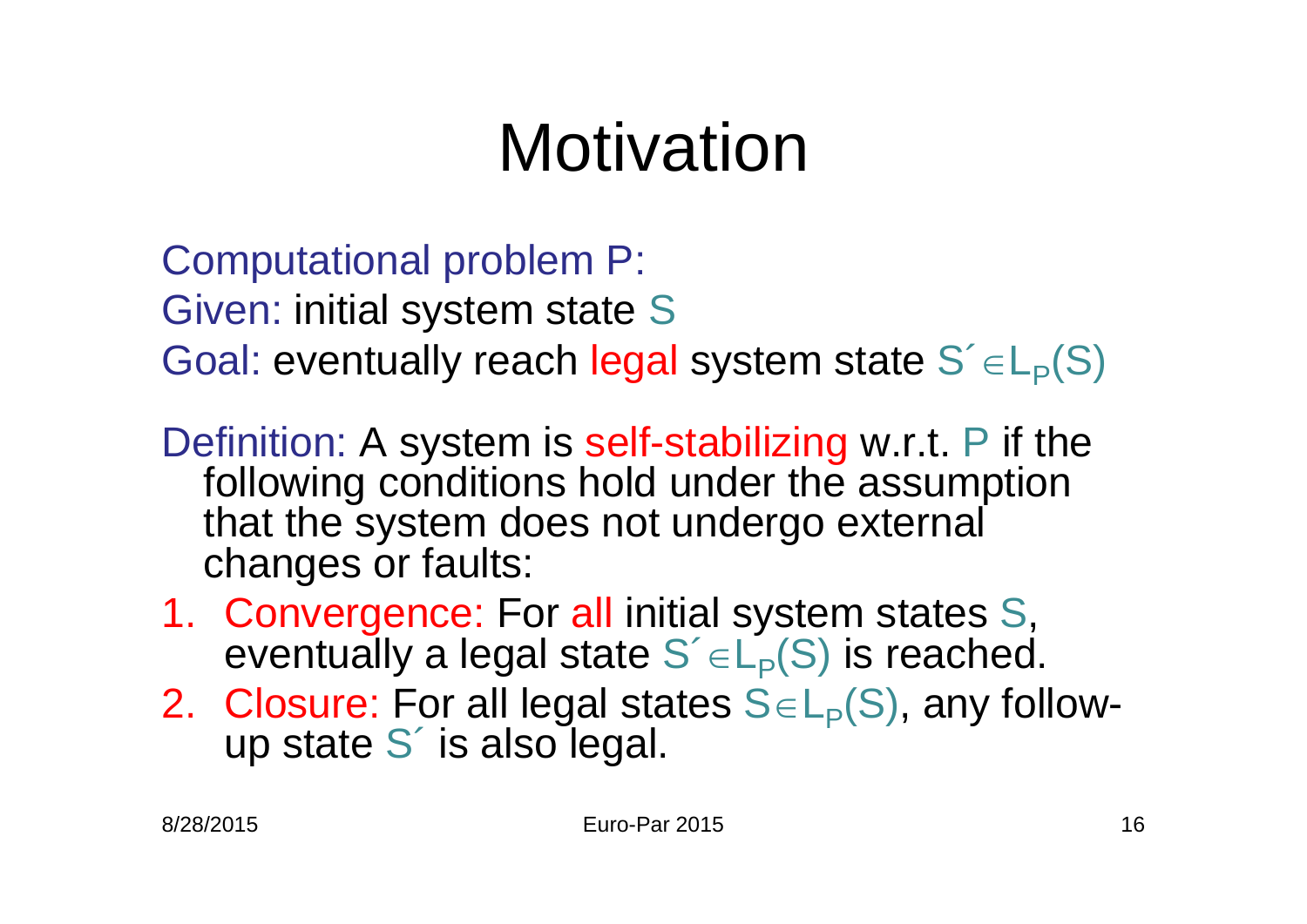Definition: A system is self-stabilizing w.r.t. P if the following conditions hold under the assumption that the system does not undergo external changes or faults:

- 1. Convergence: For all initial system states S, eventually a legal state  $S' \in L_P(S)$  is reached.
- 2. Closure: For all legal states  $S \in L_P(S)$ , any follow-up state S´ is also legal.

Not appropriate for data structures since no external changes like injections of operations (insert, delete, search) are allowed while the data structure recovers…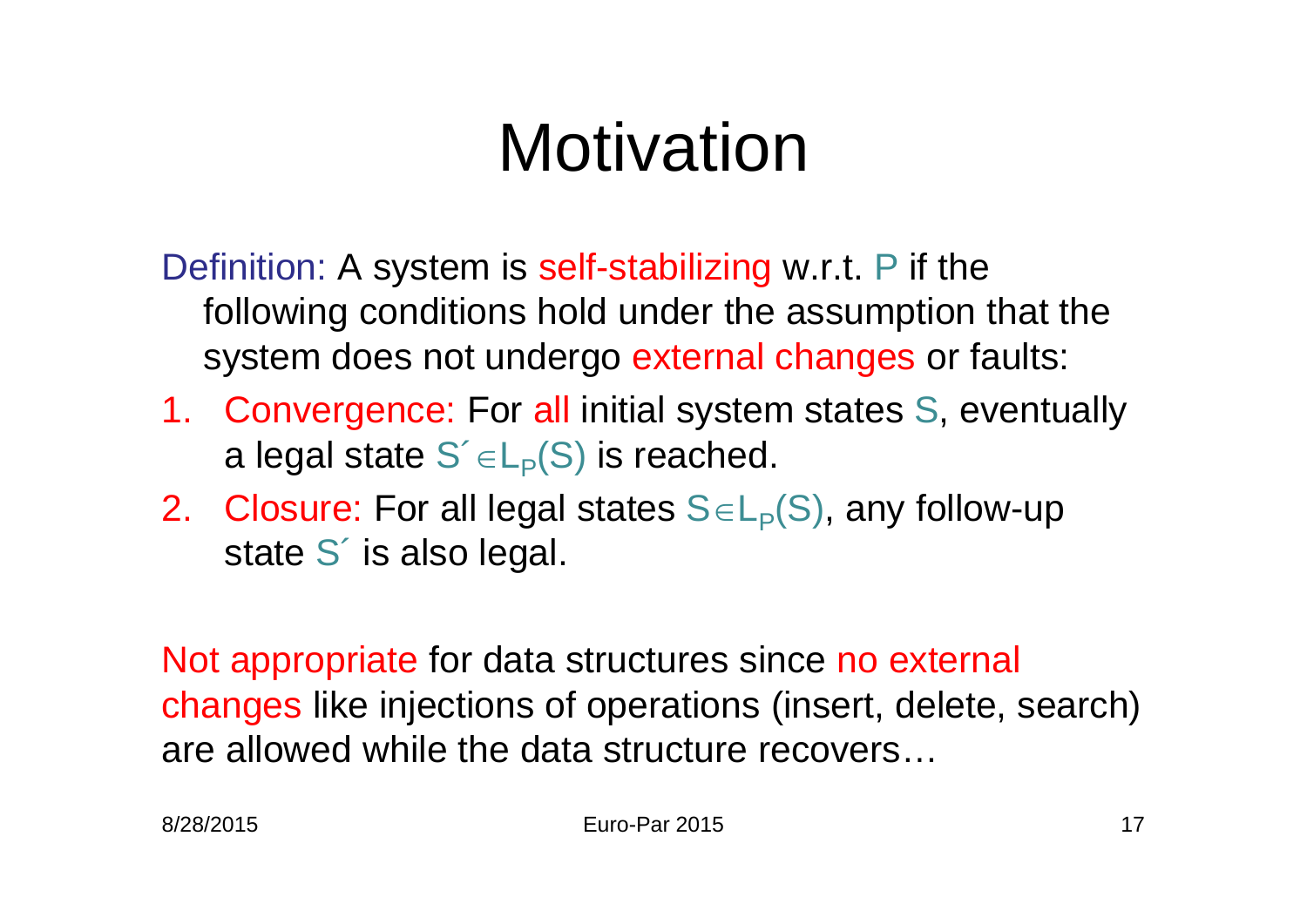Definition: A system is self-stabilizing w.r.t. P if the following conditions hold under the assumption that the system does not undergo external changes or faults:

- 1. Convergence: For all initial system states S, eventually a legal state  $S' \in L_P(S)$  is reached.
- 2. Closure: For all legal states  $S \in L_P(S)$ , any follow-up state S´ is also legal.

So adjusted form of self-stabilization needed that we call monotonic self-stabilization. More on that later…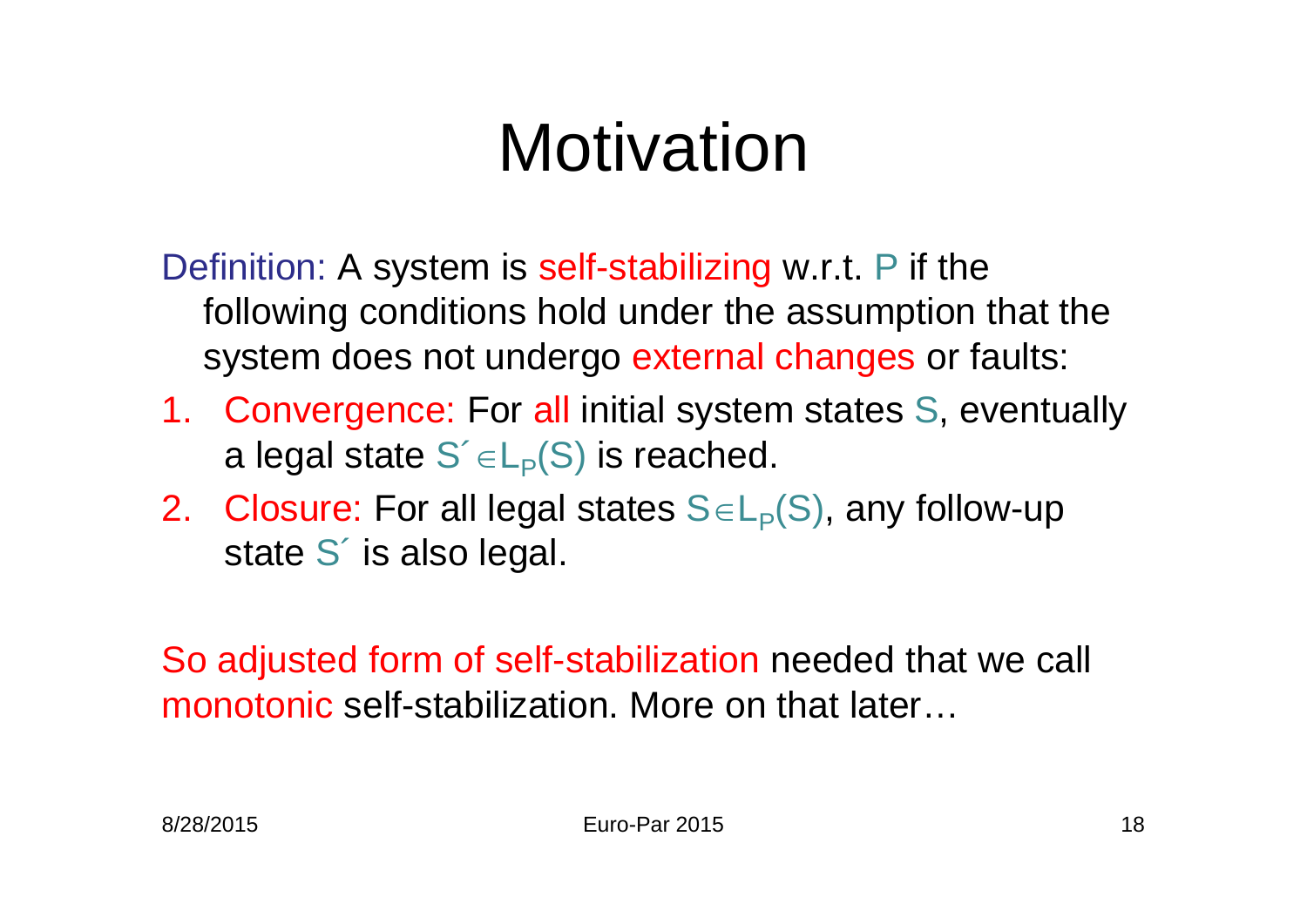# Structure of the Talk

- Motivation
- Basic model and notation
- Self-stabilizing sorted list
- Monotonically self-stabilizing sorted list
- Conclusion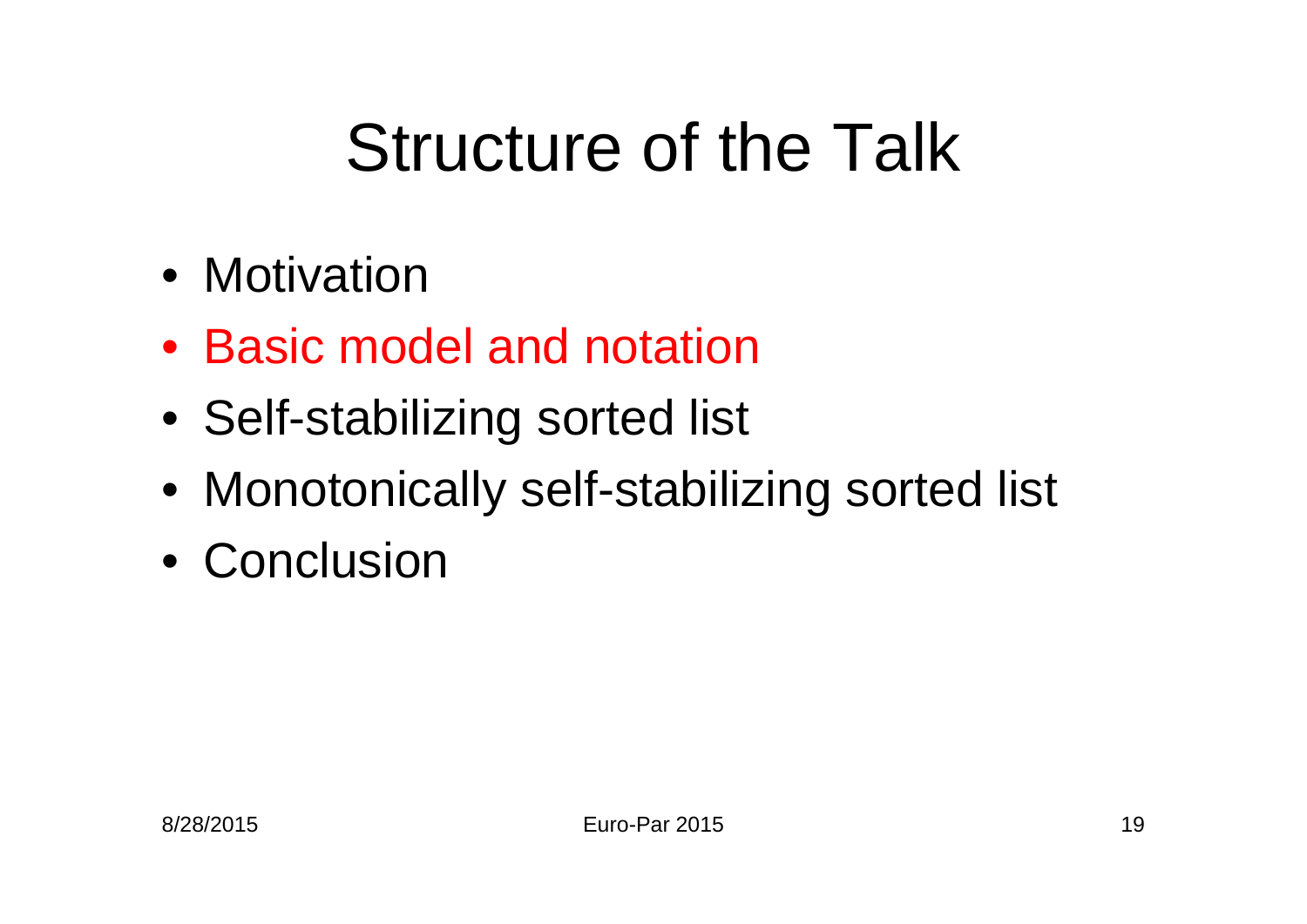### Basic Model

• Distributed data structure managed by a (dynamic) set of n processes. Process A knows B:  $A \rightarrow B$ 

We can model knowledge of processes as directed graph.

 $\bullet$ Data structure:



•Graph representation:

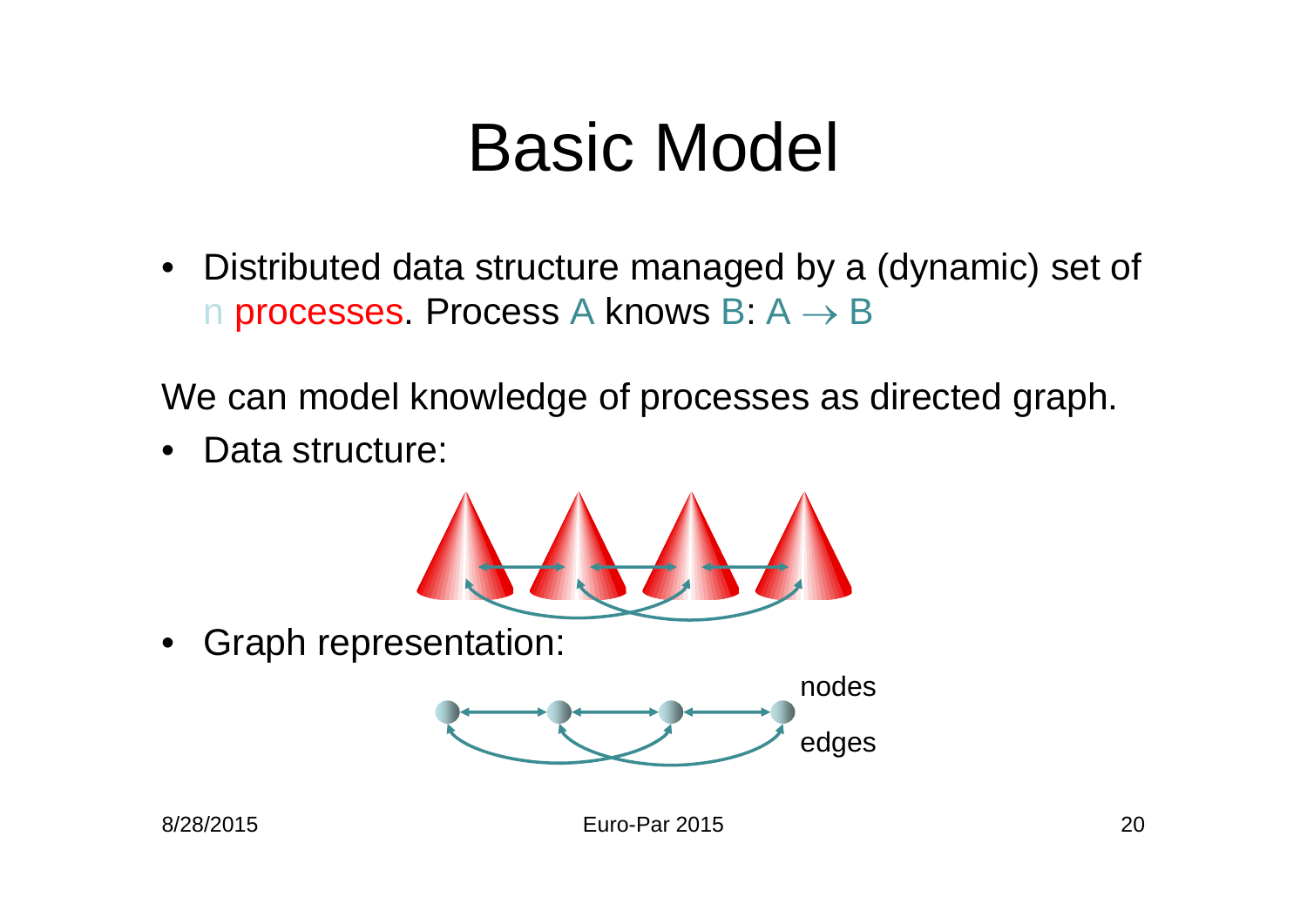## Basic Model

• Edge set E<sub>L</sub>: set of pairs (v,w) where v knows w<br>(explicit edges).





• Edge set E<sub>M</sub>: set of pairs (v,w) with a message in transit to v<br>containing a reference to w (implicit edges).



 $\bullet$ Graph  $G=(V,E_L\cup E_M)$ : graph of all explicit and implicit edges.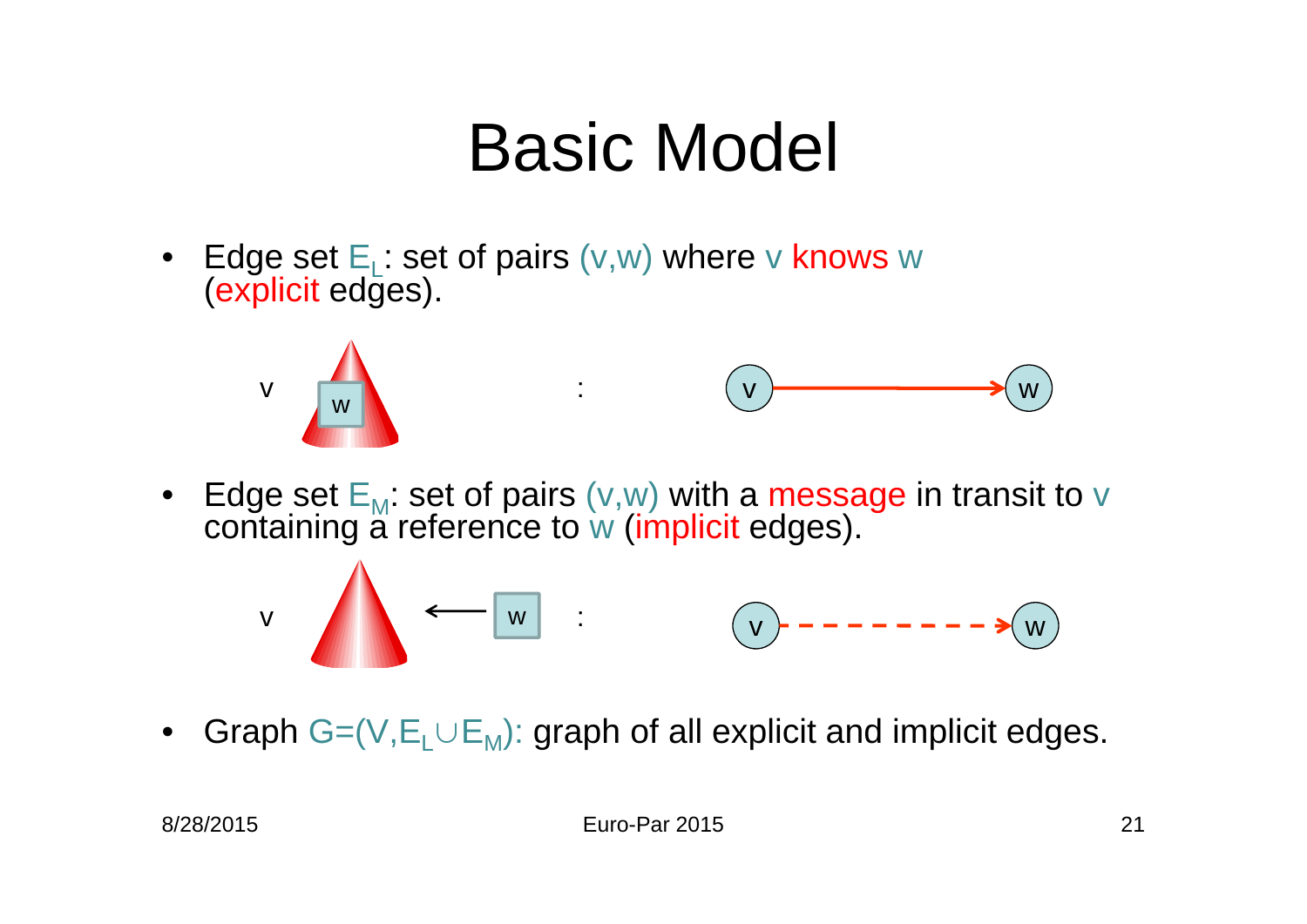## Basic Model

Asynchronous message passing



- $\bullet$ all messages are eventually delivered
- $\bullet$ but no FIFO delivery guaranteed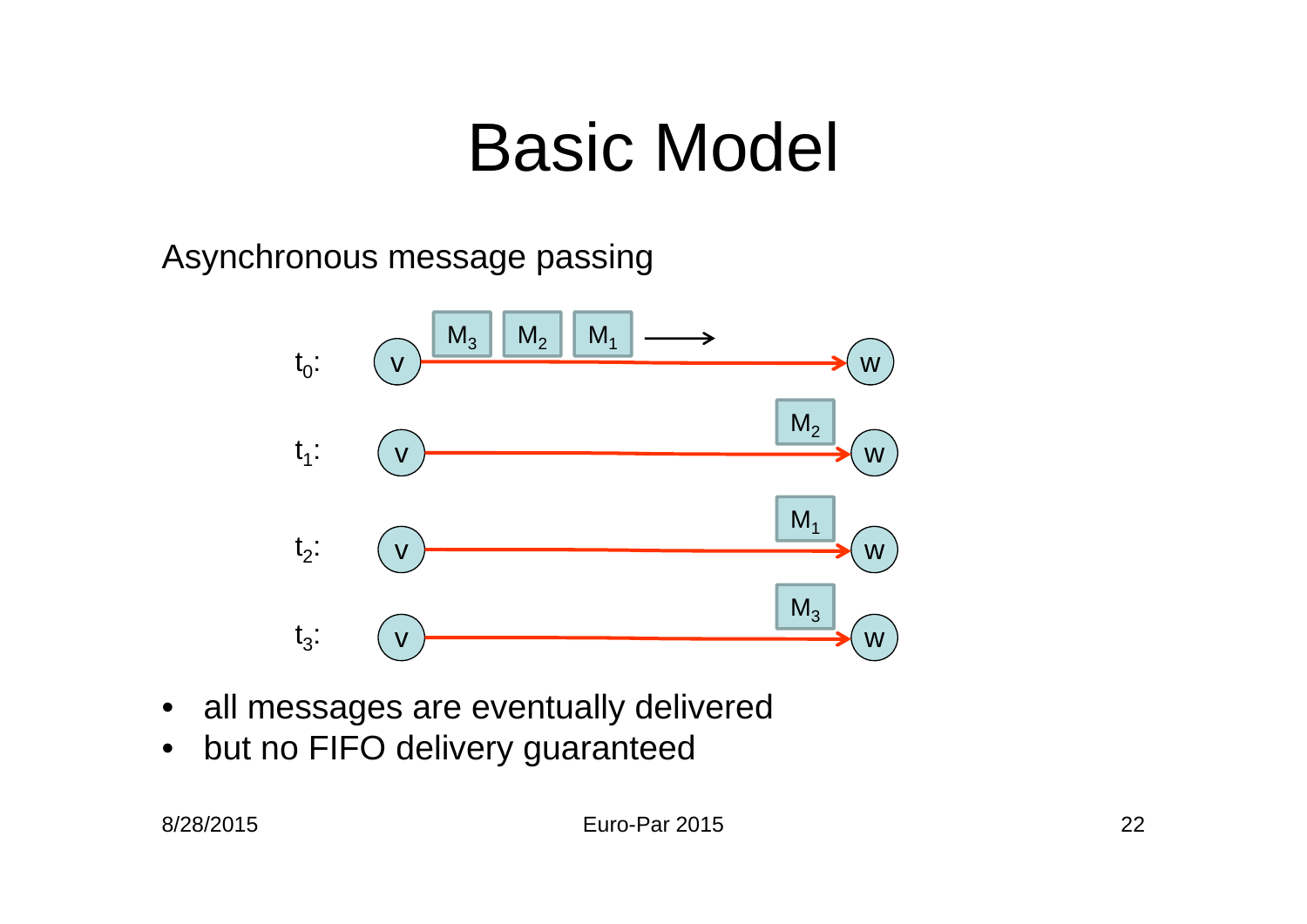#### Fundamental goal: topology of process graph (i.e., G) is kept weakly connected at any time



Fundamental rule: never just "throw away" a reference!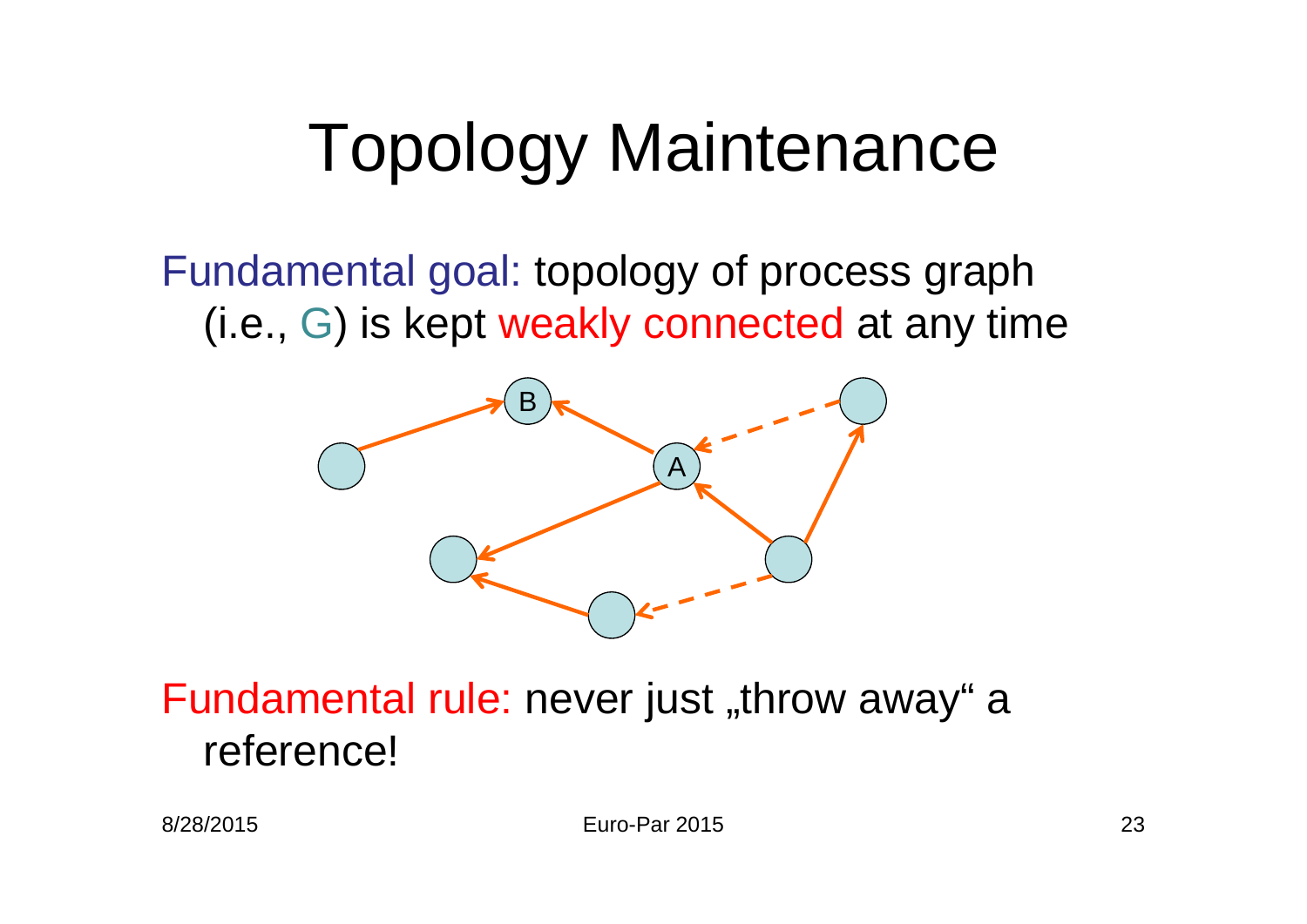Admissible rules for weak connectivity:

 $\bullet$ Introduction:



u introduces w to v by sending a message to v containing a reference to w

• special case: u introduces itself to v

$$
\begin{array}{ccc}\n\cup & \longrightarrow & \vee & \longrightarrow & \cup & \longrightarrow & \cup \\
\end{array}
$$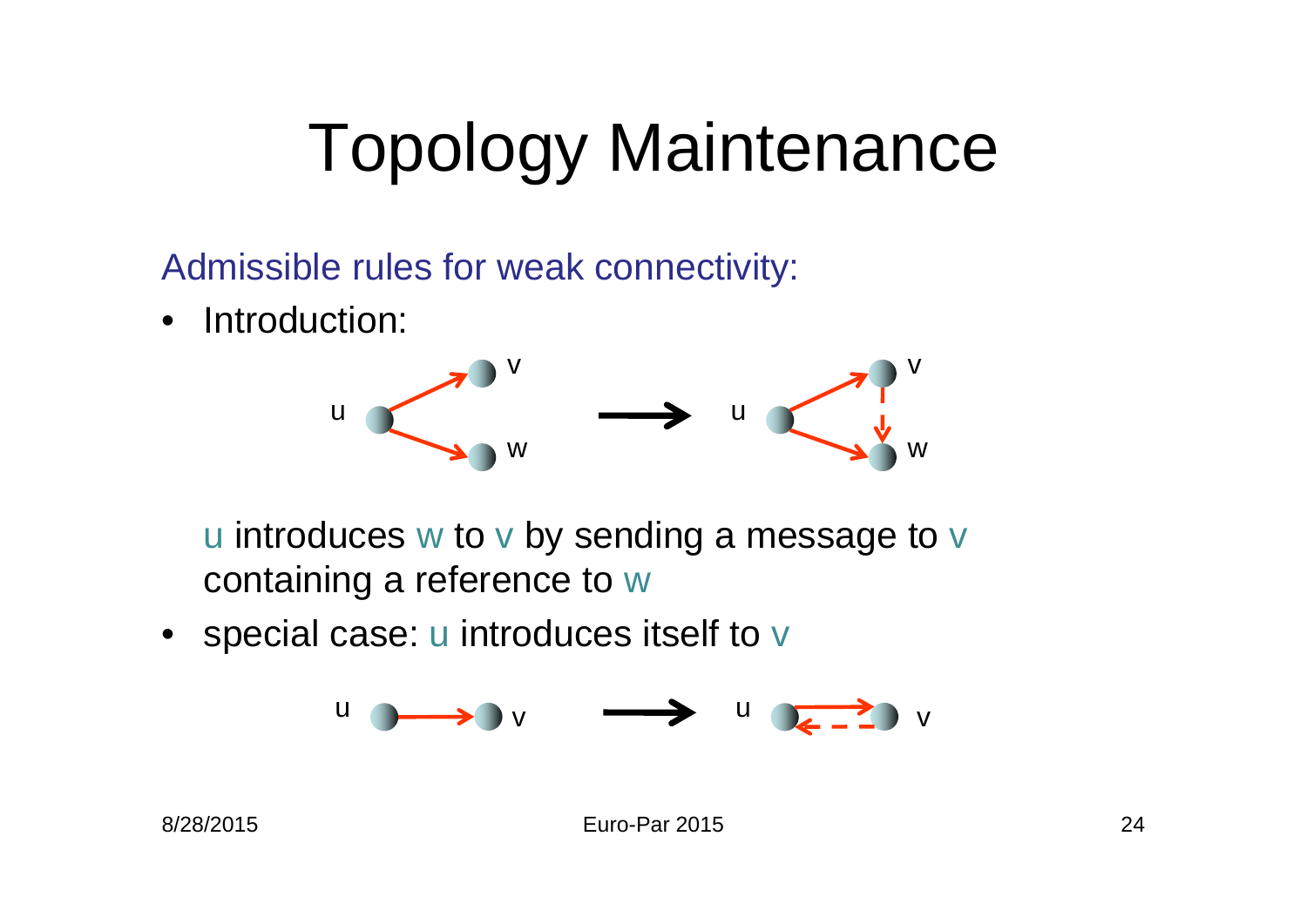Admissible rules for weak connectivity:

•Delegation:



u delegates its reference to w to v (i.e., afterwards it does not store a reference to w any more)

 $\bullet$ Fusion:

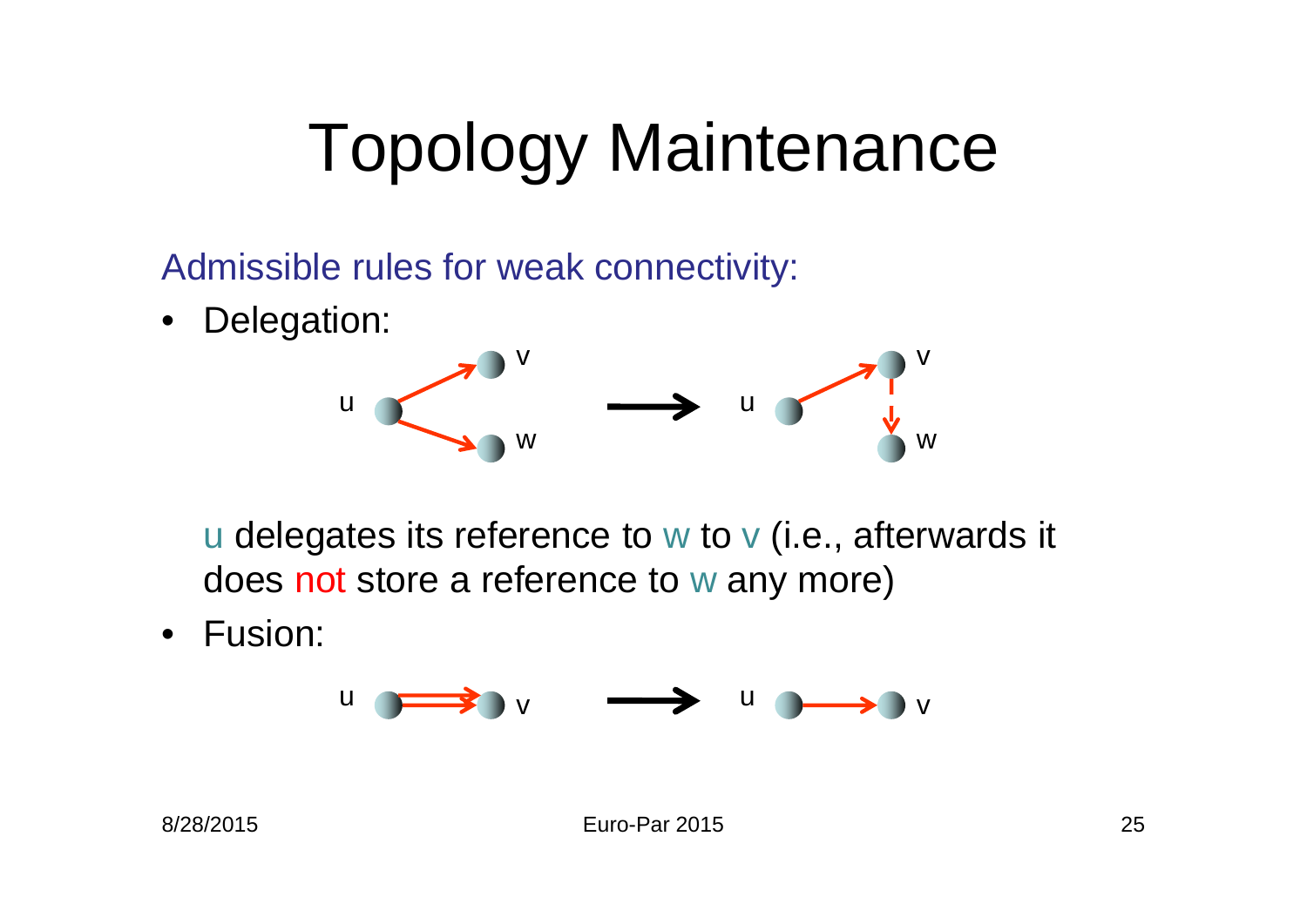Admissible rules for weak connectivity:

• Reversal:



u sends a reference of itself to v and deletes v´s reference

#### Remarks:

- Advantage: rules can be executed in a local, wait-free manner in arbitrary asynchronous environments
- $\bullet$ Introduction, delegation and fusion preserve strong connectivity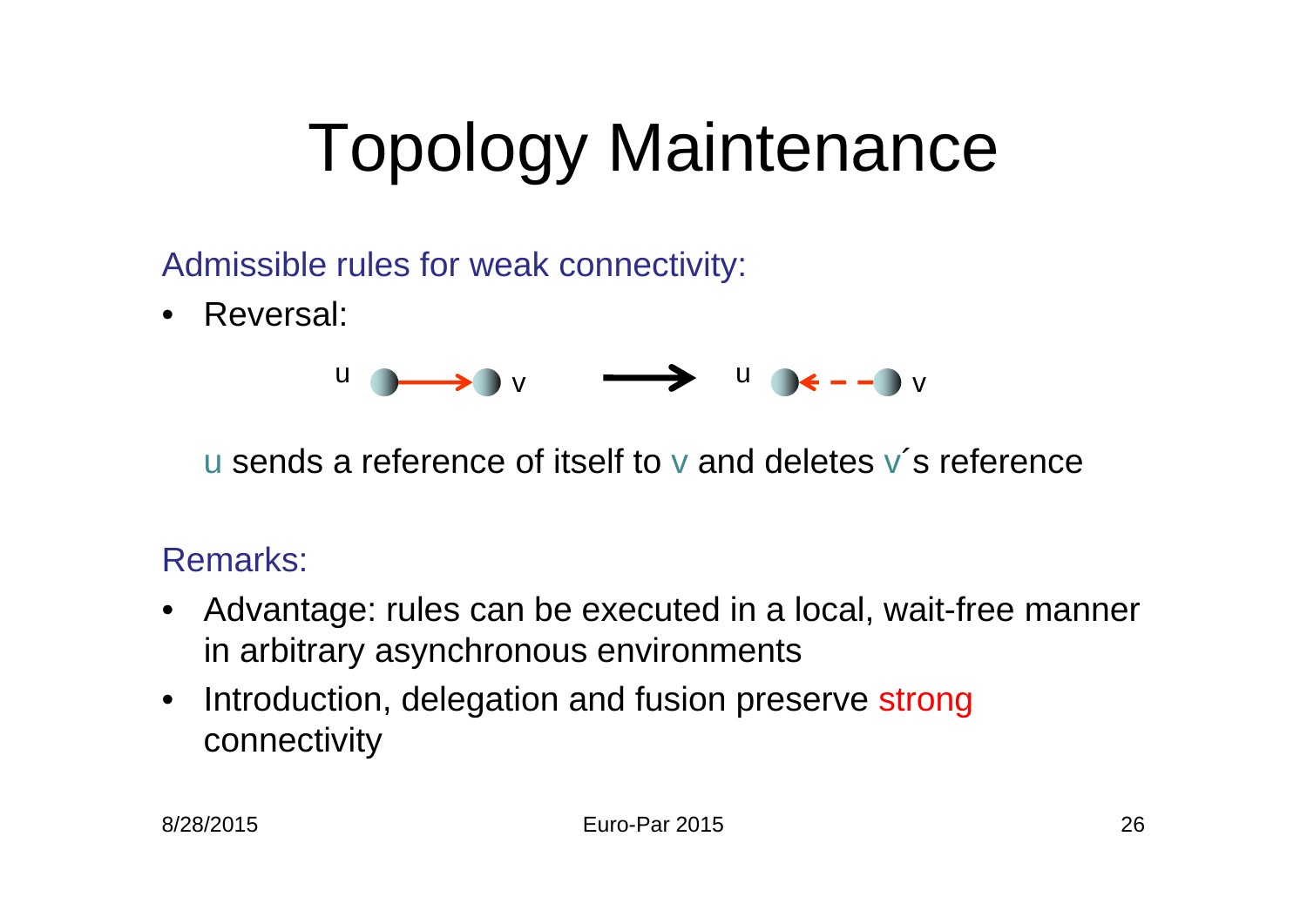Theorem: The 4 rules are universal in a sense that one can get from any weakly connected graph  $G=(V,E)$  to any other weakly connected graph  $G'=(V,E')$ .



Euro-Par 2015 27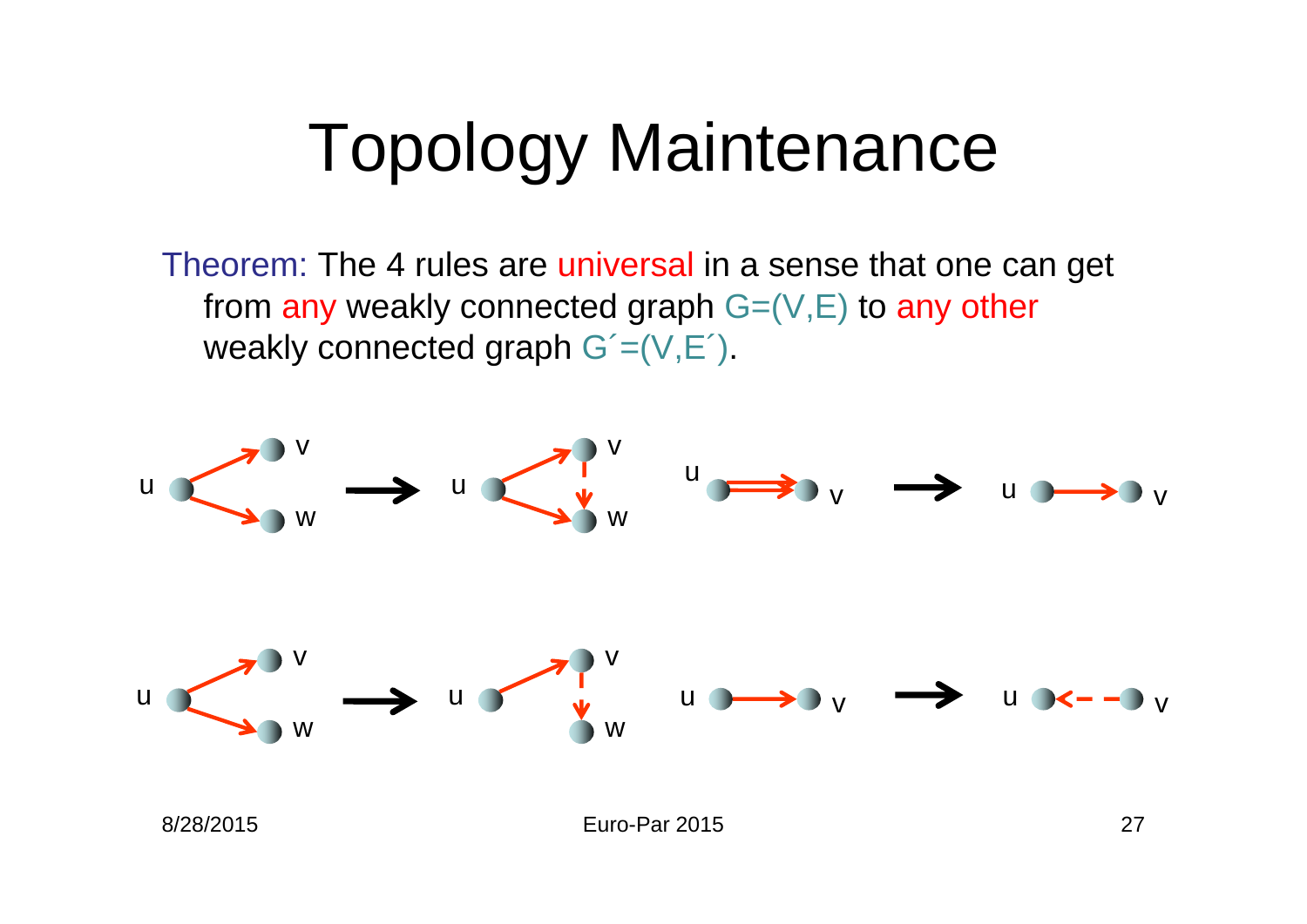Remark:

- Each of the four rules is necessary to obtain universality.
	- Introduction: only one that generates new edge
	- Fusion: only one that removes edge
	- Delegation: only one that moves edge away
	- Reversal: only one that makes nodes unreachable
- Theorem only shows that in principle it is possible to get from any weakly connected graph to any other weakly connected graph.
- Our goal: algorithms for self-stabilizing distributed data structures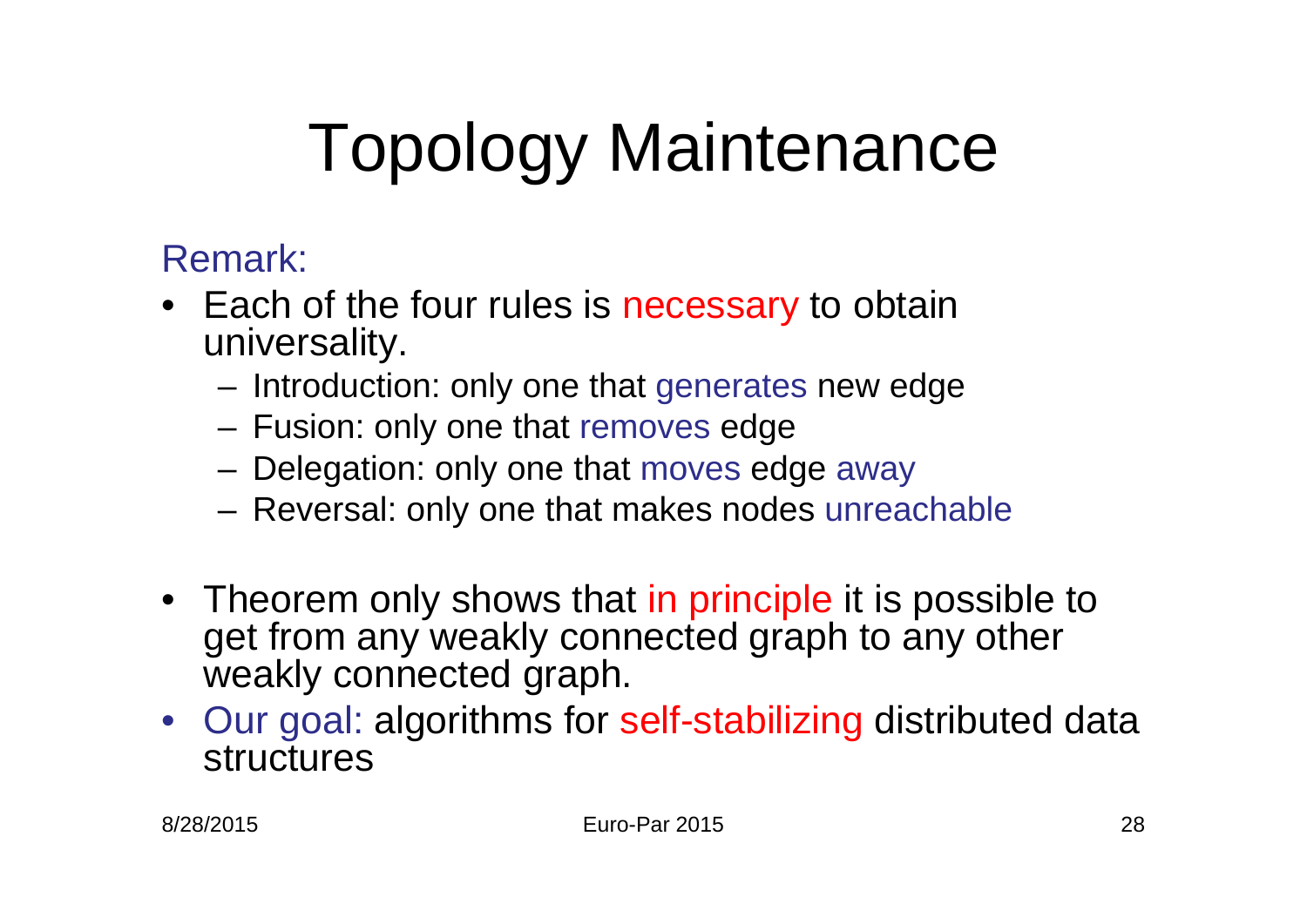## Actions

Processes are controlled by two types of actions:

- • Triggered by a local/remote call:  $\langle name \rangle (\langle parameters \rangle) \rightarrow \langle commands \rangle$
- Triggered by a local state:  $\langle name \rangle$ :  $\langle predicate \rangle \rightarrow \langle commands \rangle$

All messages are remote action calls.

```
Example:
  minimum(x,y) \rightarrowif x \leq y then m:=x else m:=yprint(m) no return command!
```
Action "minimum" is executed whenever a request to call minimum(x,y) has been received.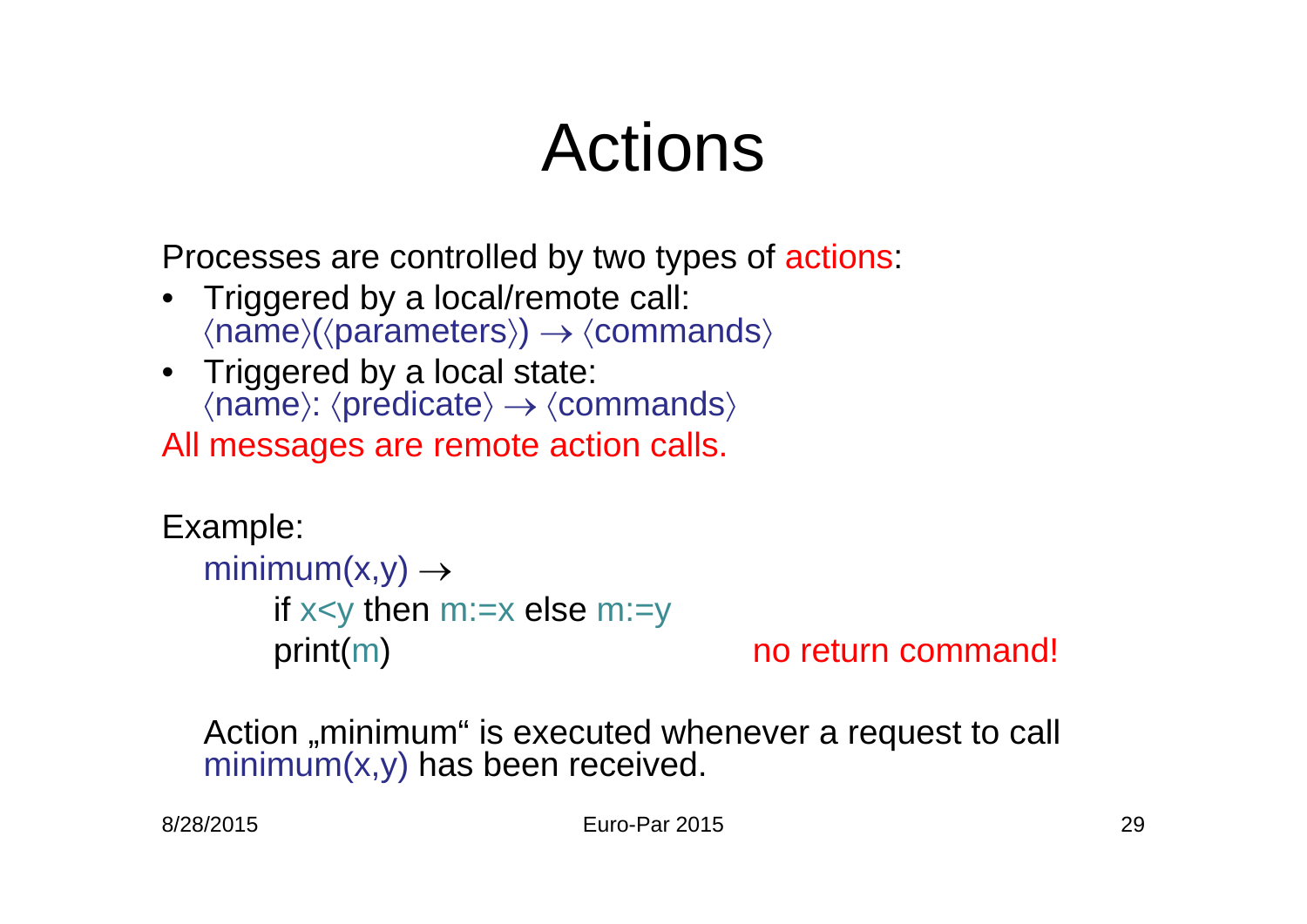## Actions

Processes are controlled by two types of actions:

- • Triggered by a local/remote call:  $\langle name \rangle (\langle parameters \rangle) \rightarrow \langle commands \rangle$
- Triggered by a local state:  $\langle name \rangle$ :  $\langle predicate \rangle \rightarrow \langle commands \rangle$

All messages are remote action calls.

Example: timeout: true  $\rightarrow$ print( $\mu$ , am still alive!")

true ensures that action timeout is periodically executed by the given process.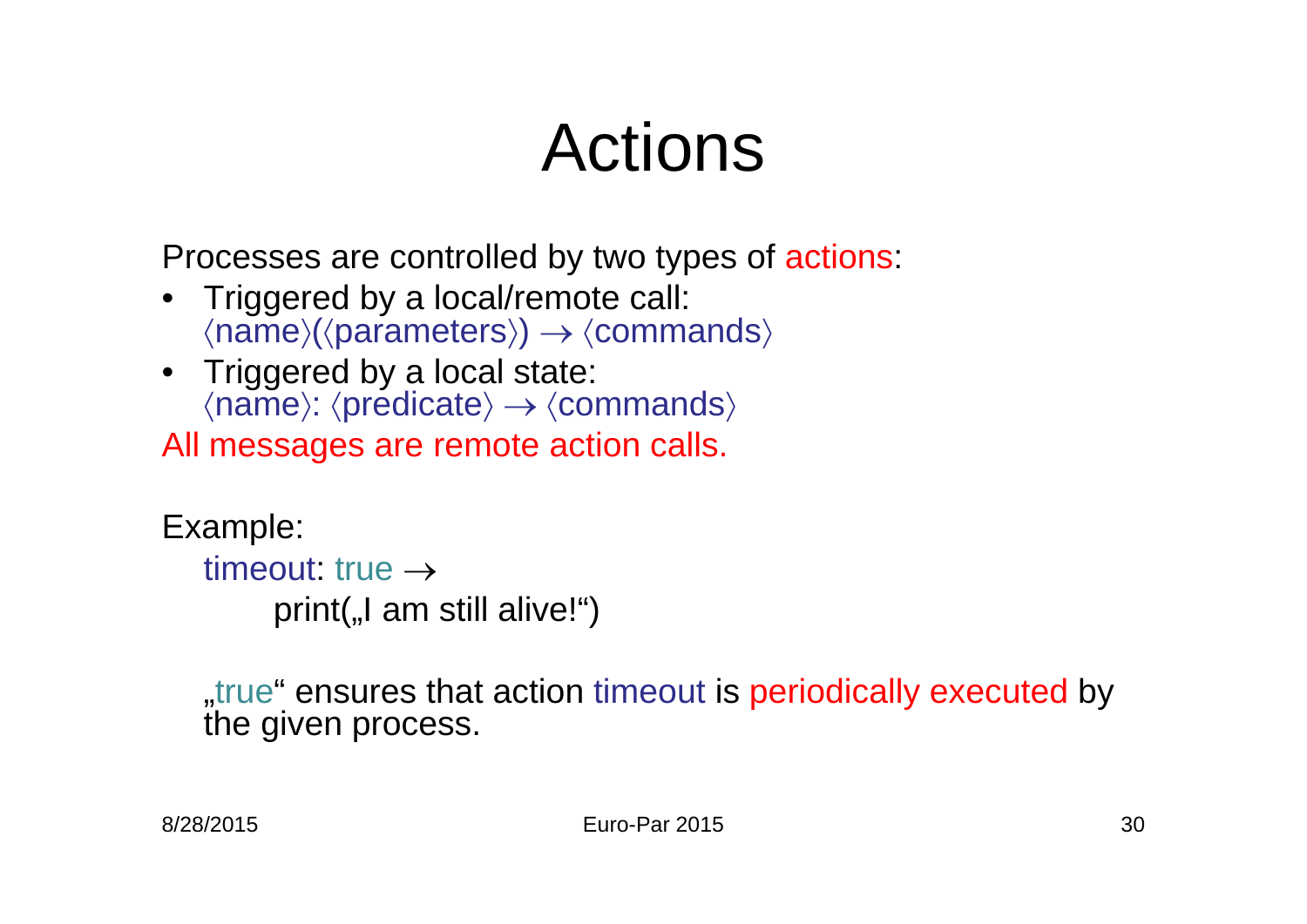# Structure of the Talk

- Motivation
- Basic model and notation
- Self-stabilizing sorted list
- Monotonically self-stabilizing sorted list
- Conclusion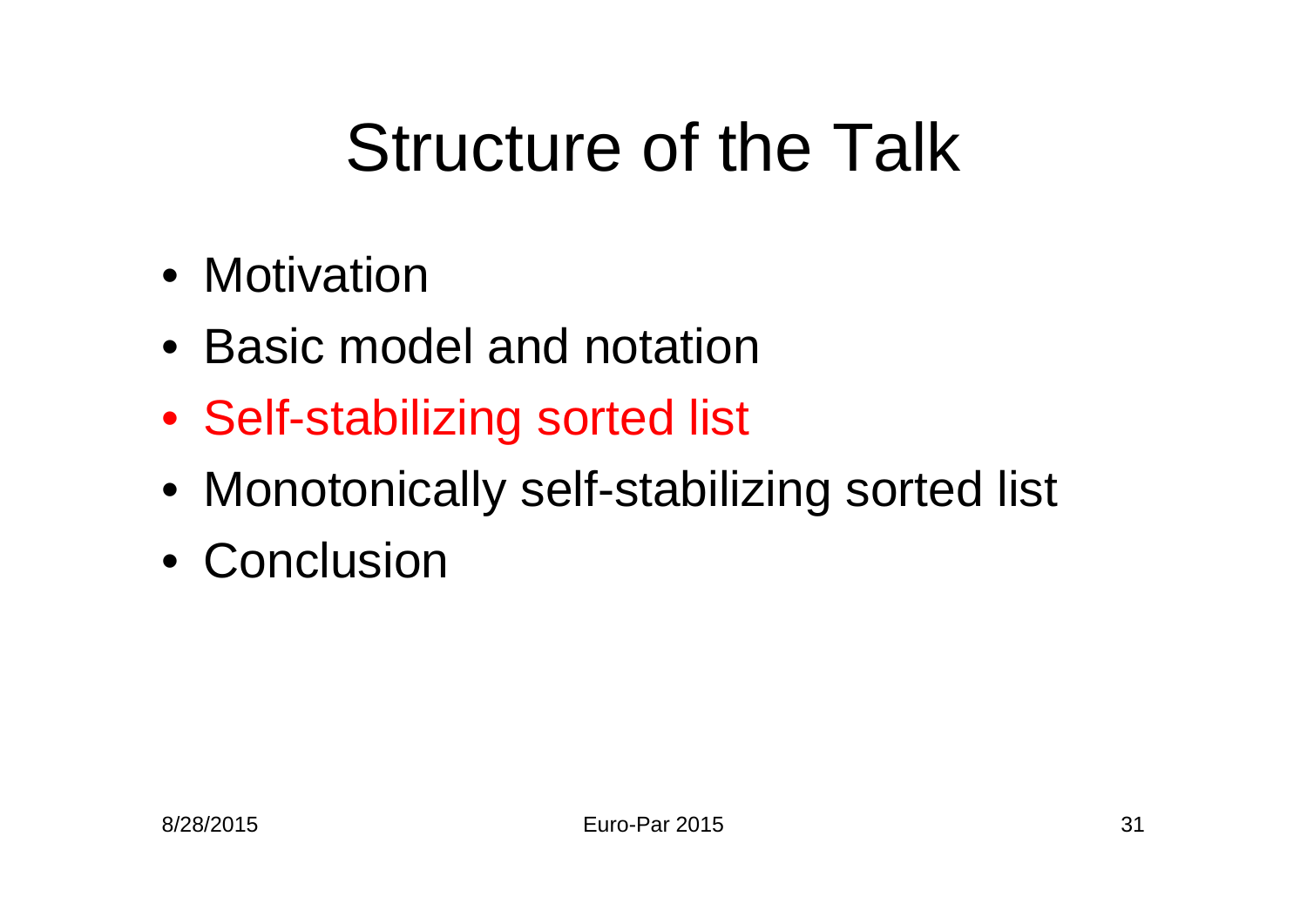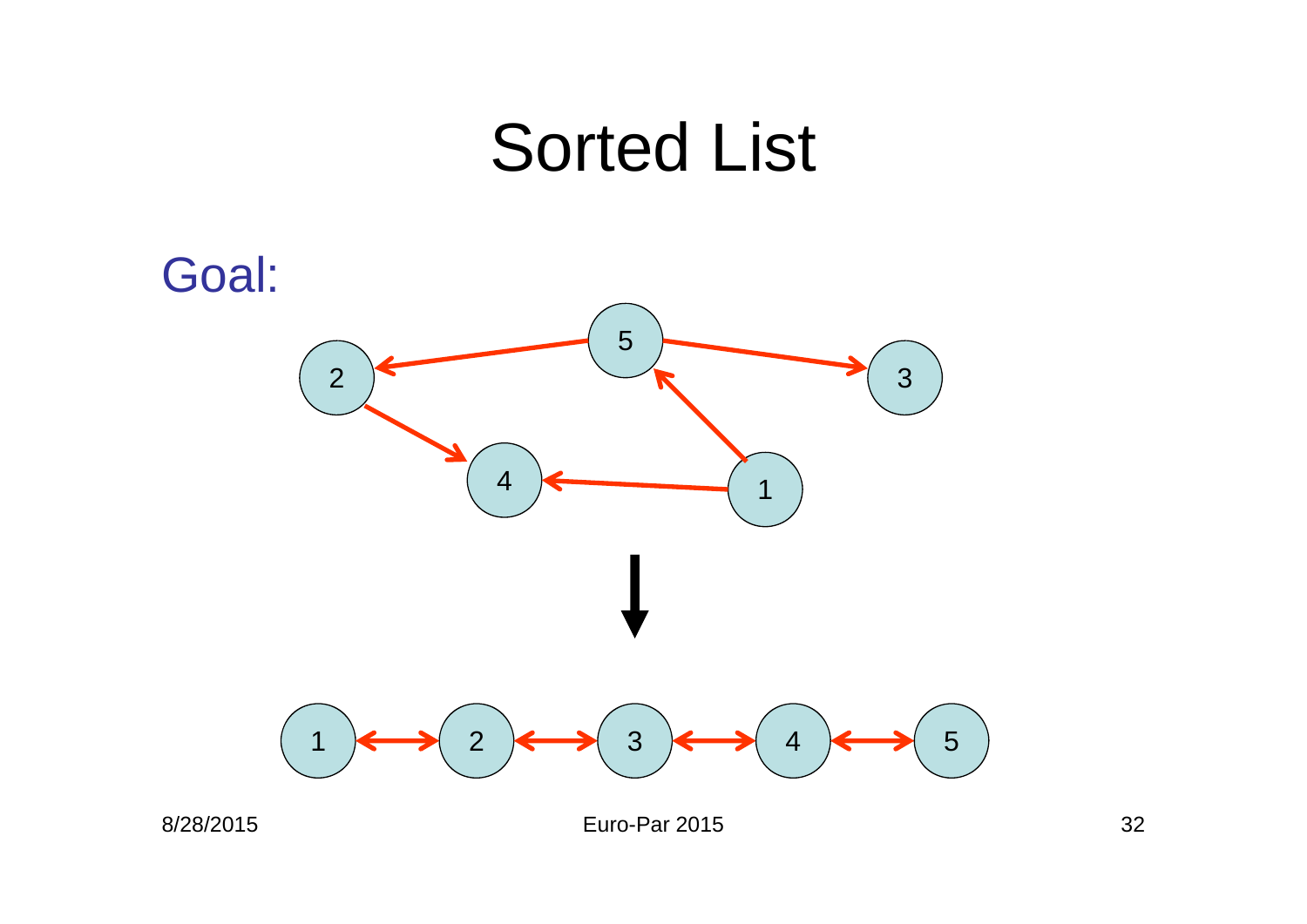Variables within a node v:

- id: reference of  $v$  (we also write  $id(v)$  )
- left  $\in$  V $\cup$ { $\perp$ }: left neighbor of v, i.e., id(left)<id(v) i (if id(left) is defined)
- right  $\in$  V $\cup$ { $\perp$ }: right neighbor of v, i.e., id(right)>id(v) i (if id(right) is defined)

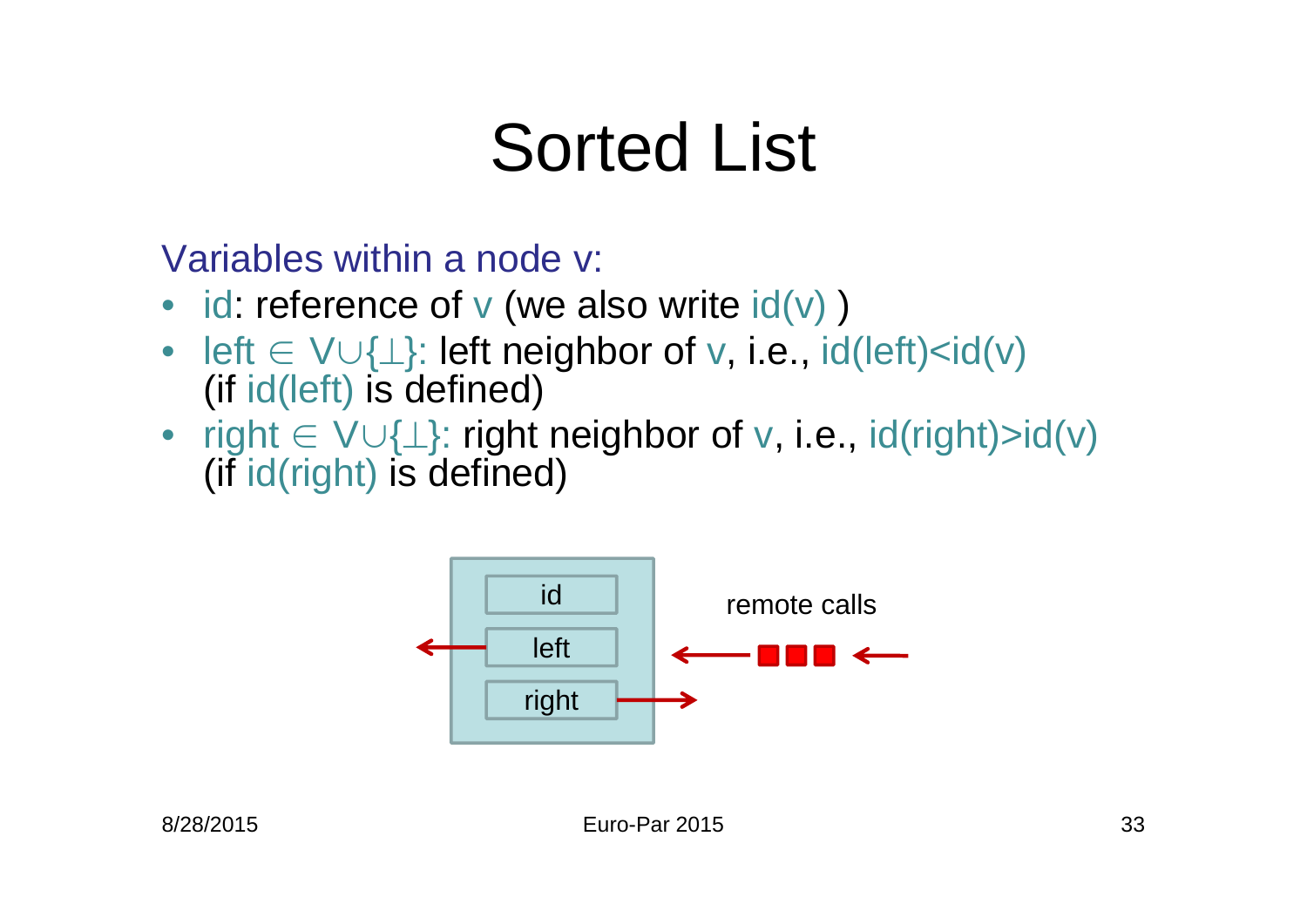Basic strategy: linearization



Euro-Par 2015 34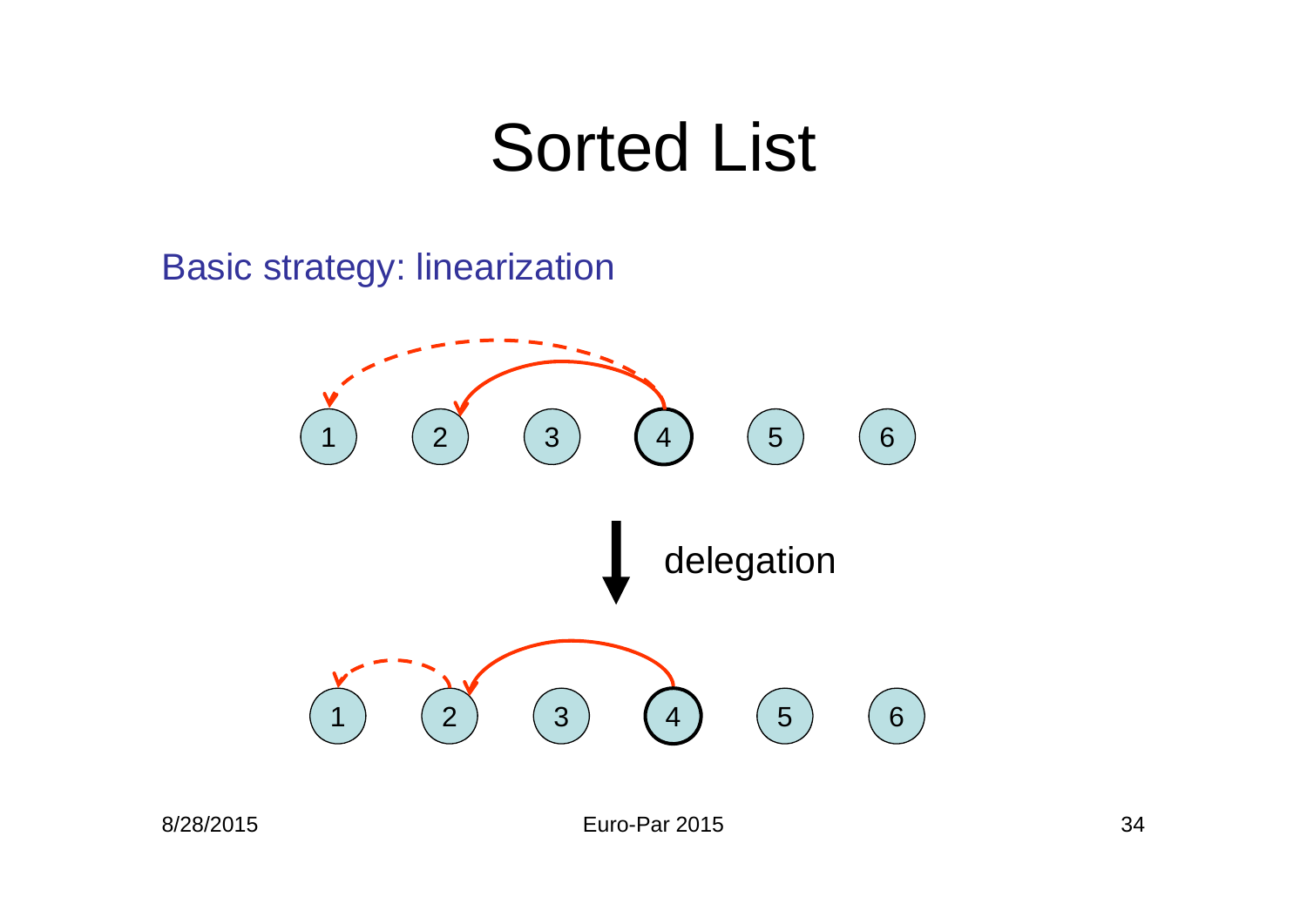#### Basic strategy: linearization



Euro-Par 2015 35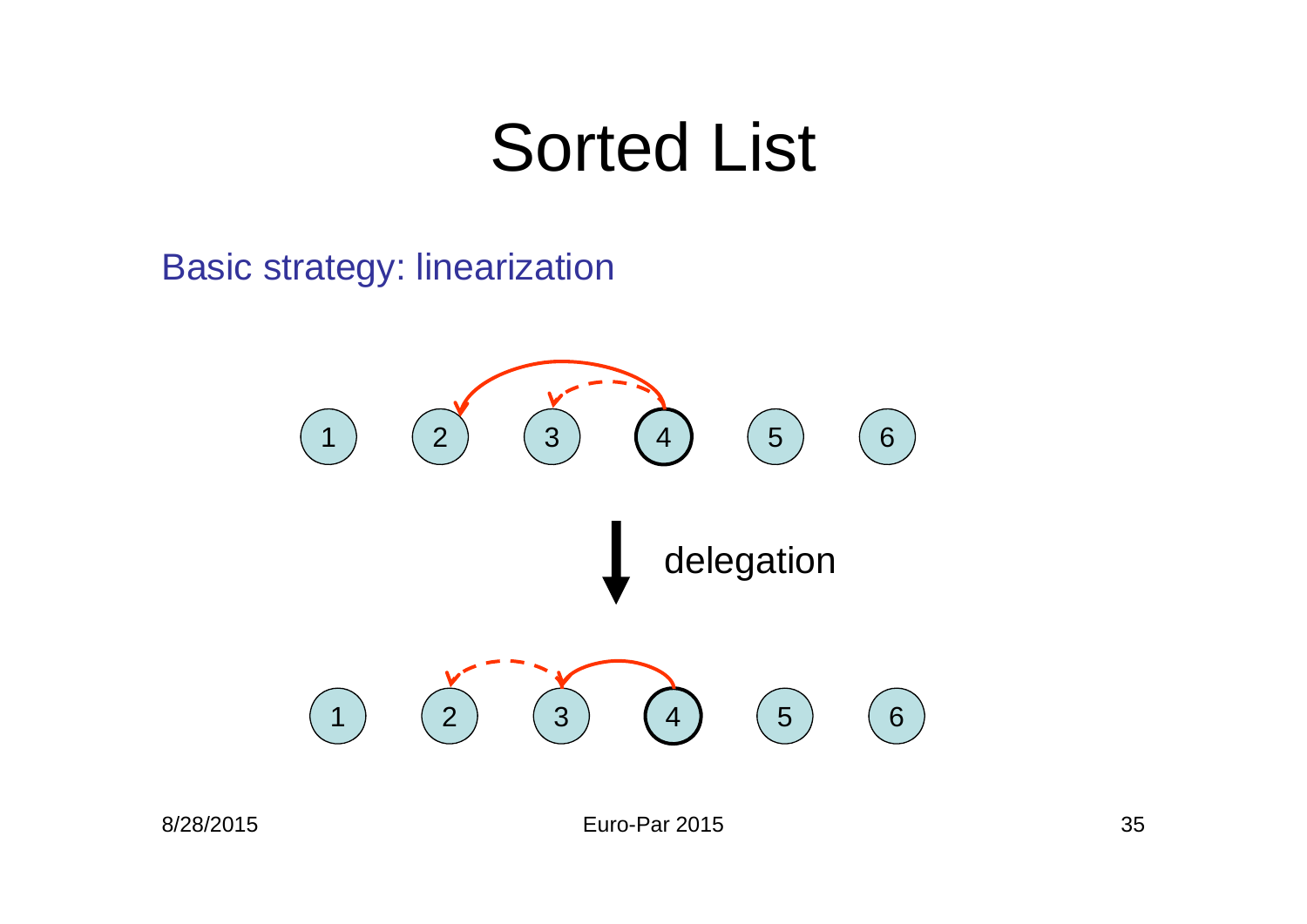Also periodically: self-introduction

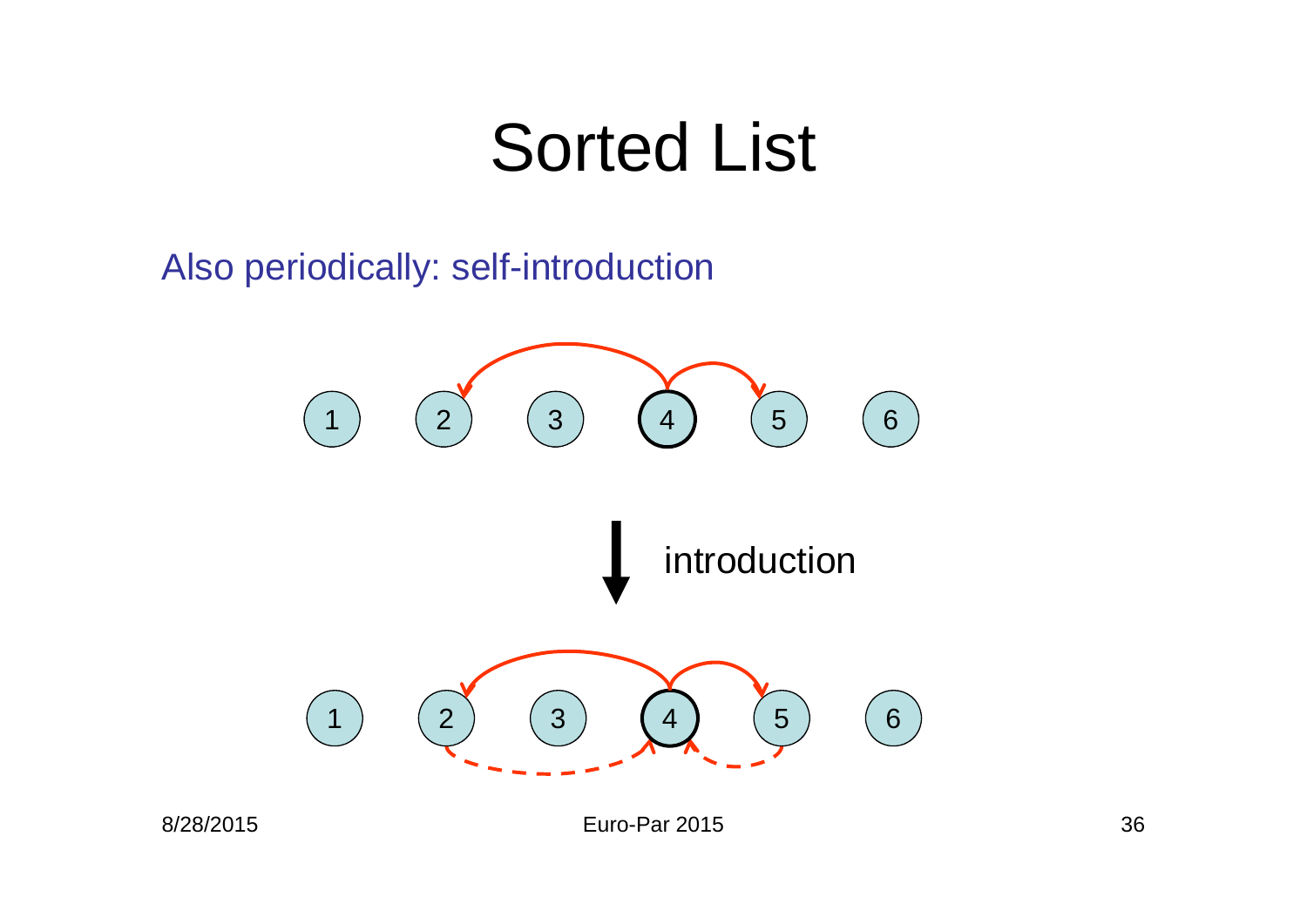# Build-List Protocol

Build-List protocol: handles linearization and self-introduction

Simplifying assumptions:

- Whenever left= $\perp$ , we assume in comparisons that id(left)=- $\infty$ .
- Whenever right= $\perp$ , we assume in comp. that id(right)=+∞.
- A remote call  $u \leftarrow \text{action}(v)$  is only executed if u and v are well defined.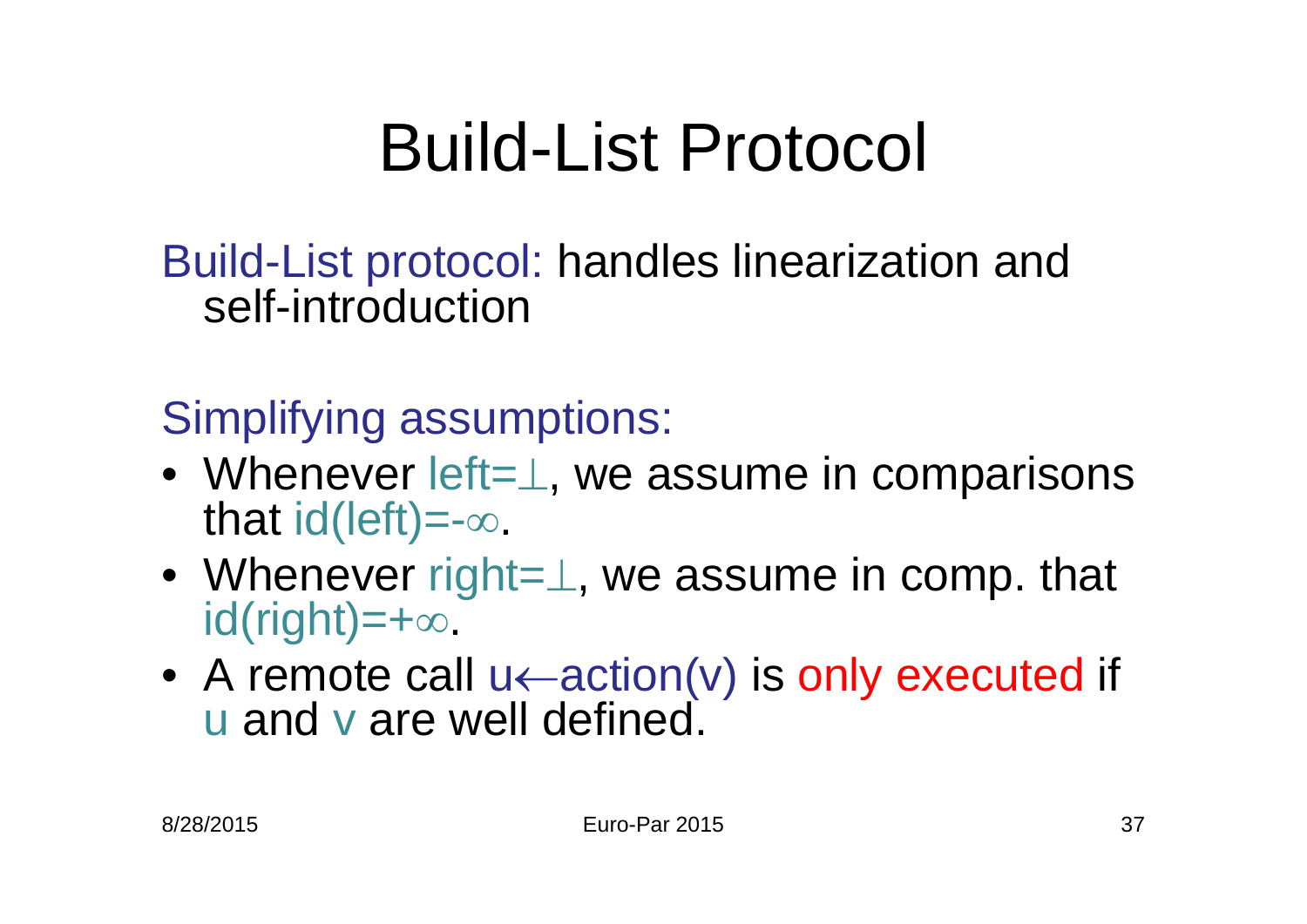#### Build-List Protocol

timeout: true  $\rightarrow$ { executed by node u } left←linearize(id) right <- linearize (id) under the u.r u.r u.r

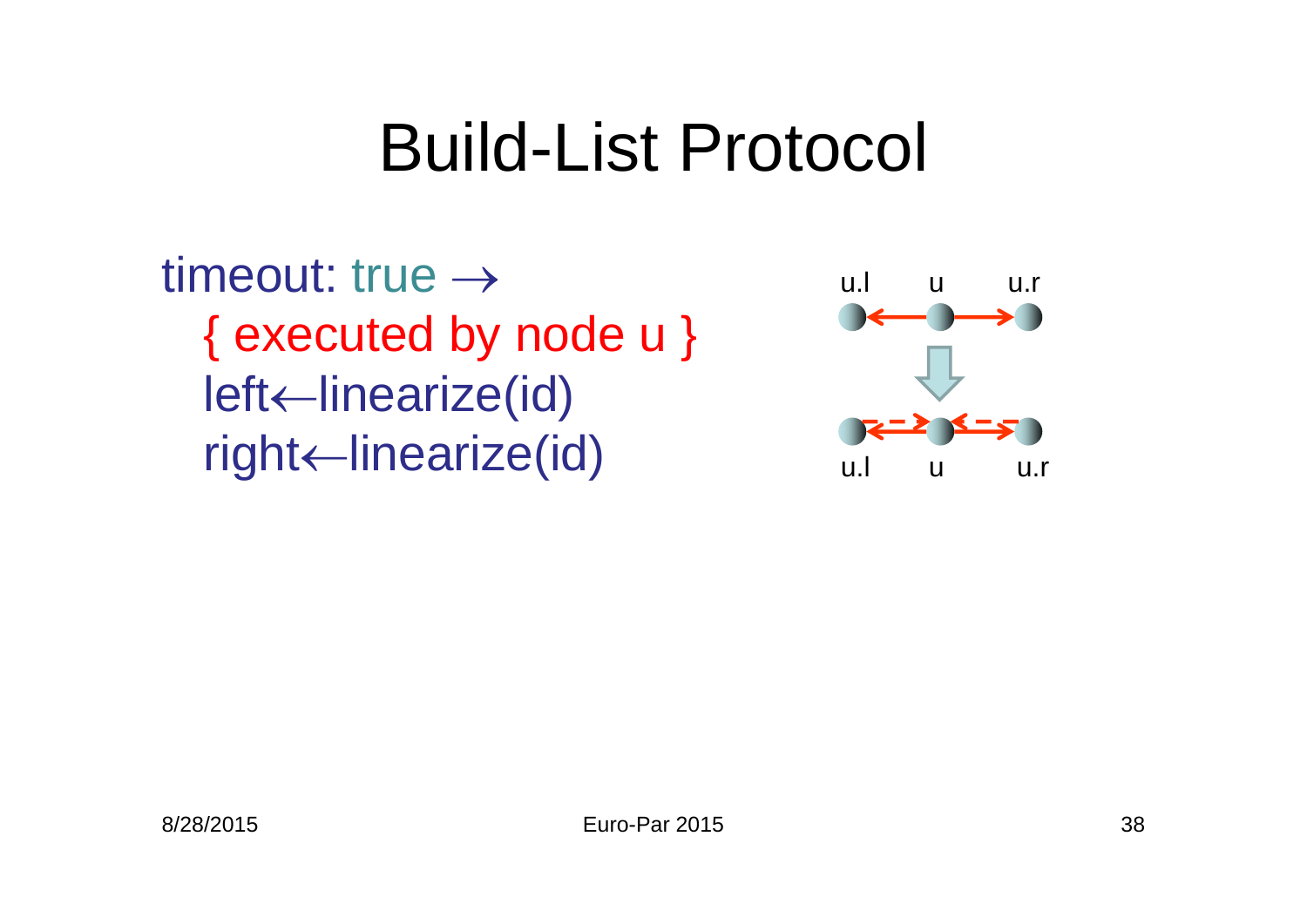## Build-List Protocol

```
linearize(v) \rightarrow{ executed by node u }
 if id(v) \lt i d(left) then
     left←linearize(v)
  if id(left) < id(v) < id then
     v
linearize(left)
     left:=vif id<id(v)<id(right) then
     v
linearize(right)
     right:=v
  if id(right) < id(v) then
     right←linearize(v)
```
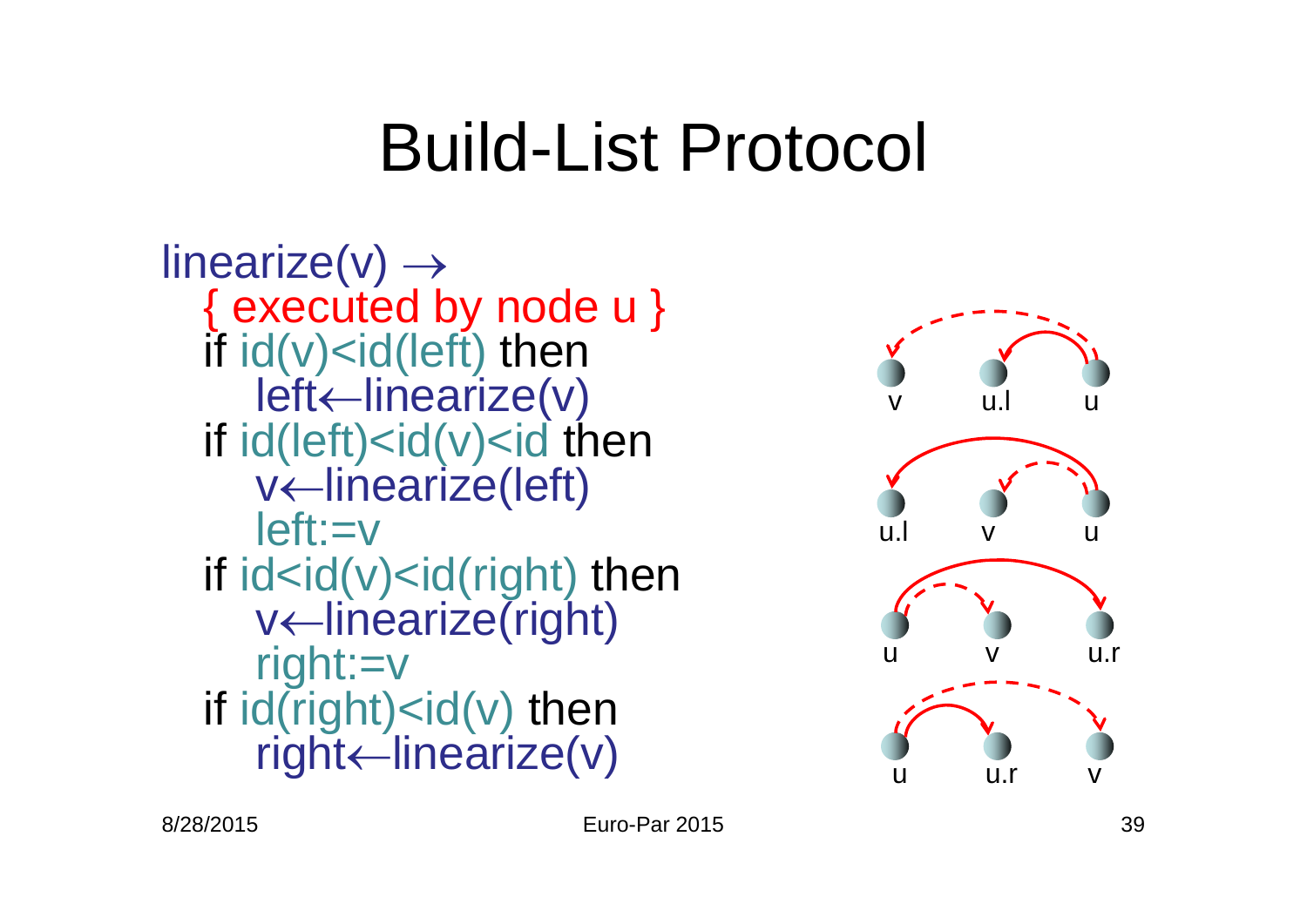#### Convergence Proof:



range of path from v to w

Theorem: With Build-List we obtain a self-stabilizing sorted list.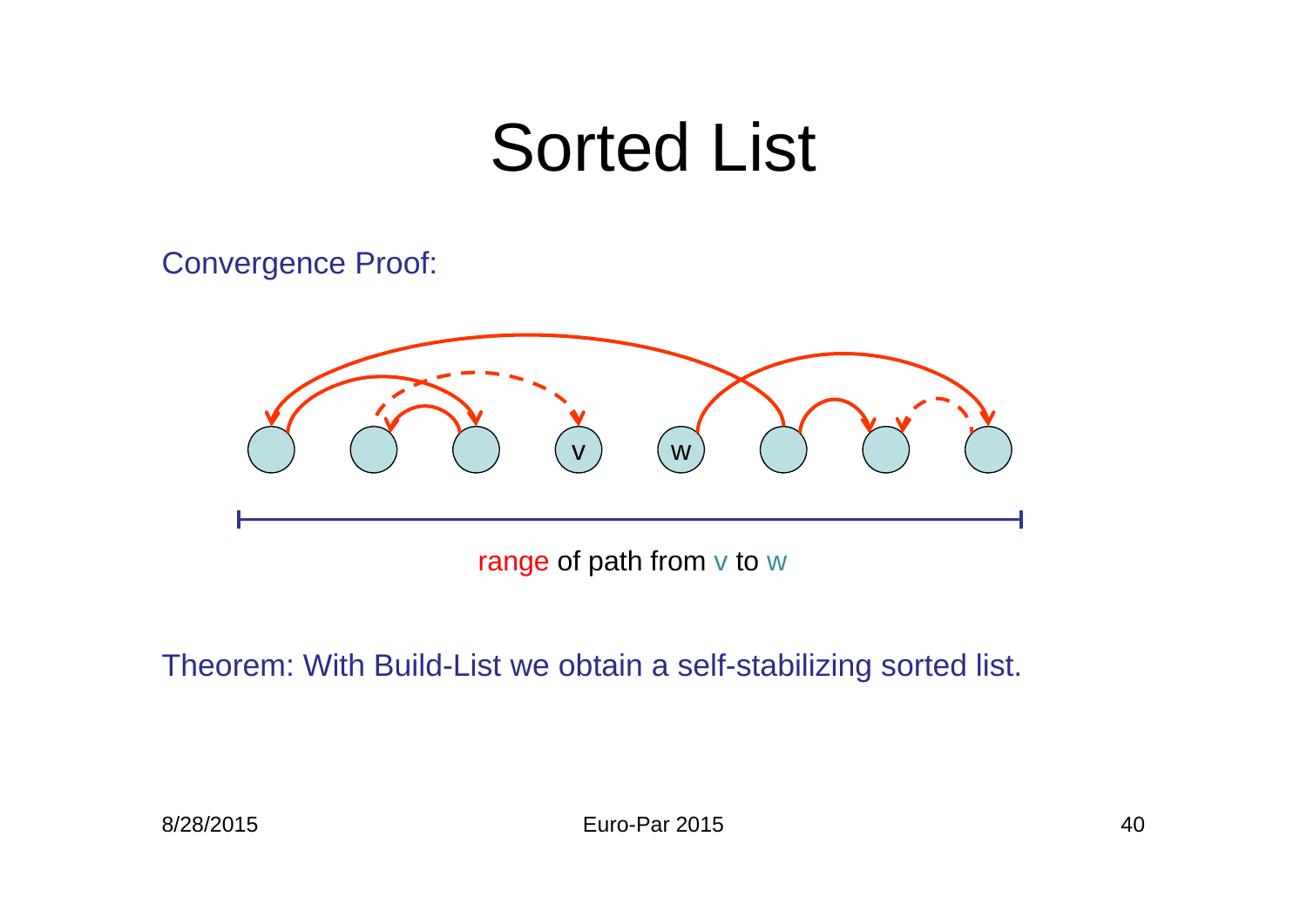# Joining and Leaving

Concurrent join operations:

- Nodes connect to any node in network
- Rest is handled by self-stabilization

Concurrent leave operations:

• Instant departures fine as long as everything else stays connected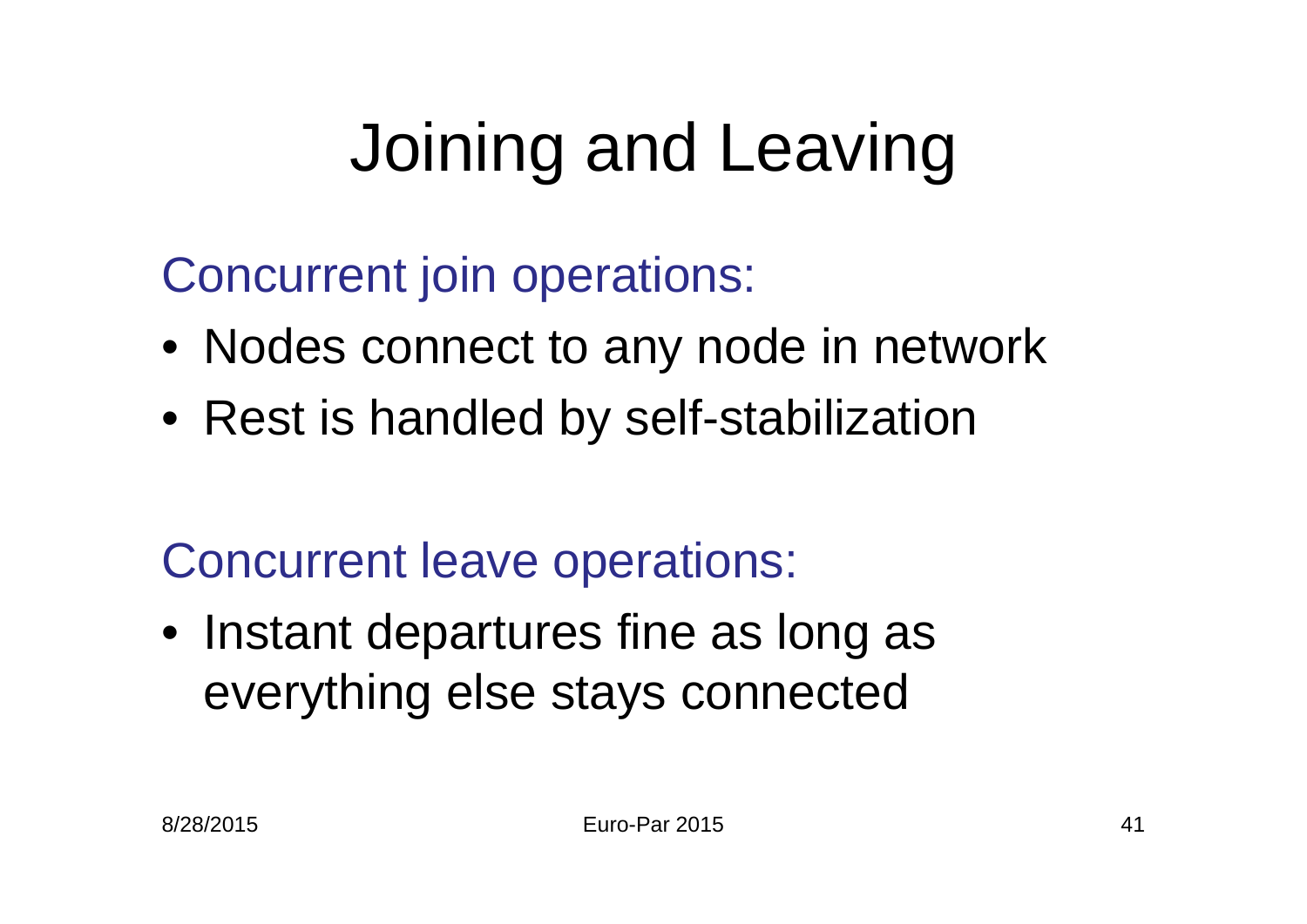## Node Departures

Variables within a node v:

- •id: reference of  $v$  (we also write  $\text{id}(v)$ )
- $\bullet$ leaving = {true, false}: indicates if v wants to leave
- $\bullet$  $left \in V \cup \{\perp\}$ : left neighbor of v, i.e., id(left)<id(v) (if id(left) is defined)
- $\;$  right  $\in$   $\vee\cup\{\perp\}$ : right neighbor of  $\vee$ , i.e., id(right)>id( $\vee$ ) (if id(right) is defined)

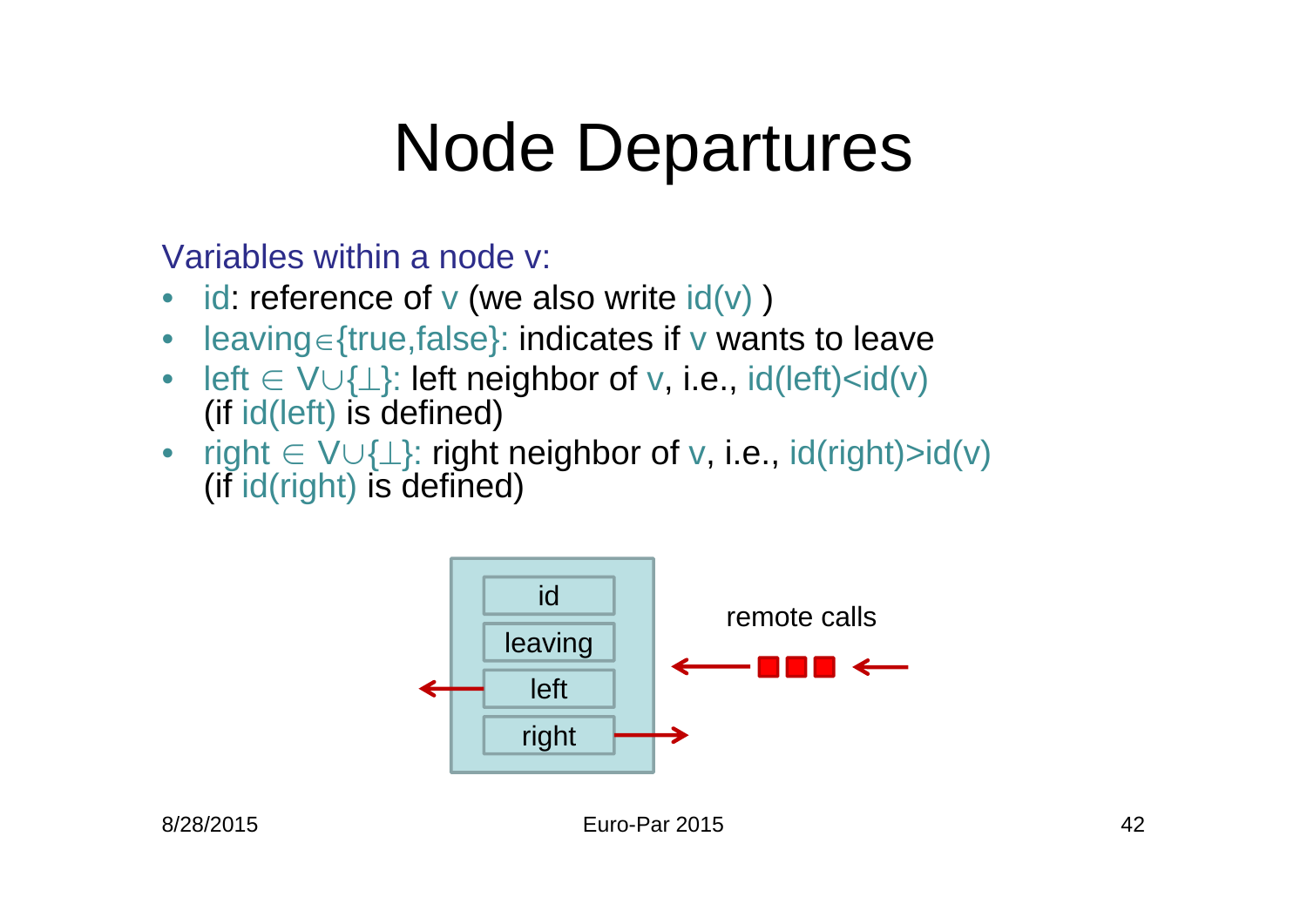# Extended Build-List Protocol

Foreback, Koutsopoulos, Nesterenko, S, Strothmann 14:

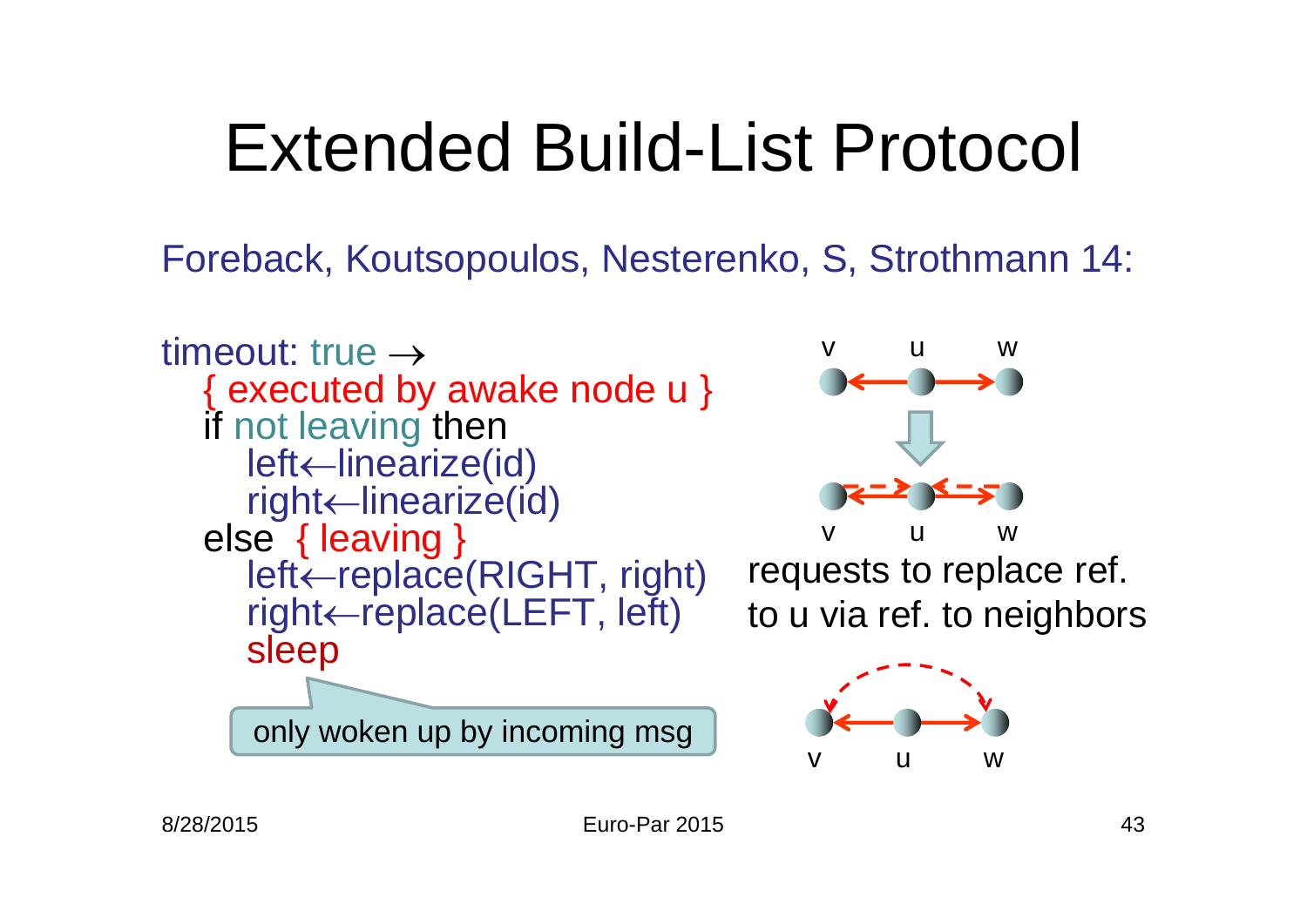# Extended Build-List Protocol

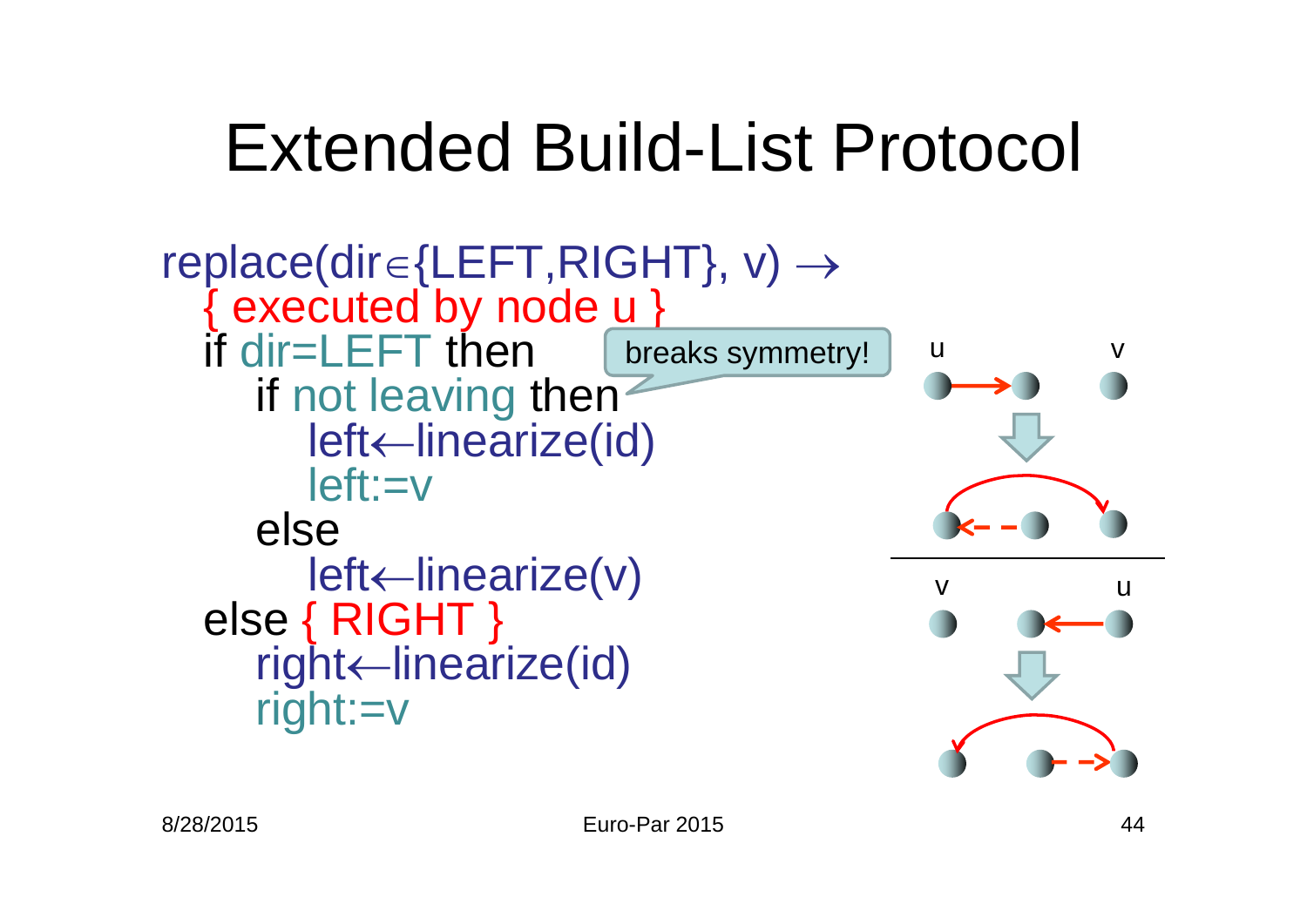## Further Results

Self-stabilizing protocols (simpler models & properties):

- Hypertrees [Dolev, Kat 2004]
- Sorted list [Onus, Richa, S 2007]
- Skip lists [Clouser, Nesterenko, S 2008]
- Skip graphs [Jacob, Richa, S, Schmid,Täubig 2009]
- Delaunay graphs [Jacob, Ritscher, S, Schmid 2009]
- De Bruijn graphs [Richa, S, Stevens 2011]
- Chord network [Kniesburges, Koutsopoulos, S 2011]
- Universal [Berns, Ghosh, Pemmeraju 2011]
- •…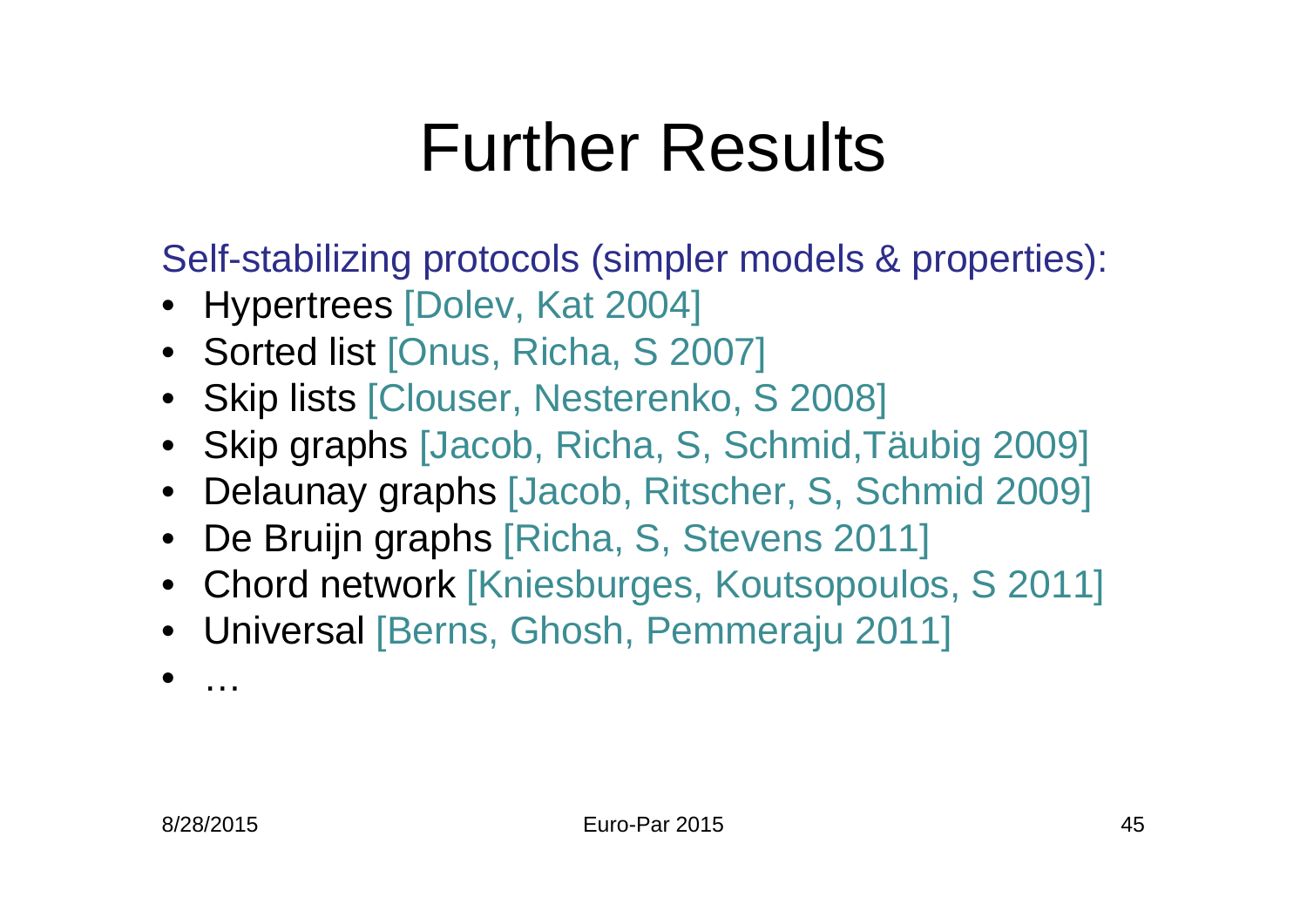# Structure of the Talk

- Motivation
- Basic model and notation
- Self-stabilizing sorted list
- Monotonically self-stabilizing sorted list
- Conclusion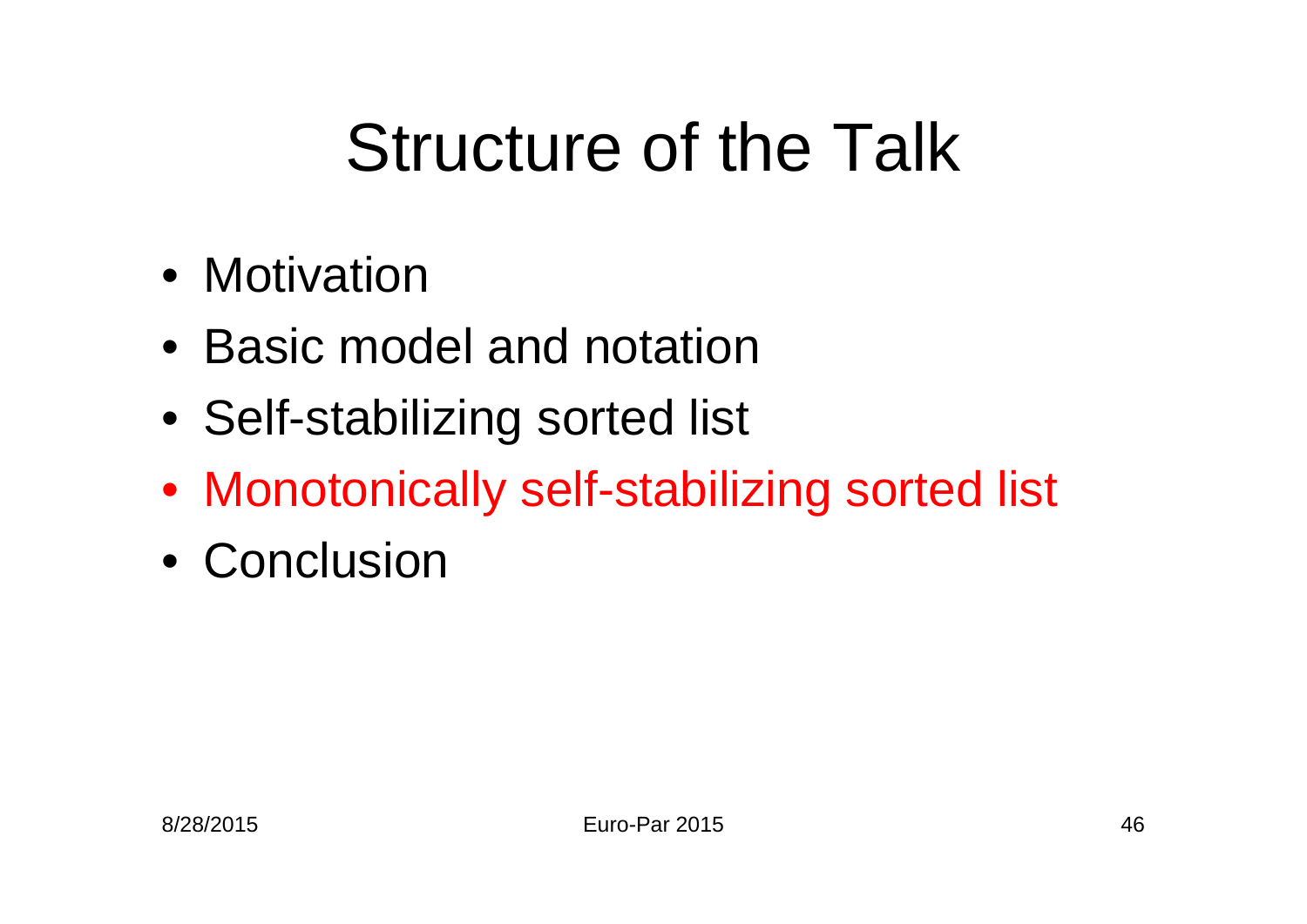# Monotonic Recovery

- Monotonic reachability: Preserved when just using introduction, delegation and fusion  $\rightarrow$  satisfied by Build-List Protocol
- Monotonic correctness: Those parts of the system that are still functional should remain functional as the repair proceeds  $\rightarrow$  non-trivial!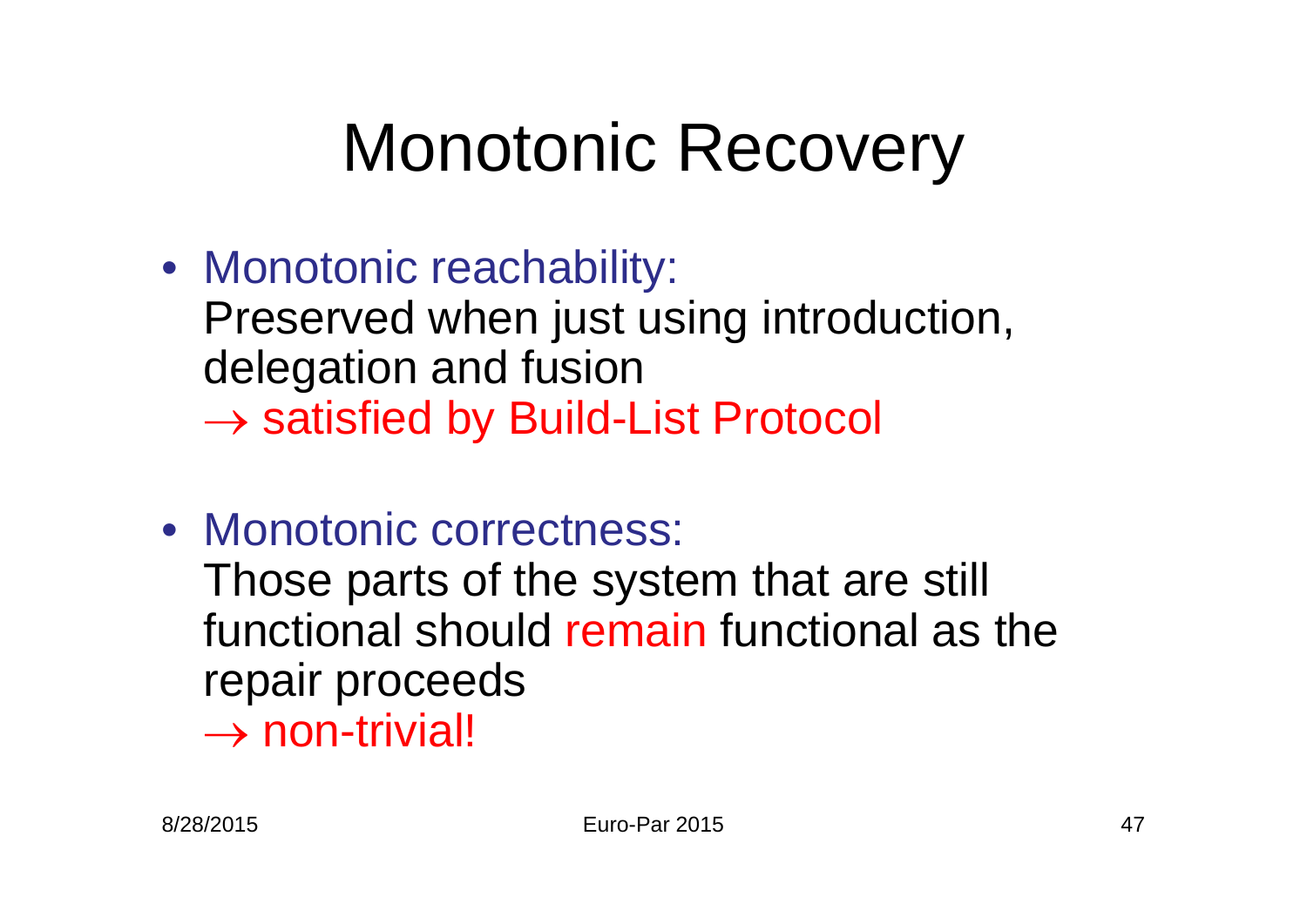# Searching

Search(sid)  $\rightarrow$ if sid=id then "success", stop if (id(left)<sid<id or id<sid<id(right) then ", failure", stop { guarantees availability } if sid<id then left←Search(sid) if sid>id then right Gearch(sid)

Our goal: whenever searching for process B works from process A, it always works afterwards  $\rightarrow$  monotonic searchability

self-stab. + mon. searchability: mon. self-stabilization

8/28/2015 Euro-Par 2015 48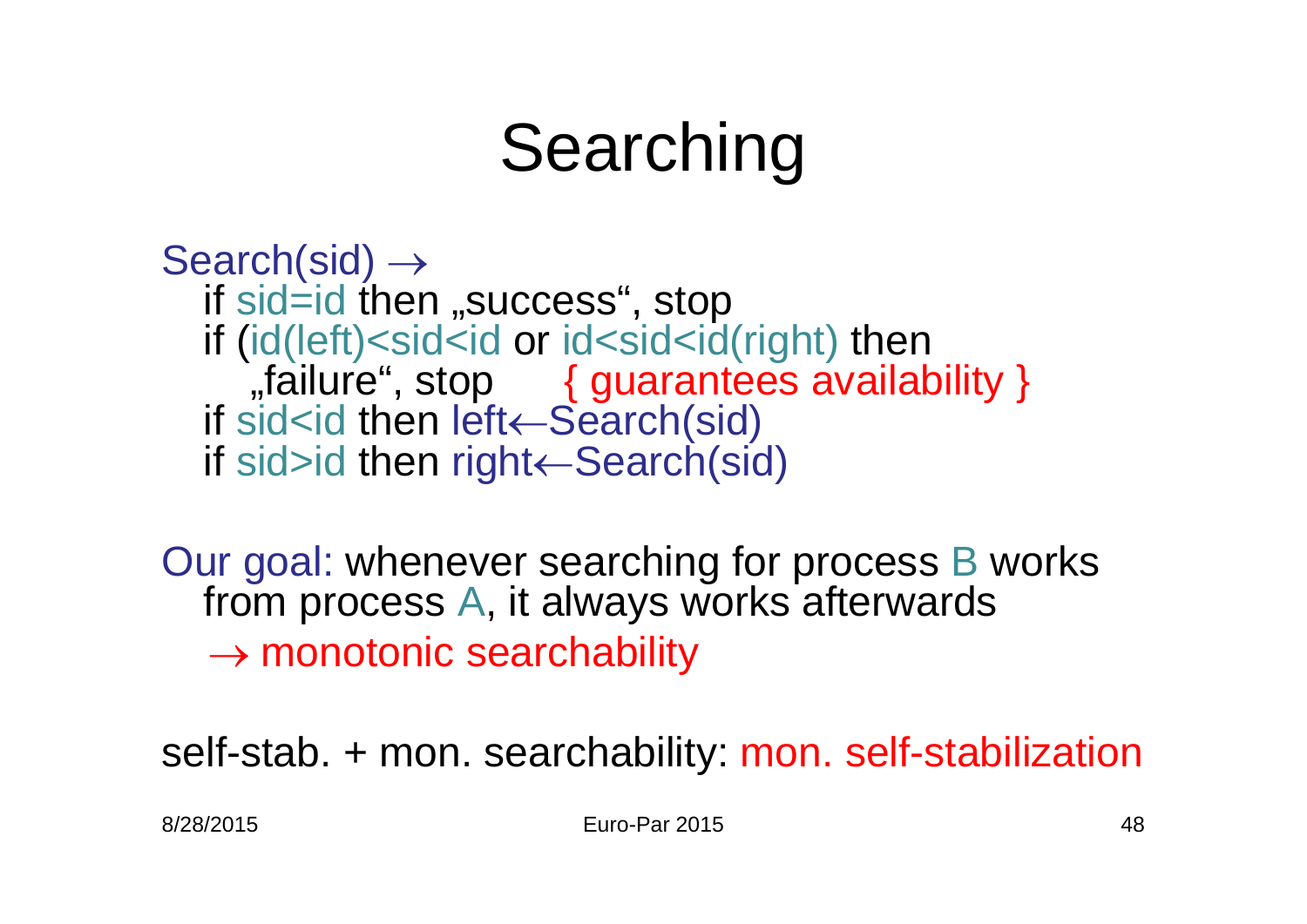Build-List does not satisfy monotonic searchability.

• Search(z) can get from x to z:



• After linearize(y) this is not the case any more:

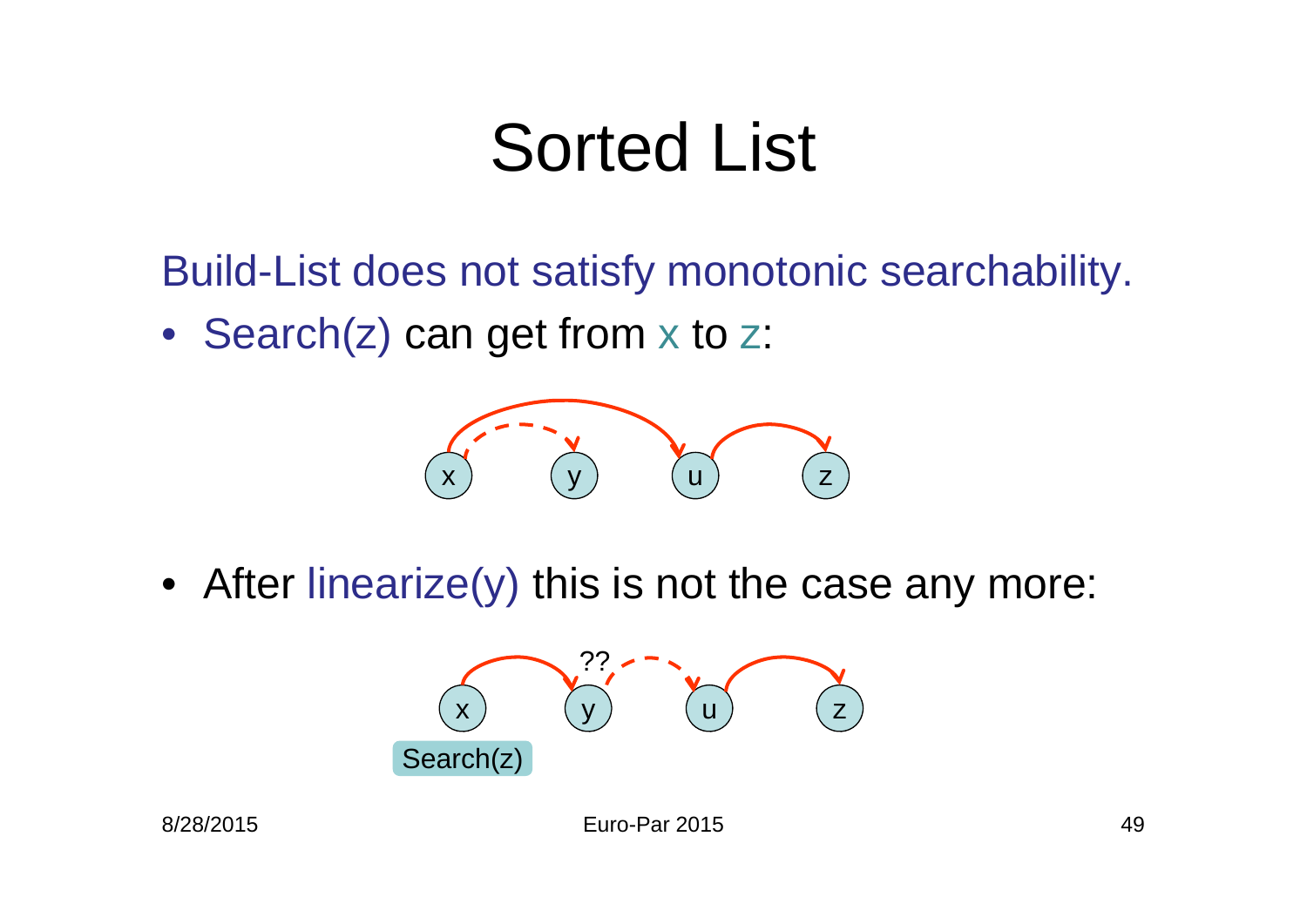• If in this case Search(z) waits at y, availability may not be guaranteed any more.



#### Why?

- • y may have no clue that there still is some linearize(u) in transit from x.
- Even if y knew that, the information could be wrong (we consider self-stabilizing systems!), so y might wait in vein.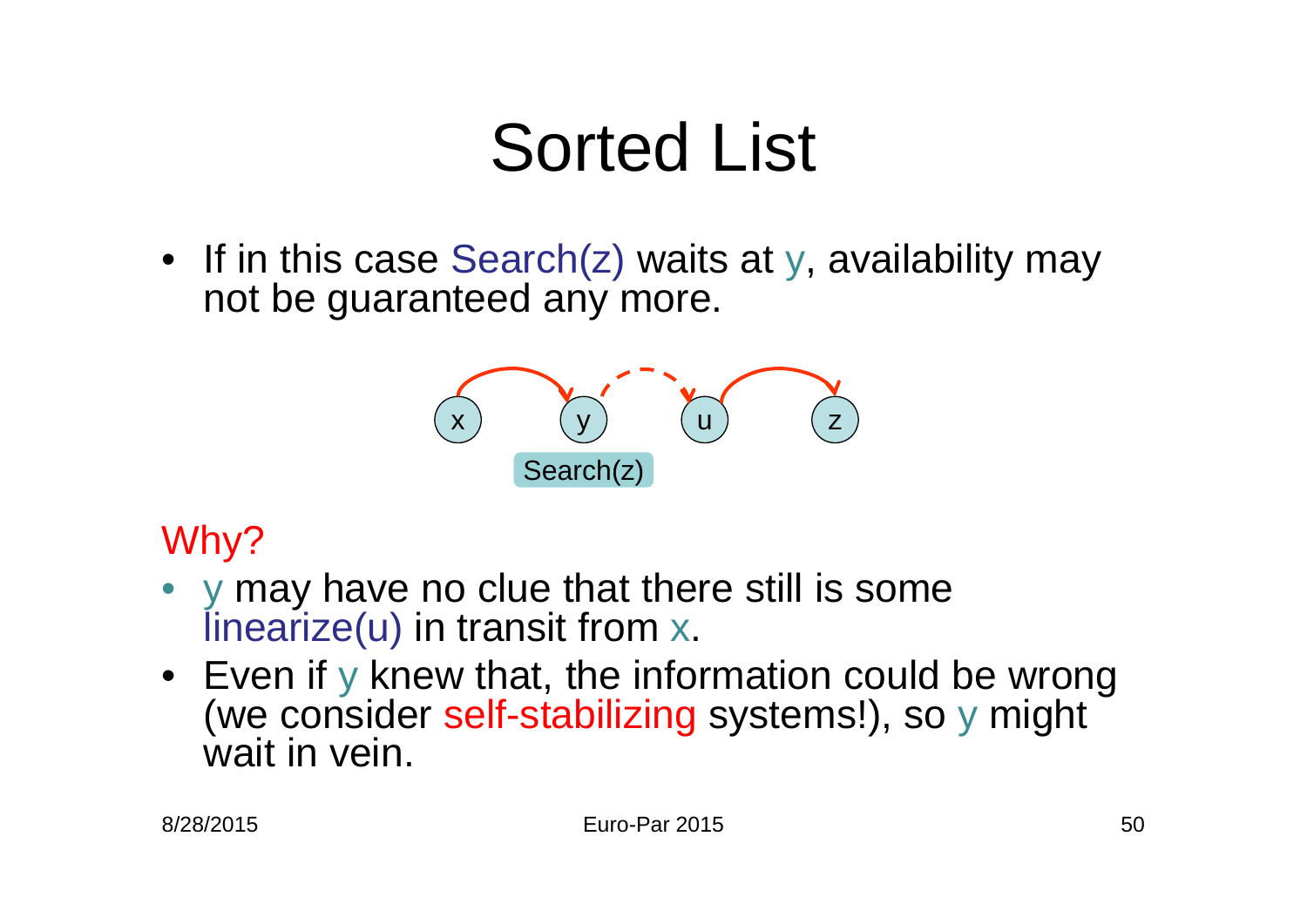In which way can monotonic searchability be guaranteed?

 $1<sub>1</sub>$ If Search(w) initiated by v reaches process w at time t, then this also holds for all other Search(w) requests initiated by <sup>v</sup> that have not yet reached w.

Illustration:



#### There is a counterexample!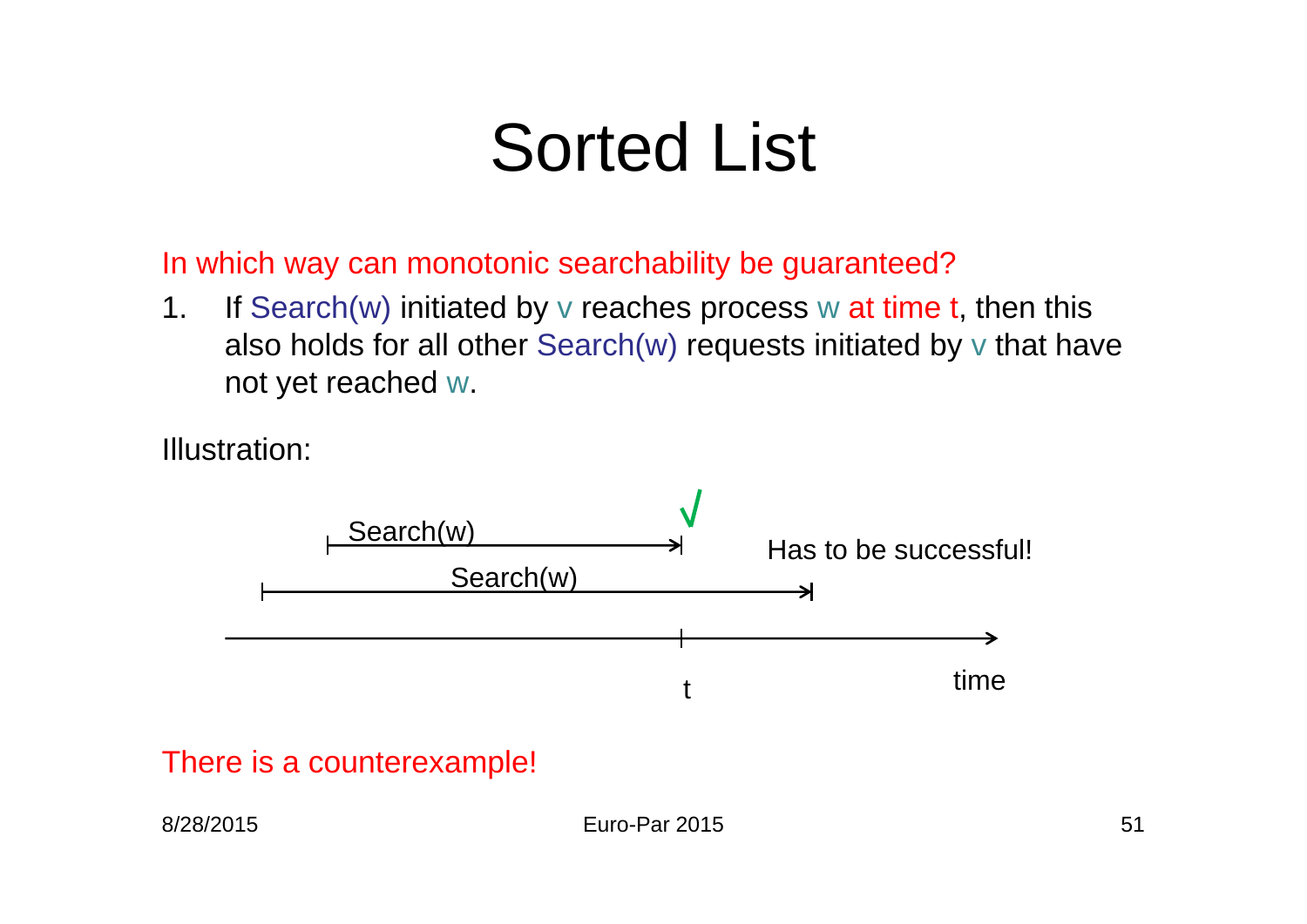In which way can monotonic searchability be guaranteed?

2. If a Search(w) initiated by  $v$  at time t reaches w, then this also holds for all other Search(w) requests initiated by <sup>v</sup> after time t.

Illustration:



#### Also here there is a counterexample!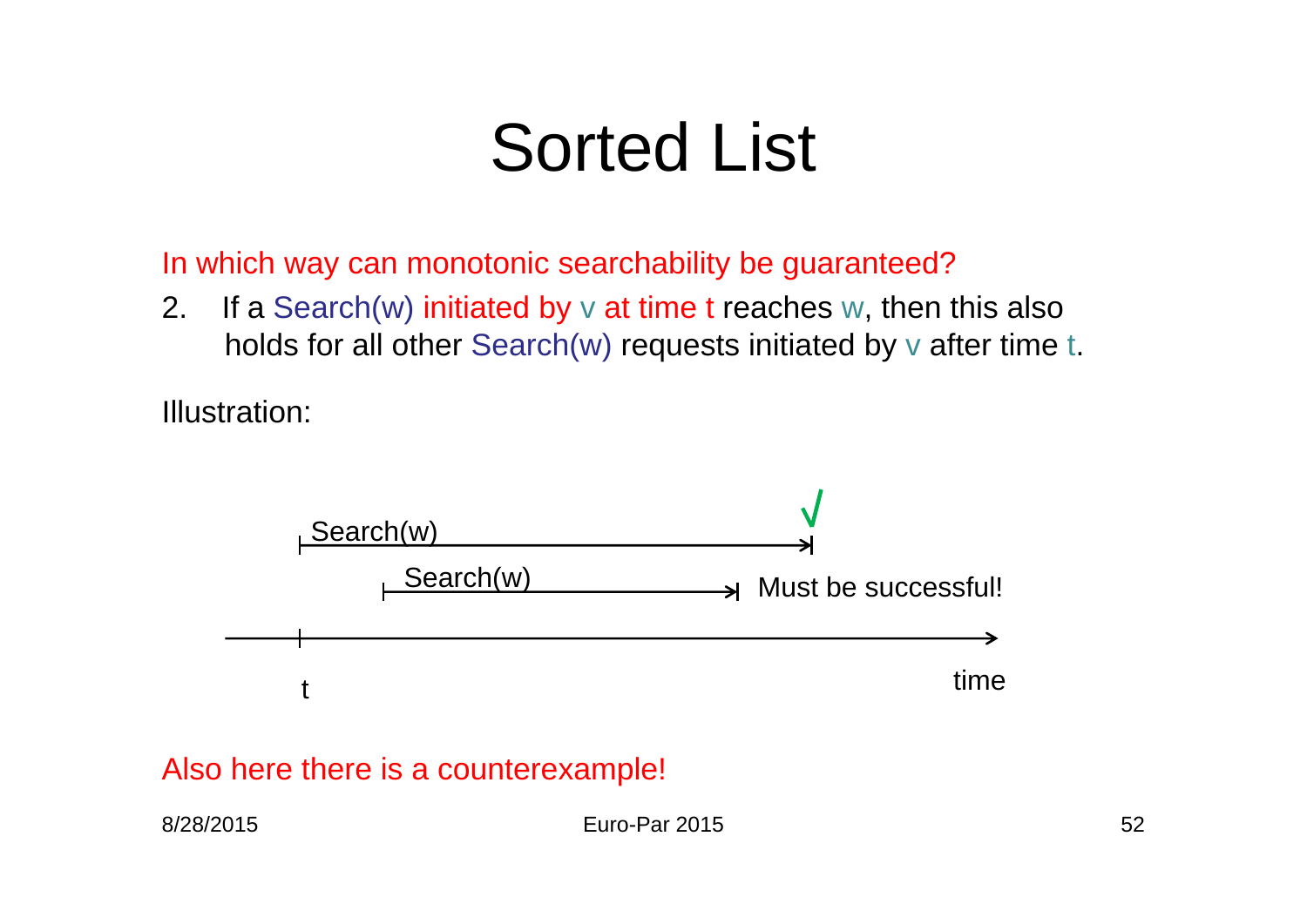In which way can monotonic searchability be guaranteed?

3. If a Search(w) initiated by v reaches w at time t, then this also holds for all Search(w) injected by <sup>v</sup> after time t.

Illustration:



This can indeed by satisfied!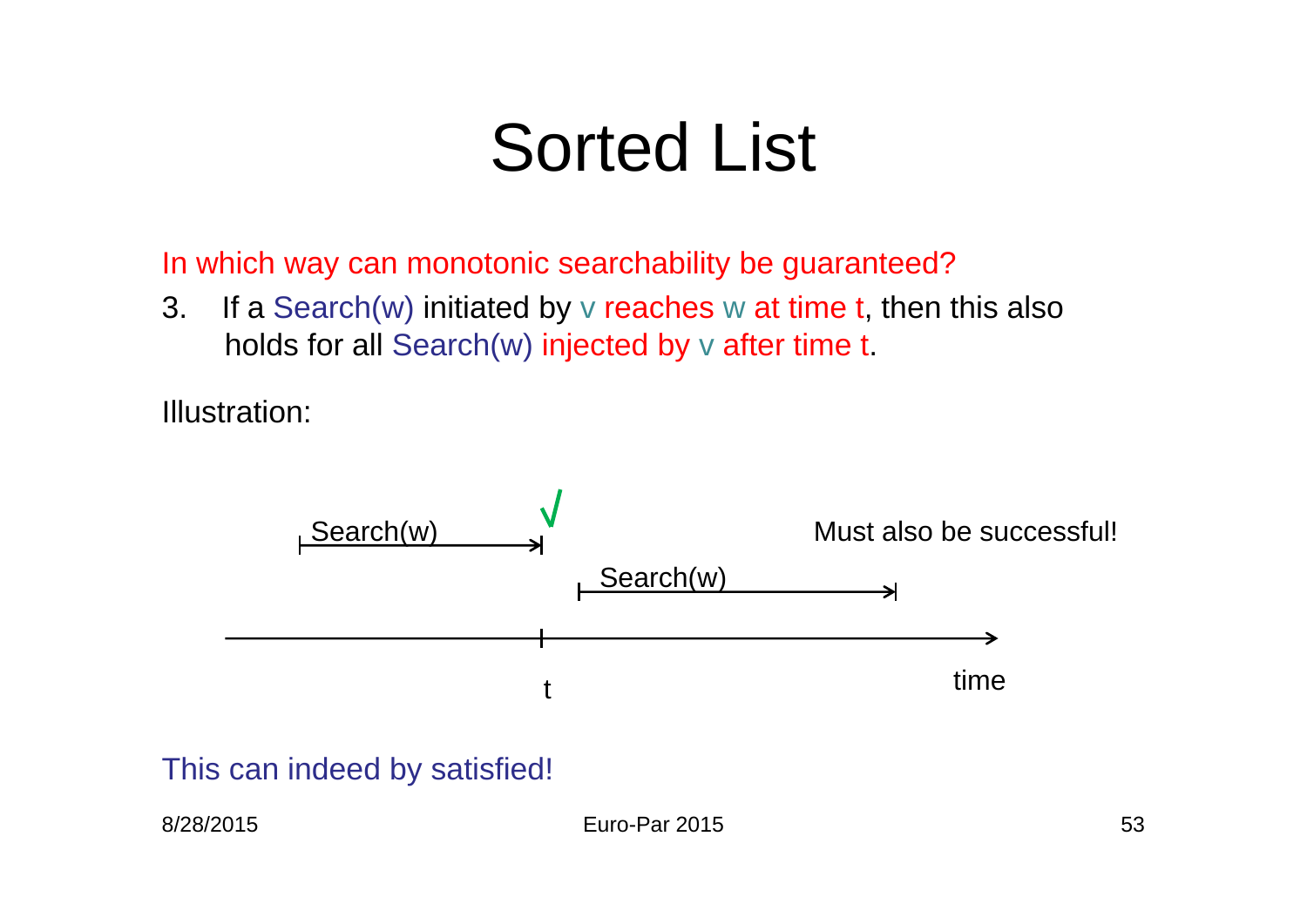First ensure mon. reachability via explicit edges:

• instead of delegating u, x first introduces u to y:



• once y has acknowledged to <sup>x</sup> the receipt of u, x delegates <sup>u</sup> to y

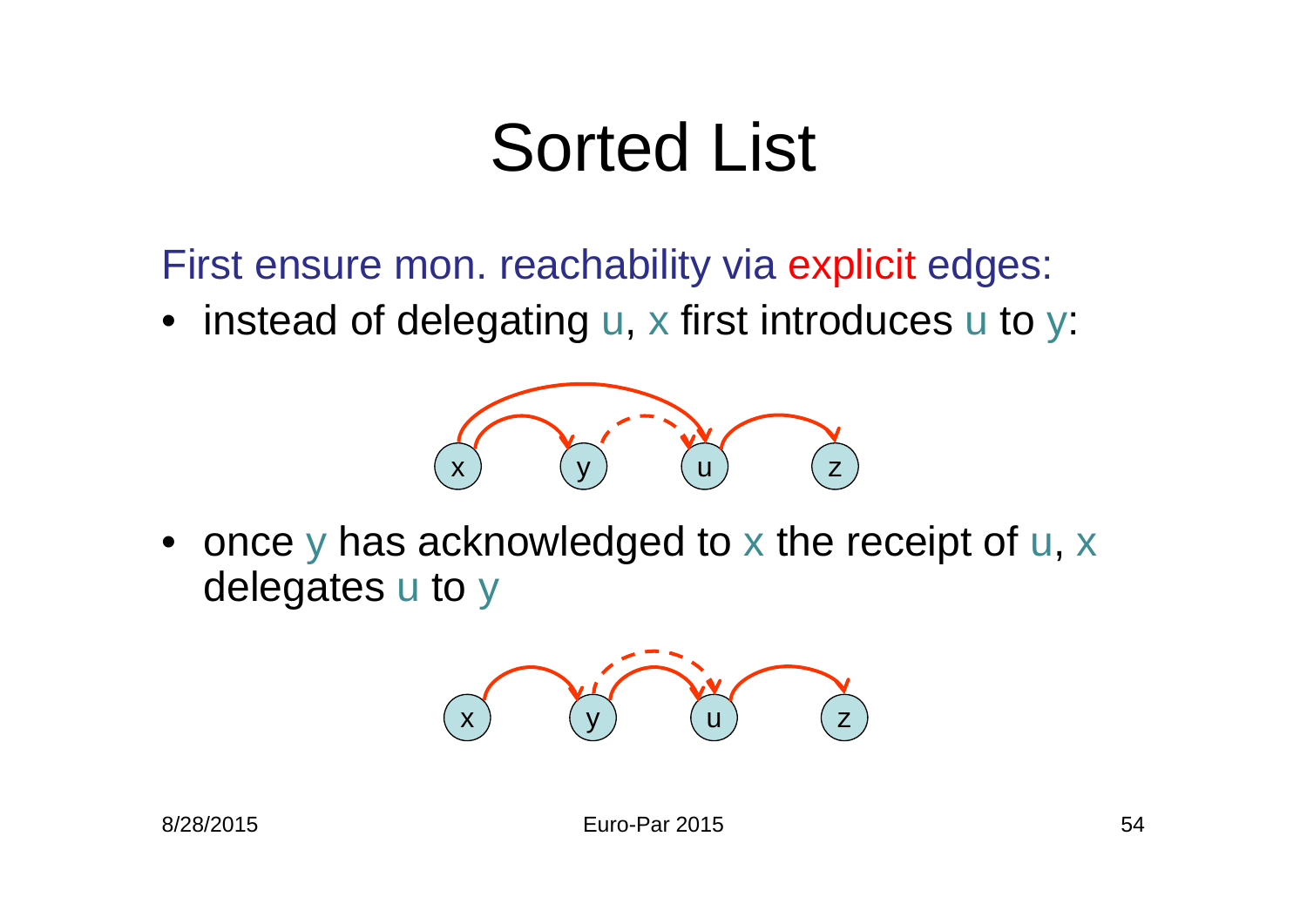Problem: which way does Search(z) have to take, since <sup>x</sup> may now have several alternatives?



Idee 1: Search(z) waits at x until <sup>x</sup> only has one right neighbor. This will eventually be the case if the node set is static, but if not, then the search request may wait forever.

Idee 2: Search(z) is sent along all edges in the direction of z. However, then the number of Search(z) request may exponentially increase over time!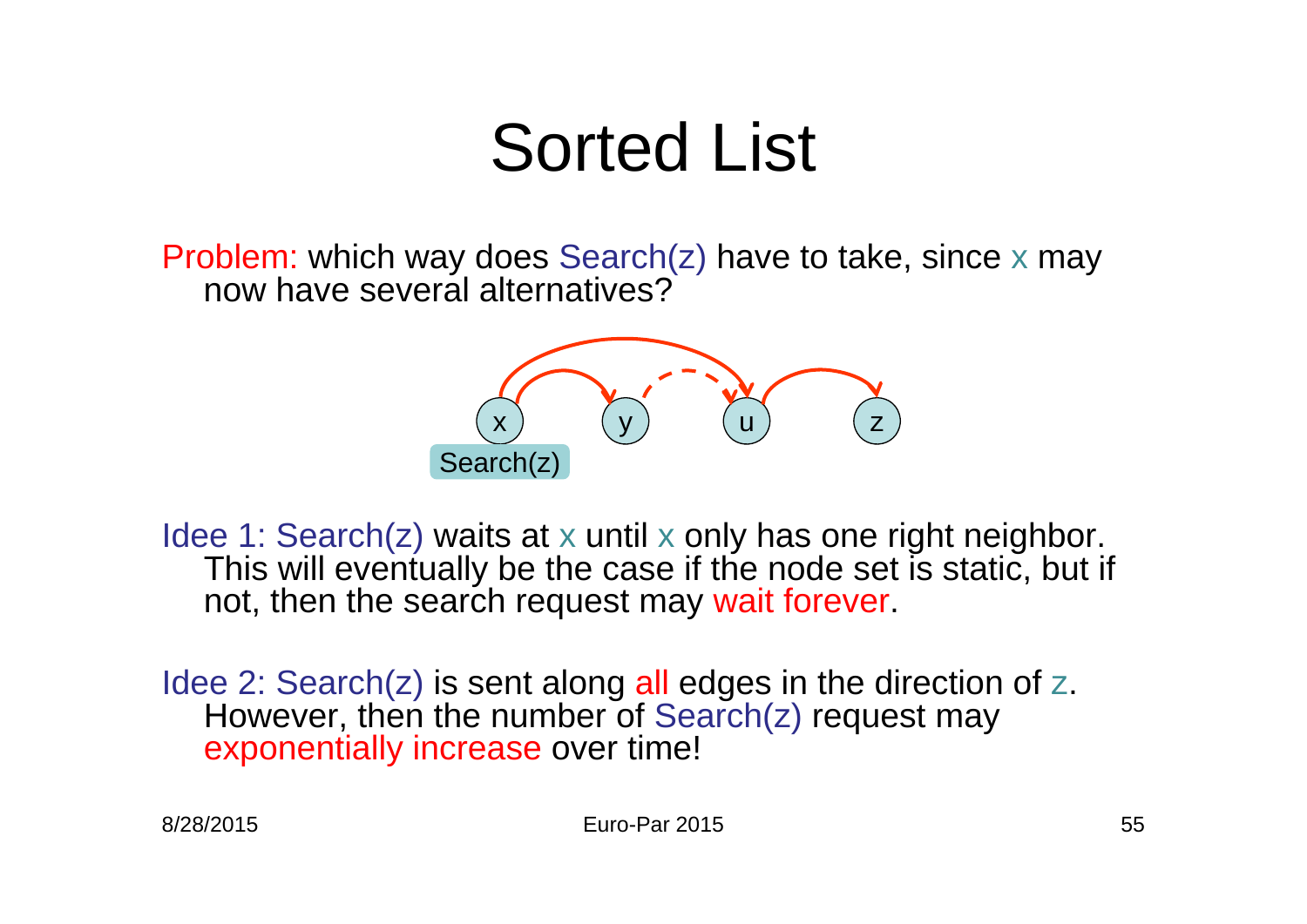Problem: Which way should Search(z) go, since <sup>x</sup> may have several alternatives?



Alternative idea: Search(z) is always sent to the closest neighbor in the direction of  $z$ , but all other right neighbors will be remembered in the Search(z) request. In this way, Search(z) can get from y to u:

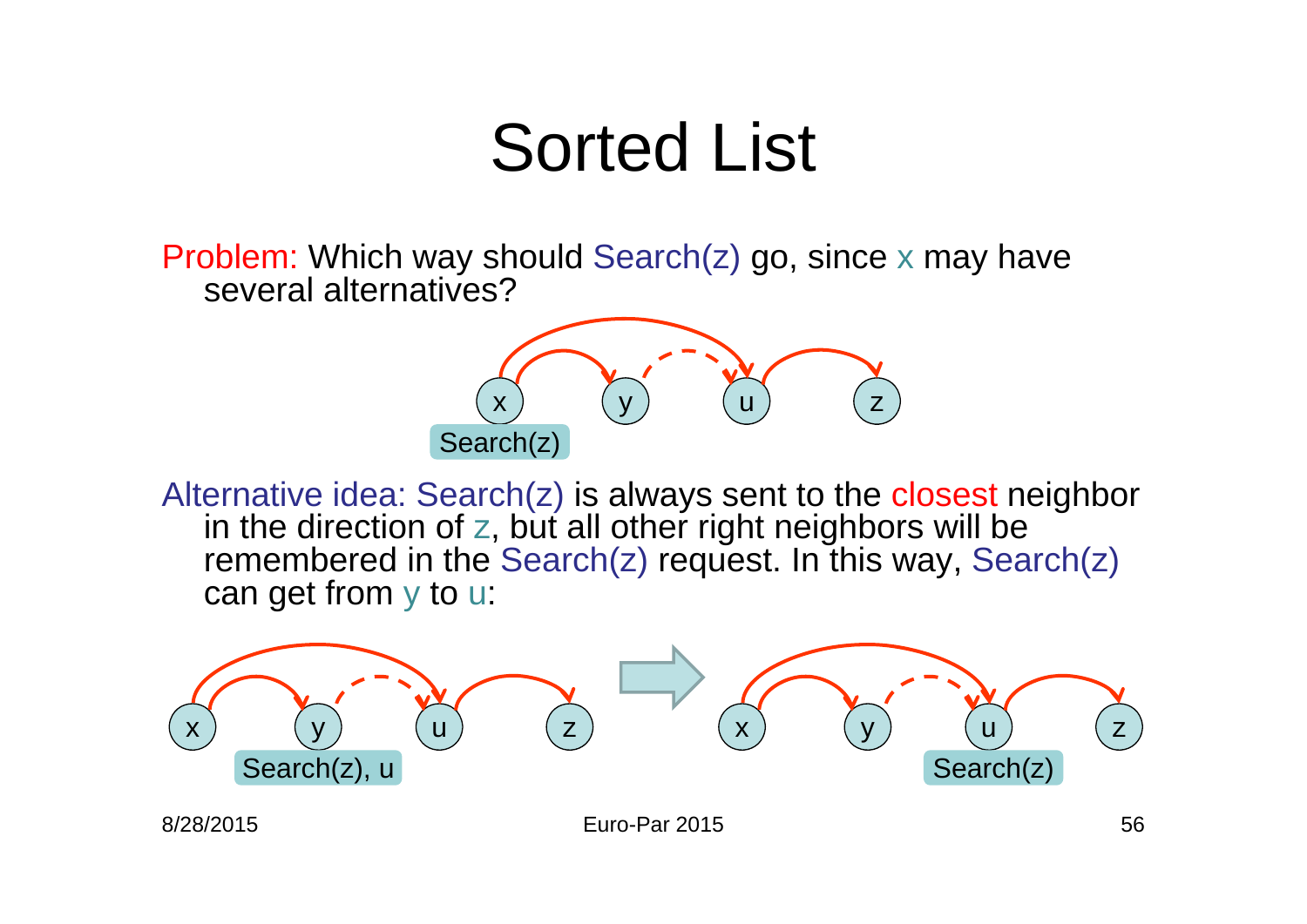#### Extended Search protocol:

- •Every node <sup>v</sup> has neighbor sets Left and Right
- $\bullet$  Every Search request stores a set Next of nodes that need to be visited on the way to the destination.

```
Search(sid, Next) \rightarrowif sid=id then "success", stop
   if sid<id then
      Next:=Next∪Left
      v:= argmax{ id(w) | w∈Next }<br>if id(v)<sid<id then "failure", Left:=Left∪Next, stop
                      else v←Search(sid,Next\{v}), Left:=Left∪{v}
   elseNext:=Next∪Right
      if id<sid<id(v) then "failure", Right:=Right∪Next, stop
                      else v←Search(sid,Next\{v}), Right:=Right∪{v}
                                             Important for self-stabilization
                                             since some nodes in Next couldbe critical for connectivity.
```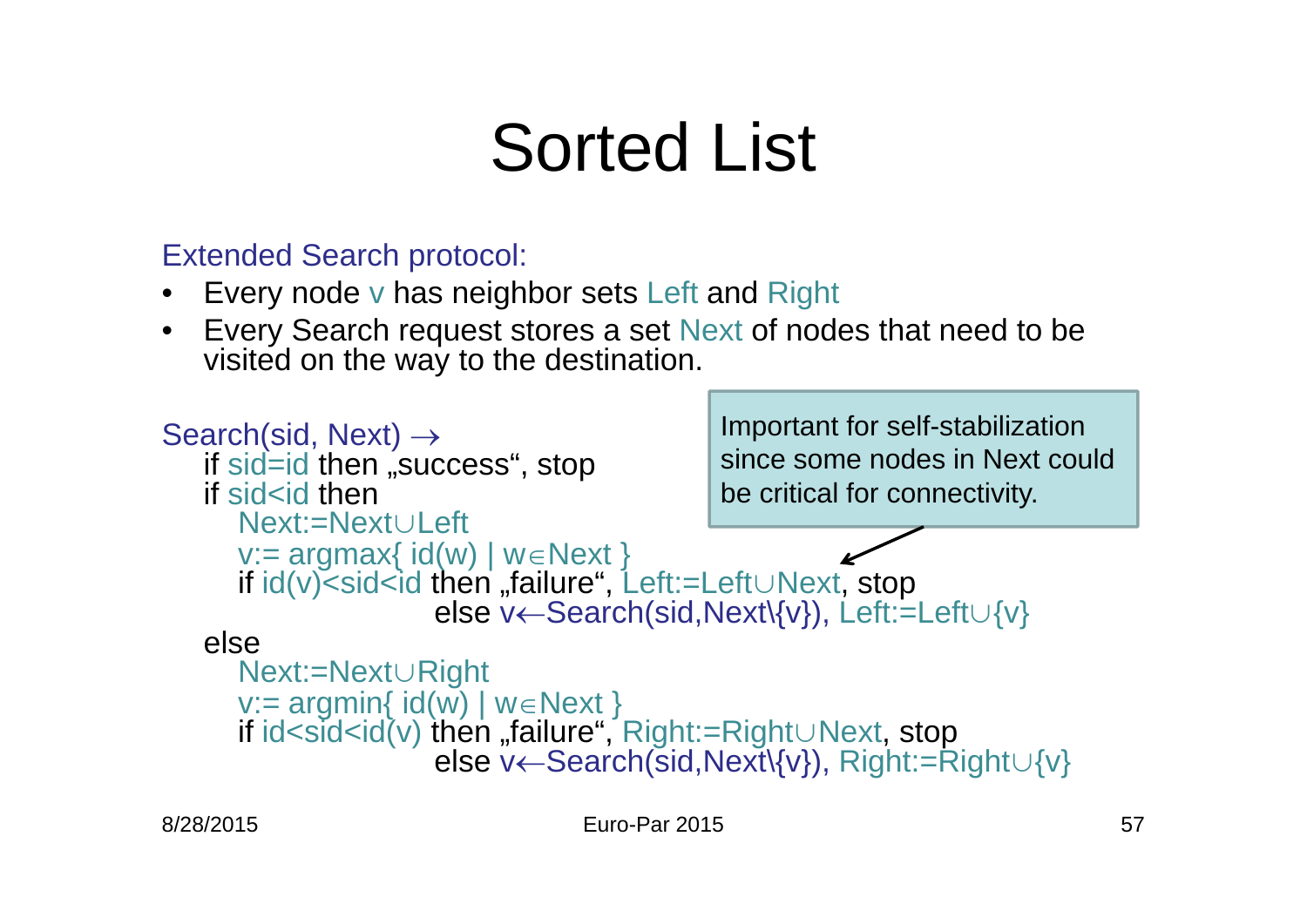# Conclusion

This talk: first approach towards designing monotonically self-stabilizing distributed data structures.

Young research area. Runtime and churn not yet well-understood, so much more work needed!